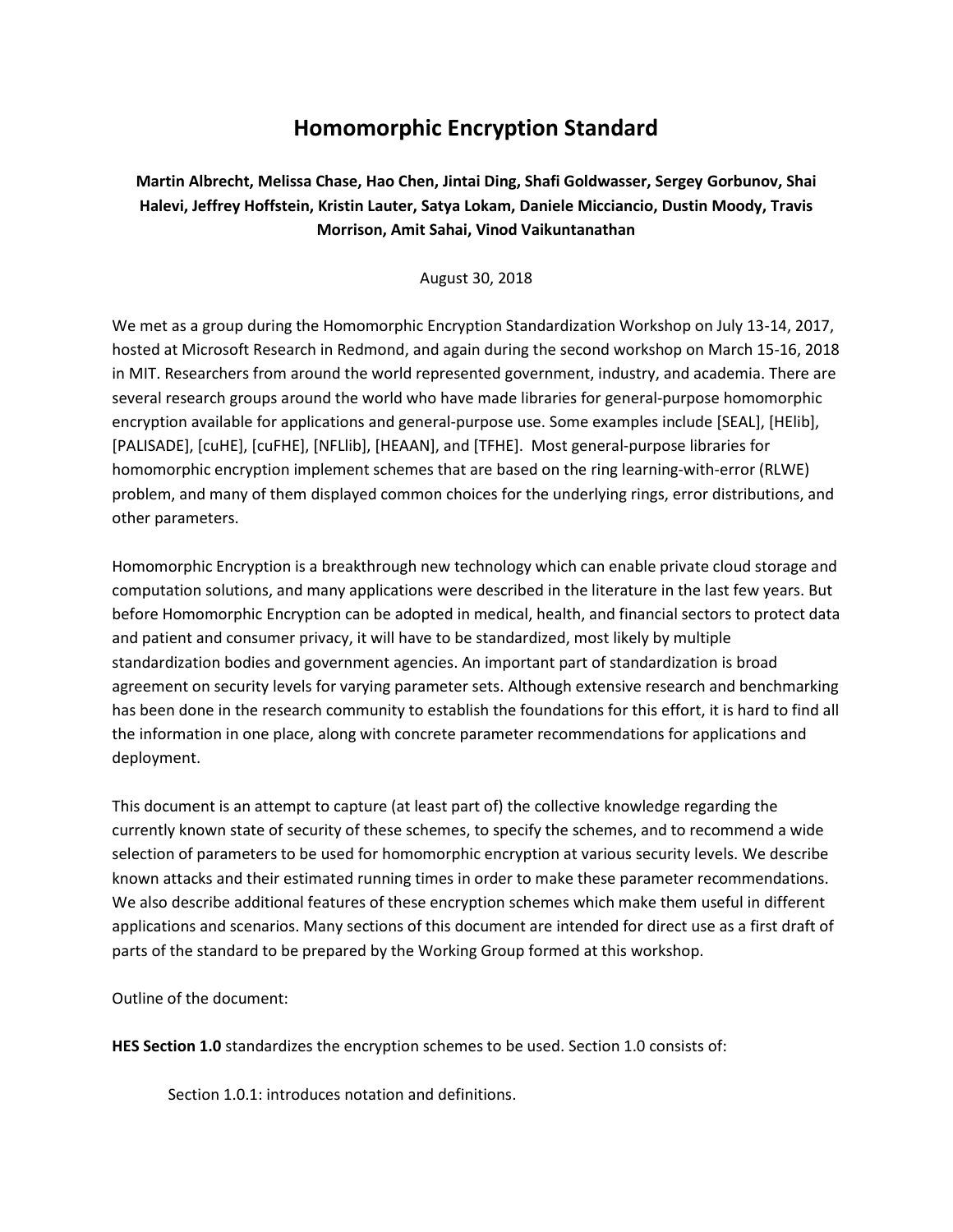Section 1.0.2: defines the security properties for homomorphic encryption. Section 1.0.3: describes the BGV and B/FV schemes. Section 1.0.4: described the GSW scheme. Section 1.0.5: mentions some alternative schemes: YASHE, NTRU/LTV, and [HEAAN]. Section 1.0.6: describes additional features of the schemes.

**HES Section 2.0** recommends parameter choices to achieve security. Section 2.0 consists of:

Section 2.0.1: describes the hard problems: the LWE and RLWE assumptions. Section 2.0.2: describes known lattice attacks and their estimated running times. Section 2.0.3: mentioned the Arora-Ge attack on LWE. Section 2.0.4: discusses algebraic attacks on RLWE. Section 2.0.5: recommends concrete parameters to achieve various security levels.

It is expected that future work to update and expand this Homomorphic Encryption Standard will use the following numbering convention:

- updates to the encryption schemes or additional schemes may be added as Sections 1.1, 1.2,...
- updates to security level or recommended parameters may be added as Sections 2.1, 2.2,…
- a new section to cover API design is planned to be added as Section 3.0, and updated as 3.1, ...
- a new section to cover applications may be added as Section 4.0, and updated as 4.1, ...

In the appendix we list some aspects that are not specified in this document and are expected to be covered by future documents.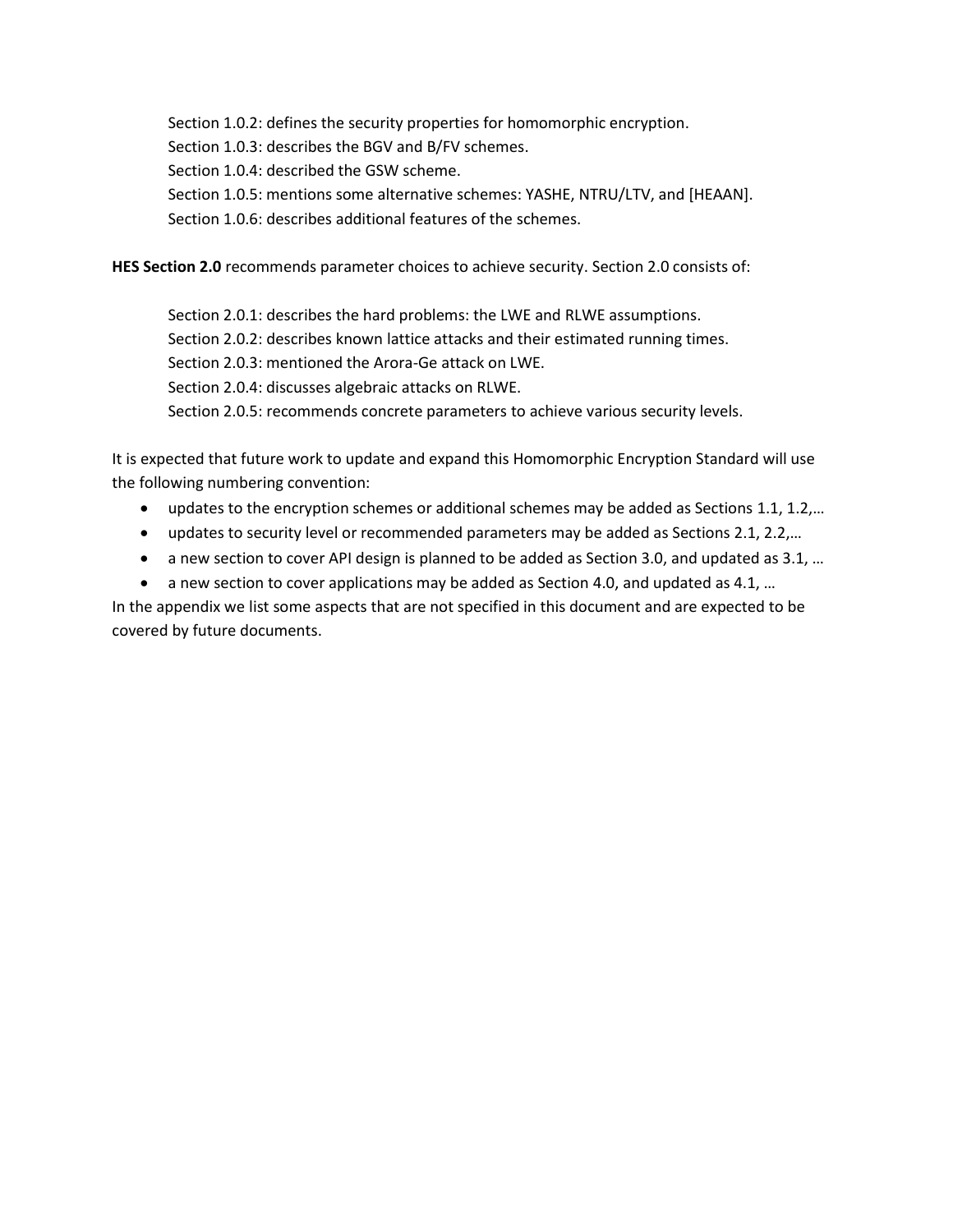# **Homomorphic Encryption Standard Section 1.0 Recommended Encryption Schemes**

### **Section 1.0.1 Notation and Definitions**

• ParamGen(*λ, Pt, K, B*) → Params

The parameter generation algorithm is used to instantiate various parameters used in the HE algorithms outlined below. As input, it takes:

- $\lambda$  denotes the desired security level of the scheme. For instance, 128-bit security ( $\lambda = 128$ ) or 256-bit security.
- *Pt* denotes the underlying plaintext space. Currently this standard specifies two types of parametrized plaintext spaces: modular integers (MI), or extension fields/rings (EX). We expect future versions of this document to introduce also a third type of approximate numbers (AN).
	- o Modular integers are parametrized by the modulus *P* of the plaintext numbers to be encrypted, namely the plaintext space is  $Z_P$ . For instance, the parameter  $P=1024$  implies that the plaintext space is *Z<sup>1024</sup> ,i.e.,* each individual element of the message space is an integer from the range (0, 1023) and all operations over individual elements are performed modulo *P*.
	- o Extension rings/fields are parameterized by a modulus *P* as above, and in addition by a polynomial *Q(x)* over *ZP*, specifying the plaintext space as *Z[x]/(P,Q(x))*. Namely, each individual element of the message space is an integer polynomial of degree smaller than *Q(x)* and coefficients from the range (0, *P*-1), and all operations over individual elements are performed modulo *Q(x)*, and modulo *P*.
- *K* denotes the dimension of the vectors to be encrypted. For instance,  $K = 100$ ,  $Pt =$  $(MI, 1024)$  means the messages to be encrypted are vectors  $(V_1, ..., V_K)$  where each  $V_i$  is chosen from the range (0, 1023) and operations are performed component-wise. That is, by defintion,  $(V_1, ..., V_K) + (V'_1, ..., V'_K) = (V_1 + V'_1, ..., V_K + V'_K)$ . The multiplication operation over two vectors is defined similarly. The space of all possible vectors  $(V_1, ..., V_K)$  is referred to as the message space (MS).
- $\bullet$   $B$ : denotes an auxiliary parameter that is used to control the complexity of the programs/circuits that one can expect to run over the encrypted messages. Lower parameters denote "smaller", or less expressive, or less complex programs/circuits. Lower parameters generally mean smaller parameters of the entire scheme. This, as a result, translates into smaller ciphertexts and more efficient evaluation procedures. Higher parameters generally increase key sizes, ciphertext sizes, and complexity of the evaluation procedures. Higher parameters are, of course, necessary to evaluate more complex programs.
- PubKeygen(Params)  $\rightarrow$  SK, PK, EK

The public key-generation algorithm is used to generate a pair of secret and public keys. The public key can be shared and used by anyone to encrypt messages. The secret key should be kept private by a user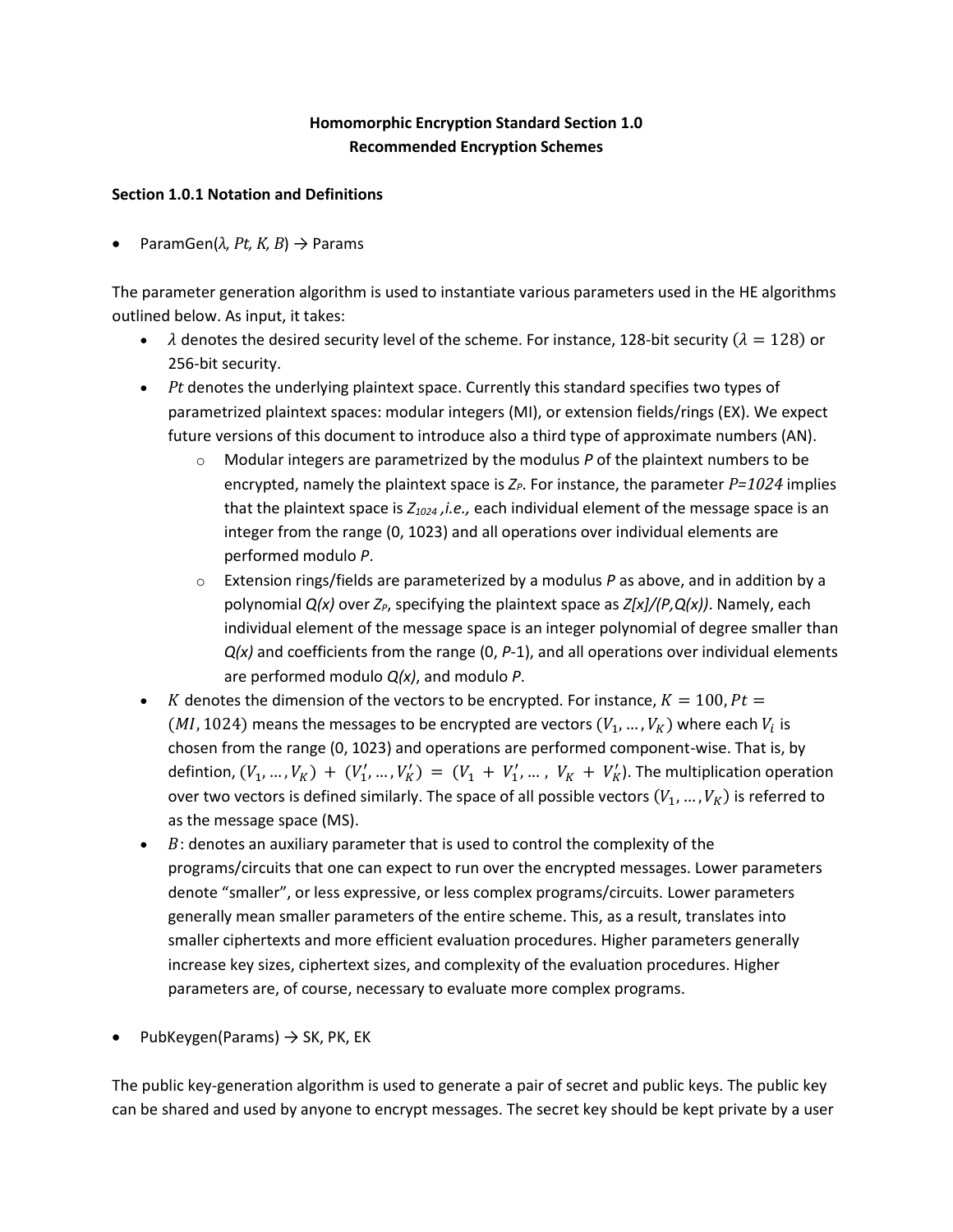and can be used to decrypt messages. The algorithm also generates an evaluation key that is needed to perform homomorphic operations over the ciphertexts. It should be given to any entity that will perform homomorphic operations over the ciphertexts. Any entity that has only the public and the evaluation keys cannot learn anything about the messages from the ciphertexts only.

SecKeygen(Params)  $\rightarrow$  SK, EK

The secret key-generation algorithm is used to generate a secret key. This secret key is needed to both encrypt and decrypt messages by the scheme. It should be kept private by the user. The algorithm also generates an evaluation key that is needed to perform homomorphic operations over the ciphertexts. The evaluation key should be given to any entity that will perform homomorphic operations over the ciphertexts. Any entity that has only the evaluation key cannot learn anything about the messages from the ciphertexts only.

PubEncrypt(PK, M)  $\rightarrow$  C

The public encryption algorithm takes as input the public key of the scheme and any message M from the message space. The algorithm outputs a ciphertext C. This algorithm generally needs to be randomized (that is, use random or pseudo-random coins) to satisfy the security properties.

SecEncrypt(SK, M)  $\rightarrow$  C

The secret encryption algorithm takes as input the secret key of the scheme and any message M from the message space. The algorithm outputs a ciphertext C. This algorithm generally needs to be randomized (that is, use random or pseudo-random coins) to satisfy the security properties.

Decrypt(SK, C)  $\rightarrow$  M

The decryption algorithm takes as input the secret key of the scheme, SK, and a ciphertext C. It outputs a message M from the message space. The algorithm may also output special symbol FAIL, if the decryption cannot successfully recover the encrypted message M.

EvalAdd(Params, EK, C1, C2)  $\rightarrow$  C3.

EvalAdd is a randomized algorithm that takes as input the system parameters Params, the evaluation key EK, two ciphertexts C1 and C2, and outputs a ciphertext C3.

The correctness property of EvalAdd is that if C1 is an encryption of plaintext element M1 and C2 is an encryption of plaintext element M2, then C3 should be an encryption of M1+M2.

EvalAddConst(Params, EK, C1, M2)  $\rightarrow$  C3.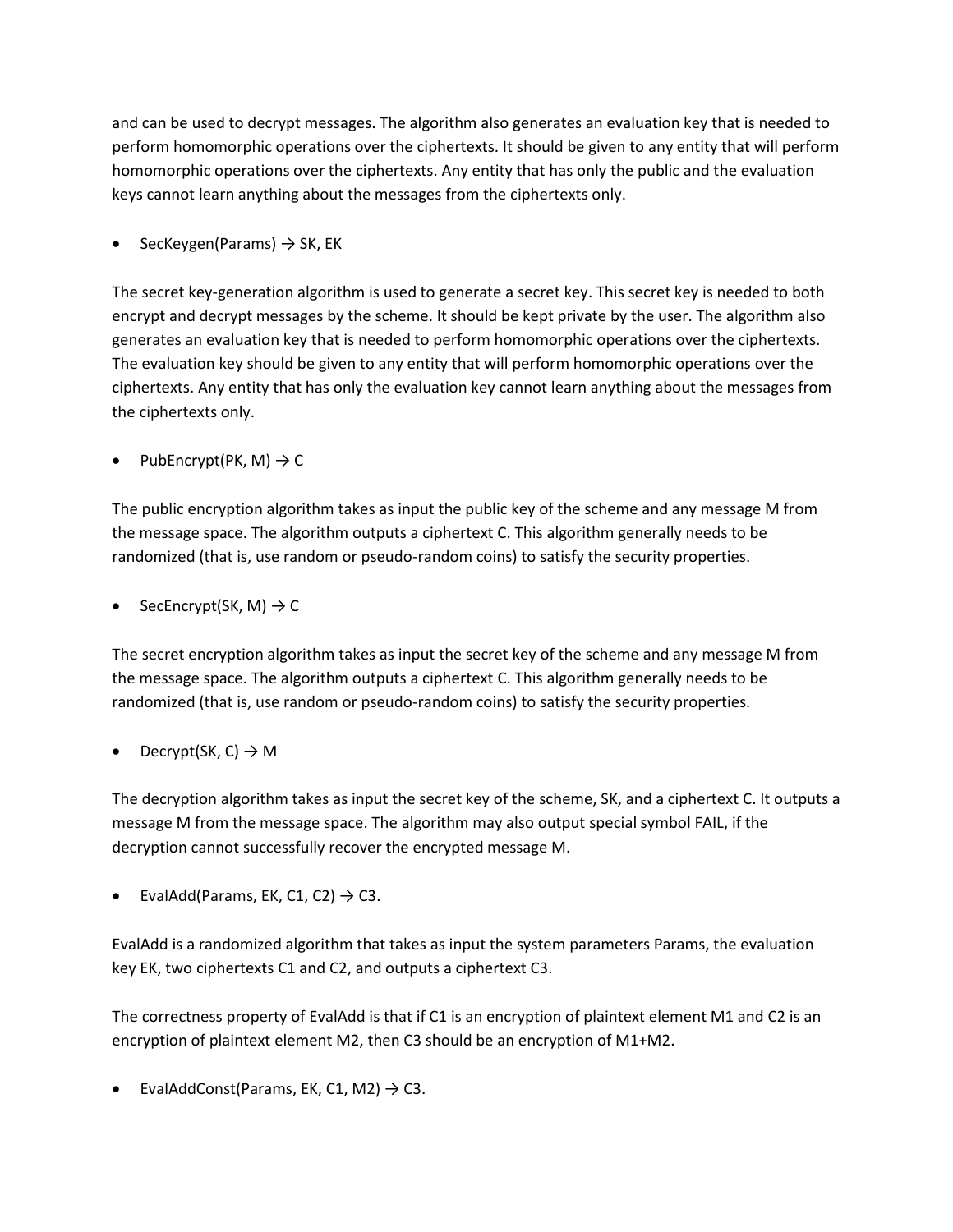EvalAddConst is a randomized algorithm that takes as input the system parameters Params, the evaluation key EK, a ciphertext C1, and a plaintext M2, and outputs a ciphertext C3.

The correctness property of EvalAddConst is that if C1 is an encryption of plaintext element M1, then C3 should be an encryption of M1+M2.

EvalMult(Params, EK, C1, C2)  $\rightarrow$  C3.

EvalMult is a randomized algorithm that takes as input the system parameters Params, the evaluation key EK, two ciphertexts C1 and C2, and outputs a ciphertext C3.

The correctness property of EvalMult is that if C1 is an encryption of plaintext element M1 and C2 is an encryption of plaintext element M2, then C3 should be an encryption of M1\*M2.

• EvalMultConst(Params, EK, C1, M2)  $\rightarrow$  C3.

EvalMultConst is a randomized algorithm that takes as input the system parameters Params, the evaluation key EK, a ciphertexts C1, and a plaintext M2, and outputs a ciphertext C3.

The correctness property of EvalMultConst is that if C1 is an encryption of plaintext element M1, then C3 should be an encryption of M1\*M2.

Refresh(Params, flag, EK, C1)  $\rightarrow$  C2.

Refresh is a randomized algorithm that takes as input the system parameters Params, a multi-valued flag (which can be either one of "Relinearize", "ModSwitch" or "Bootstrap"), the evaluation key EK, and a ciphertext C1, and outputs a ciphertext C2.

The correctness property of Refresh is that if C1 is an encryption of plaintext element M1, then C2 should be an encryption of M1 as well.

The desired property of the Refresh algorithm is that it turns a "complex" ciphertext of a message into a "simple" one of the same message. Two embodiments of the Refresh algorithm are (a) the bootstrapping procedure, which takes a ciphertext with large noise and outputs a ciphertext of the same message with a fixed amount of noise; and (b) the key-switching procedure, which takes a ciphertext under one key and outputs a ciphertext of the same message under a different key.

ValidityCheck(Params, EK, [C], COMP)  $\rightarrow$  flag.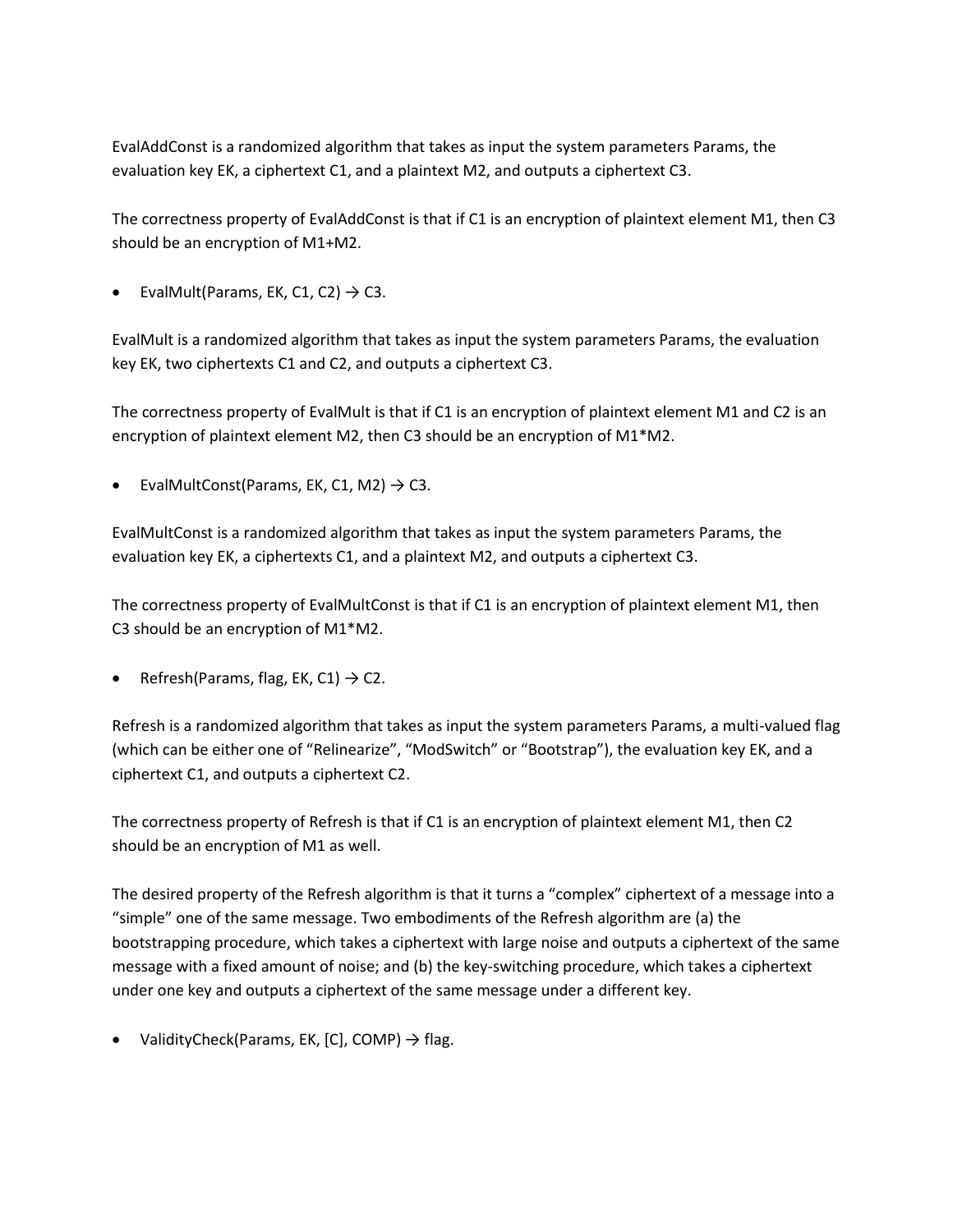ValidityCheck is an algorithm that takes as input the system parameters Params, the evaluation key EK, an array of ciphertexts [C], and a specification of the homomorphic computation encoded as a straightline program COMP, and outputs a Boolean flag.

The correctness property of ValidityCheck is that if ValidityCheck outputs flag = 1, then doing the homomorphic computation COMP on the vector of ciphertexts [C] produces a ciphertext that decrypts to the correct answer.

### **Section 1.0.2 Properties**

**Semantic Security or IND-CPA Security:** At a high level, a homomorphic encryption scheme is said to be secure if no adversary has an advantage in guessing (better than ½ chance) whether a given ciphertext is an encryption of two different messages. This requires encryption to be randomized so that two different encryptions of the same message do not look the same.

Suppose a user runs the parameter and the key-generation algorithms to provide the key tuple. An adversary is assumed to have the parameters, the evaluation key EK, a public key PK (only in the publickey scheme), and can obtain encryptions of messages of its choice. The adversary is then given an encryption of one of two messages of its choice, computed by the above encryption algorithm, without knowing which message the encryption corresponds to. The security of HE then guarantees that the adversary cannot guess which message the encryption corresponds to with significant advantage better than a ½ chance. This captures the fact that no information about the messages is revealed in the ciphertext.

**Compactness:** The compactness property of a homomorphic encryption scheme guarantees that homomorphic operations on the ciphertexts do not expand the length of the ciphertexts. That is, any evaluator can perform an arbitrary supported list of evaluation function calls and obtain a ciphertext in the ciphertext space (that does not depend on the complexity of the evaluated functions).

**Efficient decryption:** Efficient decryption property says that the homomorphic encryption scheme always guarantees that the decryption runtime does not depend on the functions which was evaluated on the ciphertexts.

### **Section 1.0.3. The BGV and B/FV Homomorphic Encryption Schemes**

In this section, we describe the two primary schemes for implementation of homomorphic encryption, [BGV12] and [B12]/[FV12], these two schemes are very similar. In Section 1.0.4. below we describe the GSW scheme, which is somewhat different. In Section 1.0.5. we also mention some alternative schemes [YASHE], [NTRU]/[LTV], and [HEAAN], but they are not described in this standard.

### **a. Brakerski-Gentry-Vaikuntanathan (BGV)**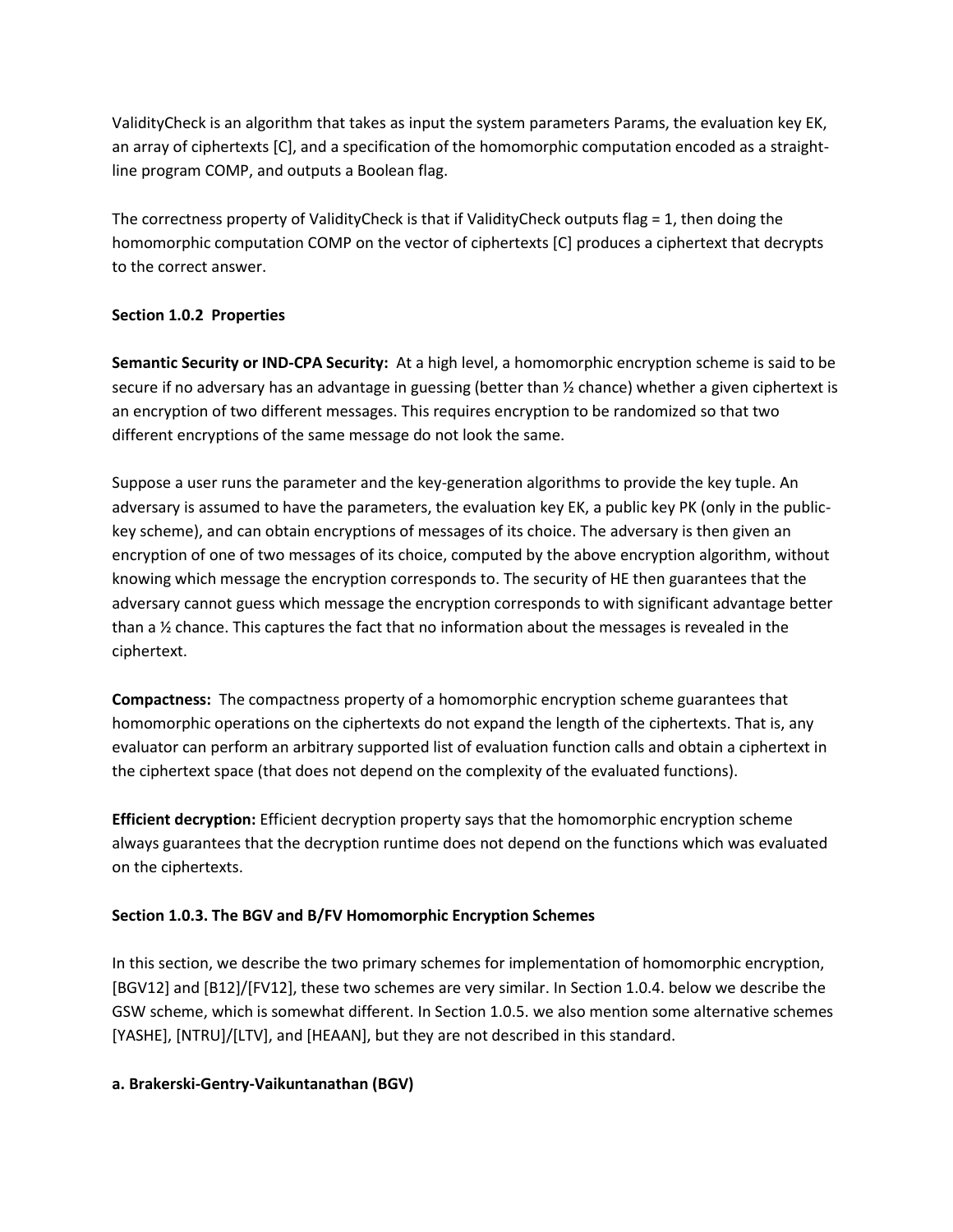We focus here on describing the basic version of the BGV encryption scheme. Optimizations to the basic scheme will be discussed at the end of this section.

BGV.ParamGen( $λ$ , Pt, K, B)  $\rightarrow$  Params.

Recall that  $\lambda$  is the security level parameter, for BGV the plaintext space Pt is either of type MI or EX with integer modulus p> 1, and K≥ 1 is an integer vector length.

In the basic BGV scheme, the auxiliary input  $B$  is an integer that determines the maximum multiplicative depth of the homomorphic computation. This is simply the maximum number of sequential multiplications required to perform the computation. For example, the function  $f(x_1, x_2, x_3, x_4) =$  $x_1 x_2 + x_3 x_4$  has multiplicative depth 1.

In the basic BGV scheme, the parameters param include the ciphertext modulus parameter  $q$  and a cyclotomic index m (which implies also a degree parameter  $n = \phi(m)$  where  $\phi$  is the Euler totient function). The cyclotomic index m defines the cyclotomic ring  $R = Z[x]/\Phi_m(x)$  and corresponding plaintext ring  $R / pR$  and ciphertext ring  $R / qR$ . The parameters param also specify a "key distribution"  $D_1$  and an "error distribution"  $D_2$  over R, the latter is based on a Gaussian distribution with standard deviation  $\sigma$  set according to the security guidelines specified in Section 5.

BGV.SecKeygen(params)  $\rightarrow$  SK, EK

In the basic BGV scheme, the secret key SK is an element s in the ring R, chosen from distribution  $D_1$ .

In the basic BGV scheme, there is no evaluation key EK.

BGV.PubKeygen(params)  $\rightarrow$  SK, PK, EK.

In the basic BGV scheme, PubKeygen first runs SecKeygen and obtains  $(SK, EK)$  where  $SK$  is an element s that belongs to the ring  $R$ .

PubKeygen chooses a uniformly random element a from the ring  $R/qR$  and outputs the public key PK which is a pair of ring elements  $(pk_0, pk_1) = (-a, as + pe)$  where e is chosen from the error distribution  $D_2$ .

BGV.SecEncrypt(SK, M)  $\rightarrow$  C

In the basic BGV scheme, SecEncrypt first maps the message  $M$  which comes from the plaintext space (either  $Z_p^k$  or  $(Z_p[x]/Q(x))^k$ ) into an element  $\widehat{M}$  of the ring  $R/pR$ .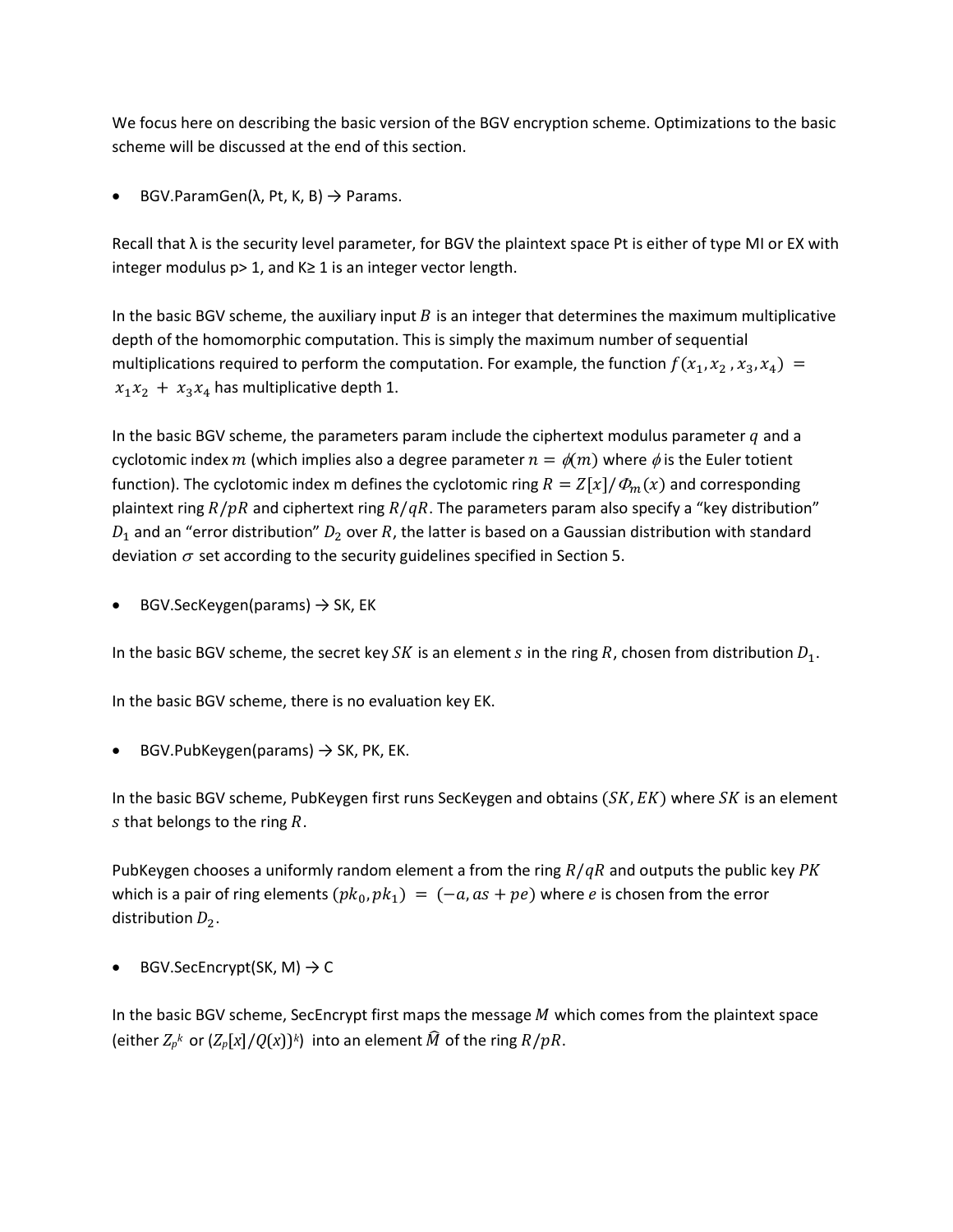SecEncrypt then samples a uniformly random element a from the ring  $R/qR$  and outputs the pair of ring elements  $(c_0, c_1) = (-a, as + pe + \hat{M})$  where *e* is chosen from the error distribution  $D_2$ . (See Comments 1,2 below for more general methods of encoding the message during encryption. The same comments apply also to public-key encryption with BGV.)

BGV.PubEncrypt(PK, M)  $\rightarrow$  C

In the basic BGV scheme, Pub. Encrypt first maps the message  $M$  which comes from the plaintext space  $Z_p^k$  into an element  $\widehat{M}$  of the ring  $R/pR.$  Recall that the public key  $PK$  is a pair of elements  $(pk_0, pk_1).$ 

PubEncrypt then samples three elements  $u$  from distribution  $D_1$  and  $e_1$ ,  $e_2$  from the error distribution  $D_2$  and outputs the pair of ring elements  $(c_0, c_1) = (pk_0u + pe_1, pk_1u + pe_2 + M)$ .

BGV.Decrypt(SK, C)  $\rightarrow$  M

In the basic BGV scheme, Decrypt takes as input the secret key which is an element  $s$  of the ring  $R$ , and a ciphertext  $C = (c_0, c_1)$  which is a pair of elements from the ring  $R/qR$ .

We remark that a ciphertext  $C$  produced as the output of the encryption algorithm has two elements in  $R/qR$ , but upon homomorphic evaluation, ciphertexts can grow to have more ring elements. The decryption algorithm can be modified appropriately to handle such ciphertexts.

Decrypt first computes the ring element  $c_0 s + c_1$  over  $R/qR$  and interprets it as an element c' in the ring R. It then computes c' (mod p), an element of  $R/pR$ , which it outputs.

BGV.EvalAdd(Params, EK, C1, C2)  $\rightarrow$  C3.

In the basic BGV scheme, EvalAdd takes as input ciphertexts  $C_1 = (c_{1,0}, c_{1,1})$  and  $C_2 = (c_{2,0}, c_{2,1})$  and outputs  $C3 = (c_{1,0} + c_{2,0}, c_{1,1} + c_{2,1})$ , where the operations are done in  $R/qR$ .

BGV.EvalMult(Params, EK, C1, C2)  $\rightarrow$  C3.

In the basic BGV scheme, EvalMult takes as input ciphertexts  $C1 = (c_{1,0}, c_{1,1})$  and  $C2 = (c_{2,0}, c_{2,1})$ and outputs  $C_3 = (c_{1,0}c_{2,0}, c_{1,0}c_{2,1} + c_{1,1}c_{2,0}, c_{1,1}c_{2,1})$ , where the operations are done in  $R/qR$ .

**Comment 1.** The noise term  $pe + \hat{M}$  in the encryption in the encryption procedure can be generalized to an error term drawn from the coset  $\hat{M} + pR$ , according to an error-sampling procedure. All the considerations discussed below for the error distribution  $D_2$ , apply equally to the error-sampling procedure in this more general implementation.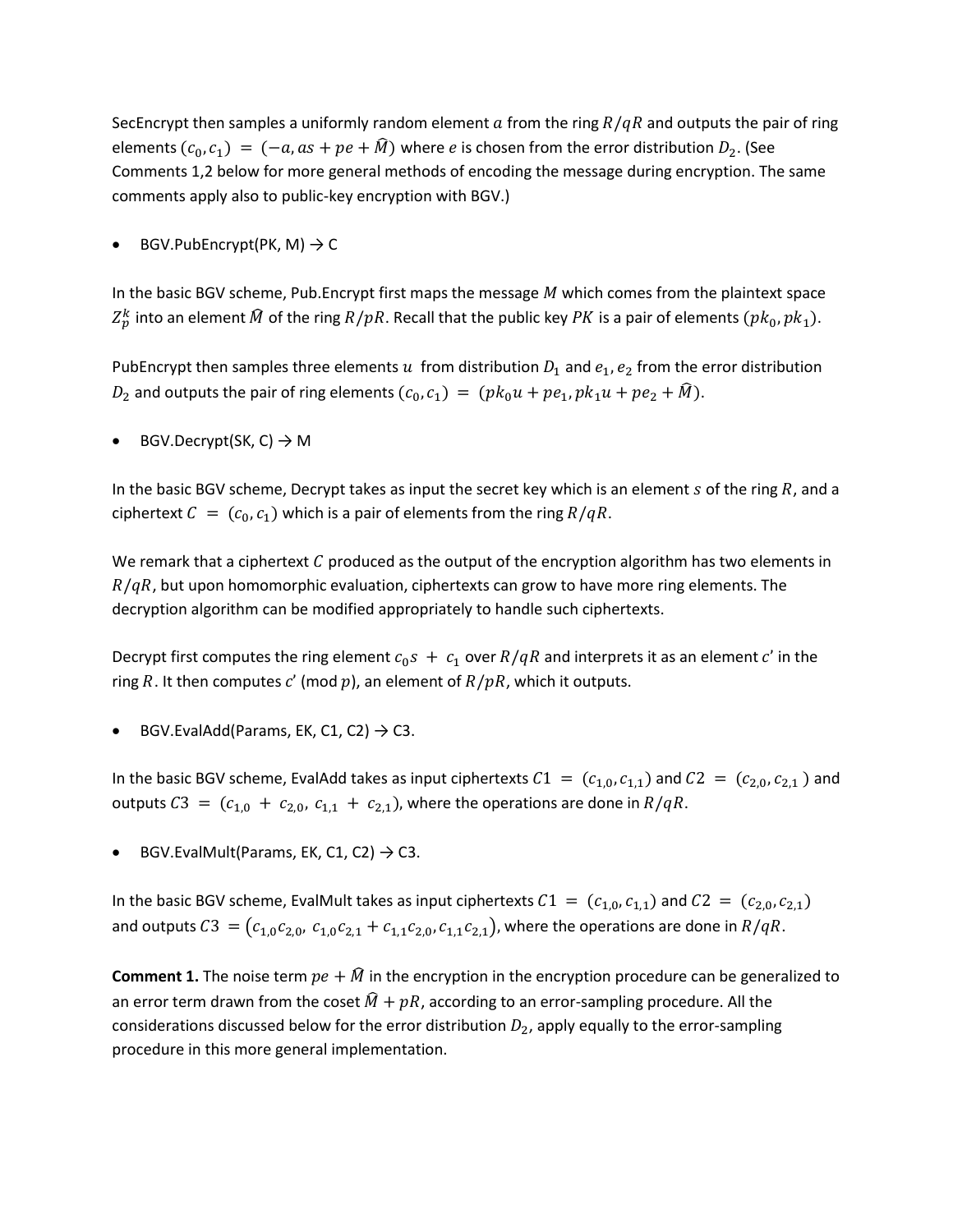**Comment 2.** There is also an equivalent "MSB encoding" of the message for BGV encryption, where the message is encoded as  $W\hat{M}$ +e i(with  $W = |q/p|$ , similarly to the B/FV scheme below). There are lossless conversions between these two encoding methods, as long as the plaintext modulus p is co-prime with the ciphertext modulus q).

### **The Full BGV Scheme**

In the basic BGV scheme, ciphertexts grow as a result of EvalMult. For example, given two ciphertexts each composed of two ring elements, EvalMult as described above results in three ring elements. This can be further repeated, but has the disadvantage that upon evaluating a degree- $d$  polynomial on the plaintexts, the resulting ciphertext has  $d + 1$  ring elements.

This deficiency is mitigated in the full BGV scheme, with two additional procedures. The first is called "Key Switching" or "Relinearization" which is implemented by calling the Refresh subroutine with flag = "KeySwitch", and the second is "Modulus Switching" or "Modulus Reduction" which is implemented by calling the Refresh subroutine with flag = "ModSwitch". Support for key switching and modulus switching also necessitates augmenting the key generation algorithm.

For details on the implementation of the full BGV scheme, we refer the reader to [BGV12].

**Properties Supported.** The BGV scheme supports many features described in Section 6, including packed evaluations of circuits and can be extended into a threshold homomorphic encryption scheme. In terms of security, the BGV homomorphic evaluation algorithms can be augmented to provide evaluation privacy (with respect to semi-honest adversaries).

### **b. Brakerski/Fan-Vercauteren (B/FV)**

We follow the same notations as the previous section.

• BFV.ParamGen( $\lambda$ , Pt, K, B)  $\rightarrow$  Params.

We assume the parameters are instantiated following the recommendations outlined in Section 5. Similarly to BGV, the parameters include:

- Key- and error-distributions  $D_1, D_2$
- a ring  $R$  and its corresponding integer modulus  $q$
- Integer modulus  $p$  for the plaintext

In addition, the B/FV parameters also include:

- Integer T, and  $L = \log_T q$ . T is the bit-decomposition modulus.
- Integer  $W = |q/p|$
- BFV.SecKeygen(Params) -> SK, EK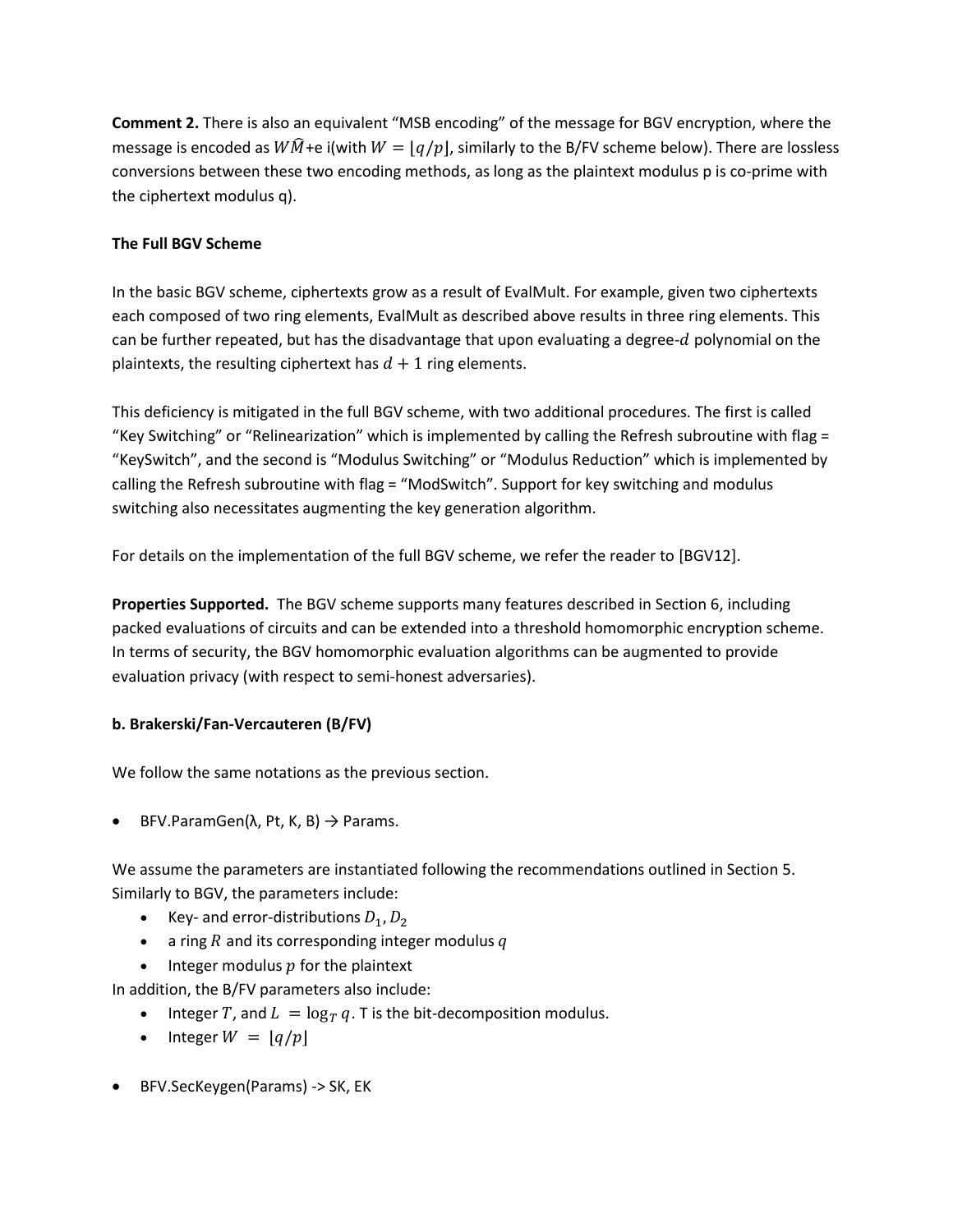The secret key SK of the encryption scheme is a random elements from the distribution  $D_1$  defined as per Section 5. The evaluation key consists of  $L$  LWE samples encoding the secret  $s$  in a specific fashion. In particular, for  $i = 1, ..., L$ , sample a random  $a_i$  from  $R/qR$  and error  $e_i$  from  $D_2$ , compute

$$
EK_i = (-(a_i s + e_i) + T^i s^2, a_i),
$$

and set  $EK = (EK_1, ..., EK_l)$ .

• BFV.PubKeygen(params) -> SK, PK, EK.

The secret key SK of the encryption scheme is a random element  $s$  from the distribution  $D_1$ . The public key is a random LWE sample with the secret  $s$ . In particular, it is computed by sampling a random element a from  $R/qR$  and an error e from the distribution  $D_2$  and setting:  $PK = (-(\alpha s + e), a)$ , where all operations are performed over the ring  $R/qR$ .

The evaluation key is computed as in BFV.SecKeygen.

• BFV.PubEncrypt(PK, M) -> C

BFV.Pub.Encrypt first maps the message  $M$  which comes from the message space into an element in the ring  $R / pR$ .

To encrypt a message M from  $R/pR$ , parse the public key as a pair  $(pk_0, pk_1)$ . Encryption consists of two LWE samples using a secret u where  $(pk_0, pk_1)$  is treated as public randomness. The first LWE sample encodes the message  $M$ , whereas the second sample is auxiliary.

In particular,  $C = (pk_0u + e_1 + WM, pk_1u + e_2)$  where u is a sampled from  $D_1$  and  $e_1, e_2$  are sampled from  $D_2$ .

- BFV.SecEncrypt(PK, M) -> C
- BFV.Decrypt(SK, C) -> M

The main invariant of the BFV scheme is that when we interpret the elements of a ciphertext C as the coefficients of a polynomial then,  $C(s) = W M + e$  for some "small" error e. The message M can be recovered by dividing the polynomial  $C(s)$  by W, rounding each coefficient to the nearest integer, and reducing each coefficient modulo  $p$ .

• BFV.EvalAdd(EK, C1, C2) -> C3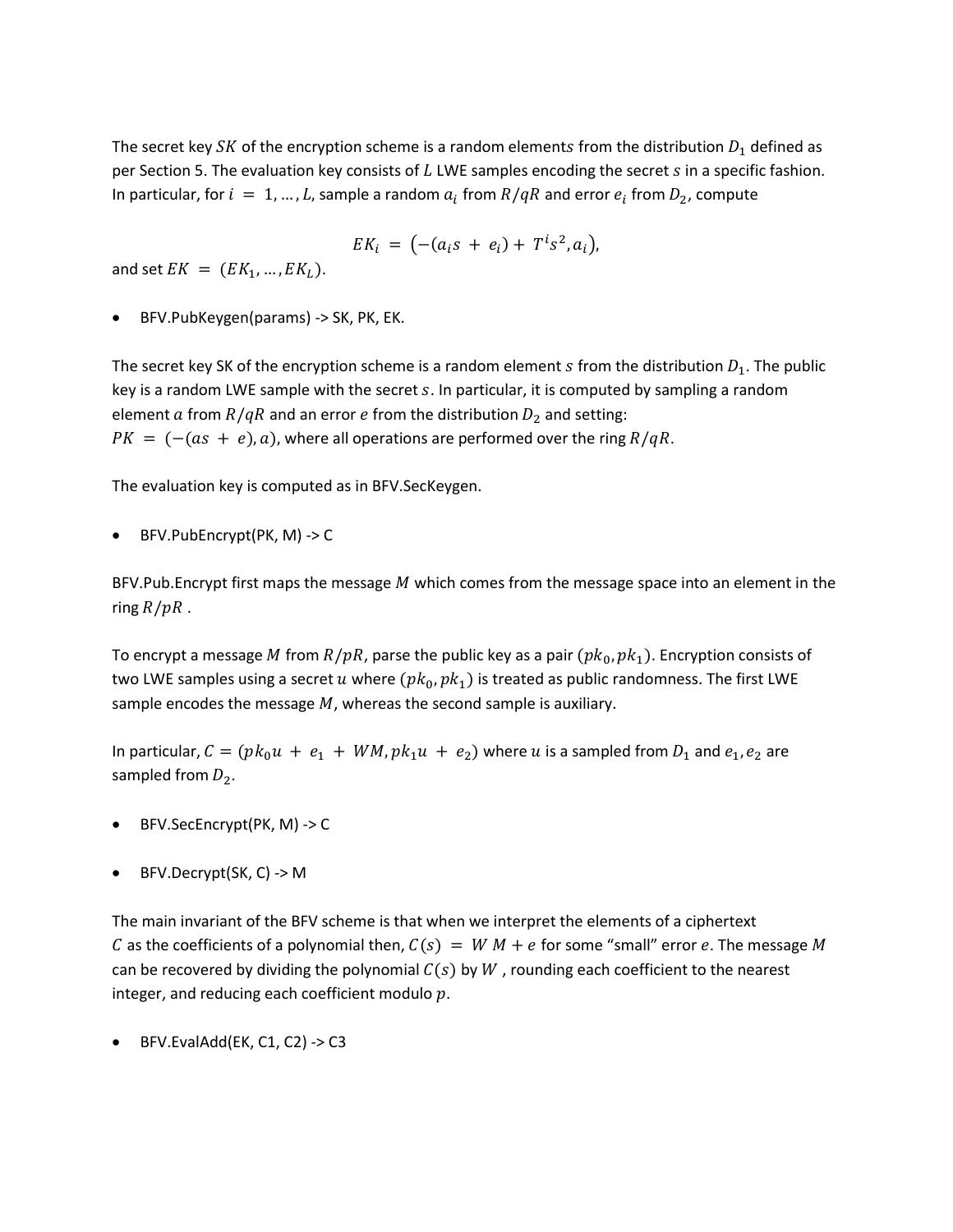Parse the ciphertexts as  $Ci = (c_{i,0}, c_{i,1})$ . Then, addition corresponds to component-wise addition of two ciphertext components. That is,  $C3 = (c_{1,0} + c_{2,0}, c_{1,1} + c_{2,1}).$ It is easy to verify that  $C3(s) = W(M_1 + M_2) + e$ , where  $M_1, M_2$  are messages encrypted in C1, C2 and  $e$  is the new error component.

• BFV.EvalMult(EK, C1, C2) -> C3

EvalMult takes as input ciphertexts  $C_1 = (c_{1,0}, c_{1,1})$  and  $C_2 = (c_{2,0}, c_{2,1})$ . First, it computes  $C3' = (c_{1,0}c_{2,0}, c_{1,0}c_{2,1} + c_{1,1}c_{2,0}, c_{1,1}c_{2,1})$  over the integers (instead of mod q as in BGV scheme above). Then set  $C3 = round(\frac{p}{q})$  $\frac{p}{q}$ ) C3′) mod q. One can verify that  $C3(s) = W(M_1 * M_2) + e$ , for some error term e.

Note that the ciphertext size increases in this operation. One may apply a Relinearization algorithm as in the BGV scheme to obtain a new ciphertext of the original size encrypting the same message  $M_1 * M_2$ .

**Properties Supported.** The complete BFV scheme supports many features described in Section 6, including packed evaluations of circuits and can be extended into a threshold homomorphic encryption scheme. In terms of security, the BFV homomorphic evaluation algorithms can be augmented to provide evaluation privacy.

For details on the implementation of the full BFV scheme, we refer the reader to [B12], [FV12].

### **c. Comparison between BGV and BFV**

When implementing HE schemes, there are many choices which can be made to optimize performance for different architectures and different application scenarios. This makes a direct comparison of these schemes quite challenging. A paper by Costache and Smart [CS16] gives some initial comparisons between BGV, B/FV and two of the schemes described below: YASHE and LTV/NTRU. A paper by Kim and Lauter [KL15] compares the performance of the BGV and YASHE schemes in the context of applications. Since there is further ongoing work in this area, we leave this comparison as an open research question.

### **Section 1.0.4. The GSW Scheme and bootstrapping**

Currently, the most practical homomorphic encryption schemes only allow to perform bounded depth computations. These schemes can be transformed into fully homomorphic ones (capable of arbitrary computations) using a "bootstrapping" technique introduced by Gentry [G09], which essentially consists of a homomorphic evaluation of the decryption algorithm given the encryption of the secret key. Bootstrapping is a very time-consuming operation and improving on its efficiency is still a very active research area. So, it may still not be ready for standardization, but it is the next natural step to be considered.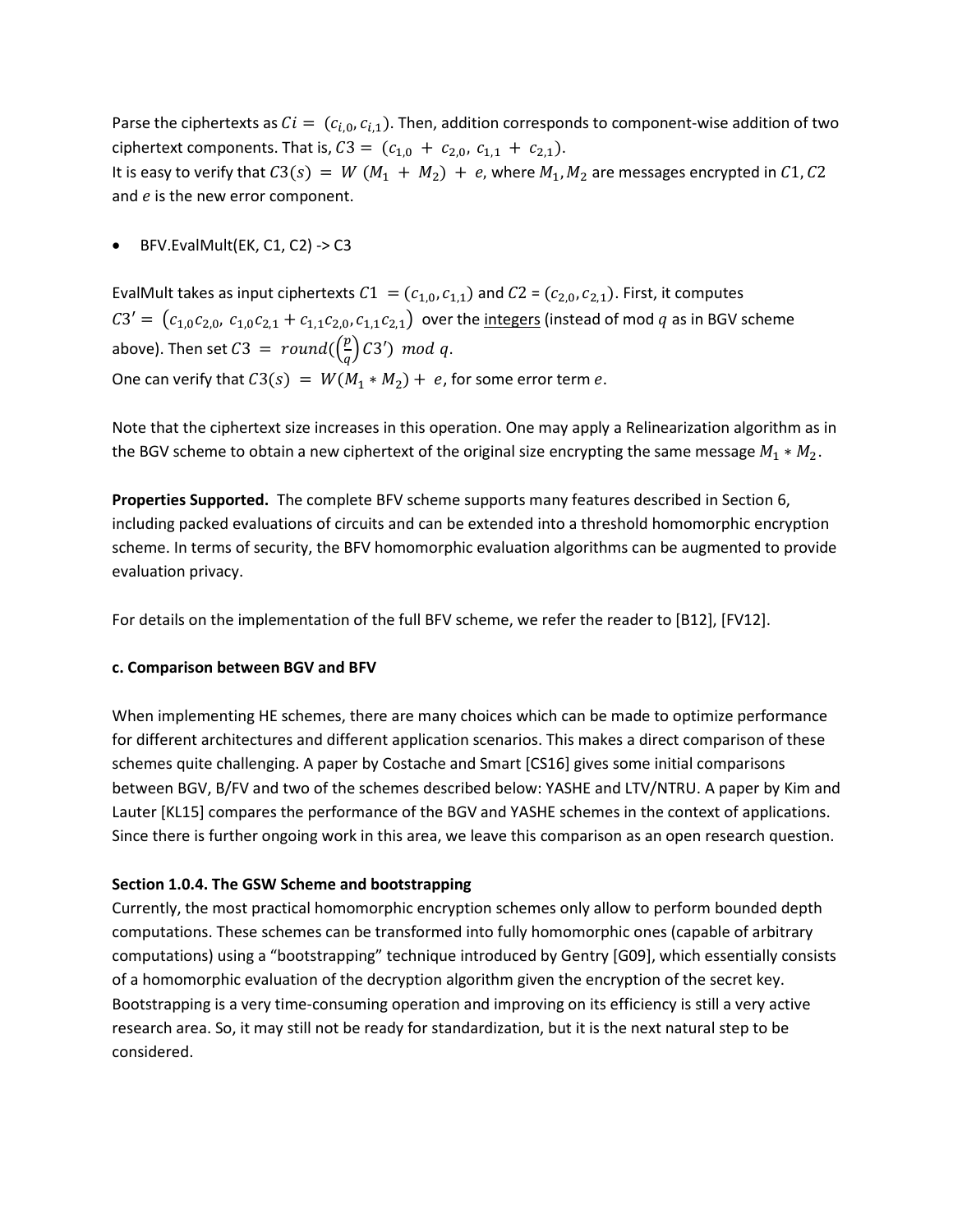Bootstrapping using the BGV or BFV schemes requires assuming that lattice problems are computationally hard to approximate within factors that grow *superpolynomially* in the lattice dimension *n*. This is a stronger assumption than the inapproximability within *polynomial* factors required by standard (non-homomorphic) lattice-based public key encryption.

In [GSW13], Gentry, Sahai and Waters proposed a new homomorphic encryption scheme (still based on lattices) that offers a different set of trade-offs than BGV and BFV. An important feature of this scheme is that it can be used to bootstrap homomorphic encryption based on the assumption that lattice problems are hard to approximate within polynomial factors. Here we briefly describe the GSW encryption, and show how both its security and applicability to bootstrapping are closely related to LWE encryption, as used by the BGV and BFV schemes. So, future standardization of bootstrapping (possibly based on the GSW scheme) could build on the current standardization effort. For simplicity, we focus on secret key encryption, as this is typically enough for applications to bootstrapping. The GSW secret key encryption scheme (or, more specifically, its secret key, ring-based variant presented in [AP14, DM15]) can be described as follows:

• GSW.Keygen(params):

This is essentially the same as the key generation procedure of the BGV or BFV schemes, taking a similar set of security parameters, and producing a random ring element S which serves as a secret key.

• GSW.SecEncrypt(S,M):

Choose an uniformly random vector A in  $R^{2 \log(q)}$ , a small random vector E (with entries chosen independently at random from the error distribution), and output the ciphertext  $C = (A, A *$  $(S + E) + M * G$  where  $G = [I, 2 I, ..., 2^{k-1} I]$  is a gadget matrix consisting of  $k = log(q)$  copies of the 2x2 identity matrix  $I$  (over the ring), scaled by powers of 2.

We note that there are other possibilities for choosing the gadget matrix G above (for example the constants 2,4, ...,  $2^{k-1}$  can be replaced by others). Other choices may be described in future documents.

We omit the description of the decryption procedure, as it is not needed for bootstrapping. Notice that:

- The secret key generation process is the same as most other LWE-based encryption schemes, including BGV and BFV.
- The encryption procedure essentially consists of 2  $log(q)$  independent application of the basic LWE/BGV/BFV encryption: choose random key elements a and e, and outputs  $(a, as + e + m)$ , but applied to scaled copies of the message  $m = 2^i M$ . (The even rows of the GSW ciphertext encrypt the message as  $(a + m, as + e)$ , but this is just a minor variant on LWE encryption, and equivalent to it from a security standpoint.)
- Security rests on the standard LWE assumption, as used also by BGV and BFV, which says that the distribution  $(A, A * S + E)$  is pseudorandom.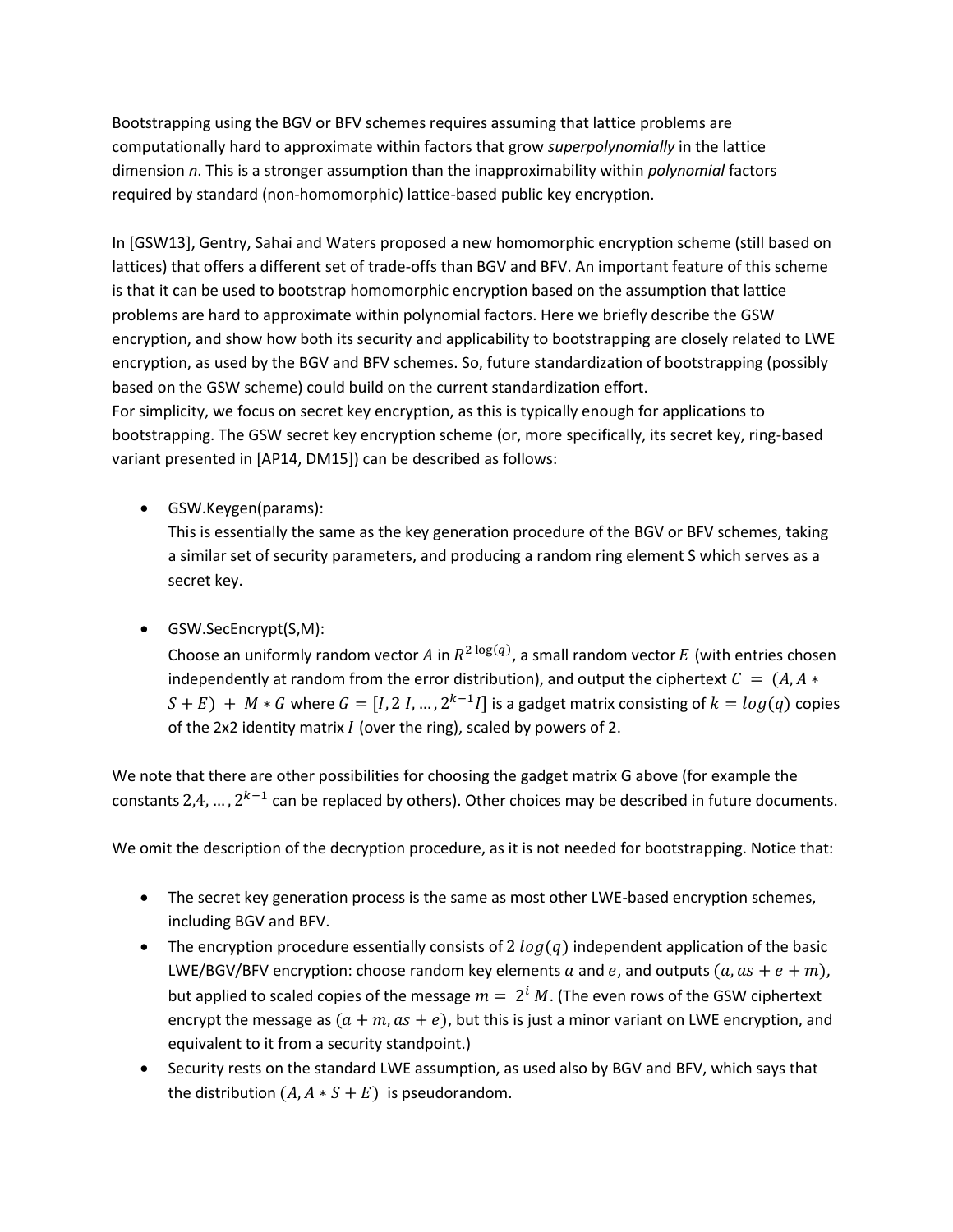So, GSW can be based on LWE security estimates similar to those used to instantiate the BGV or BFV cryptosystems.

In [GSW13] it is shown how (a public key version of) this cryptosystem supports both addition and multiplication, without the need for an evaluation key, which has applications to identity-based and attribute-based homomorphic encryption. Later, in [BV14] it was observed how the GSW multiplication operation exhibits an asymmetric noise growth that can be exploited to implement bootstrapping based on the hardness of approximating lattice problems within polynomial factors. Many subsequent papers (e.g., [AP14, DM15, GINX16, CGGI16]) improve on the efficiency of [BV14], but they all share the following features with [BV14]:

- They all use variants of the GSW encryption to implement bootstrapping.
- Security only relies on the hardness of approximating lattice problems within polynomial factors.
- They are capable of bootstrapping any LWE-based encryption scheme, i.e., any scheme which includes an LWE encryption of the message as part of the ciphertext. LWE-based schemes include BGV, BFV and GSW.

In particular, GSW can be used to implement the bootstrapping procedure for BGV and BFV, and turn them into fully homomorphic encryption (FHE) schemes.

### **Section 1.0.5. Other Schemes**

Yet Another Somewhat Homomorphic Encryption ([YASHE]) is similar to the BGV and B/FV schemes and offers the same set of features.

The scheme NTRU/Lopez-Alt-Tromer-Vaikuntanathan ([NTRU]/[LTV]) relies on the NTRU assumption (also called the "small polynomial ratios assumption"). It offers all the features of BGV and BFV, and in addition, also offers an extension that supports multi-key homomorphism. However, it must be used with a much wider error distribution than the other schemes that are described in this document (or else it becomes insecure), and therefore it should only be used with a great deal of care. This standard does not cover security for these schemes.

Another scheme, called HEAAN, with plaintext type approximate numbers, was recently proposed by Cheon, Kim, Kim and Song [CKKS17]. This scheme is not described here, but we expect future version of this standard to include it.

### **Section 1.0.6. Additional Features & Discussion**

### **a. Distributed HE**

Homomorphic Encryption is especially suitable to use for multiple users who may want to run computations on an aggregate of their sensitive data. For the setting of multiple users, an additional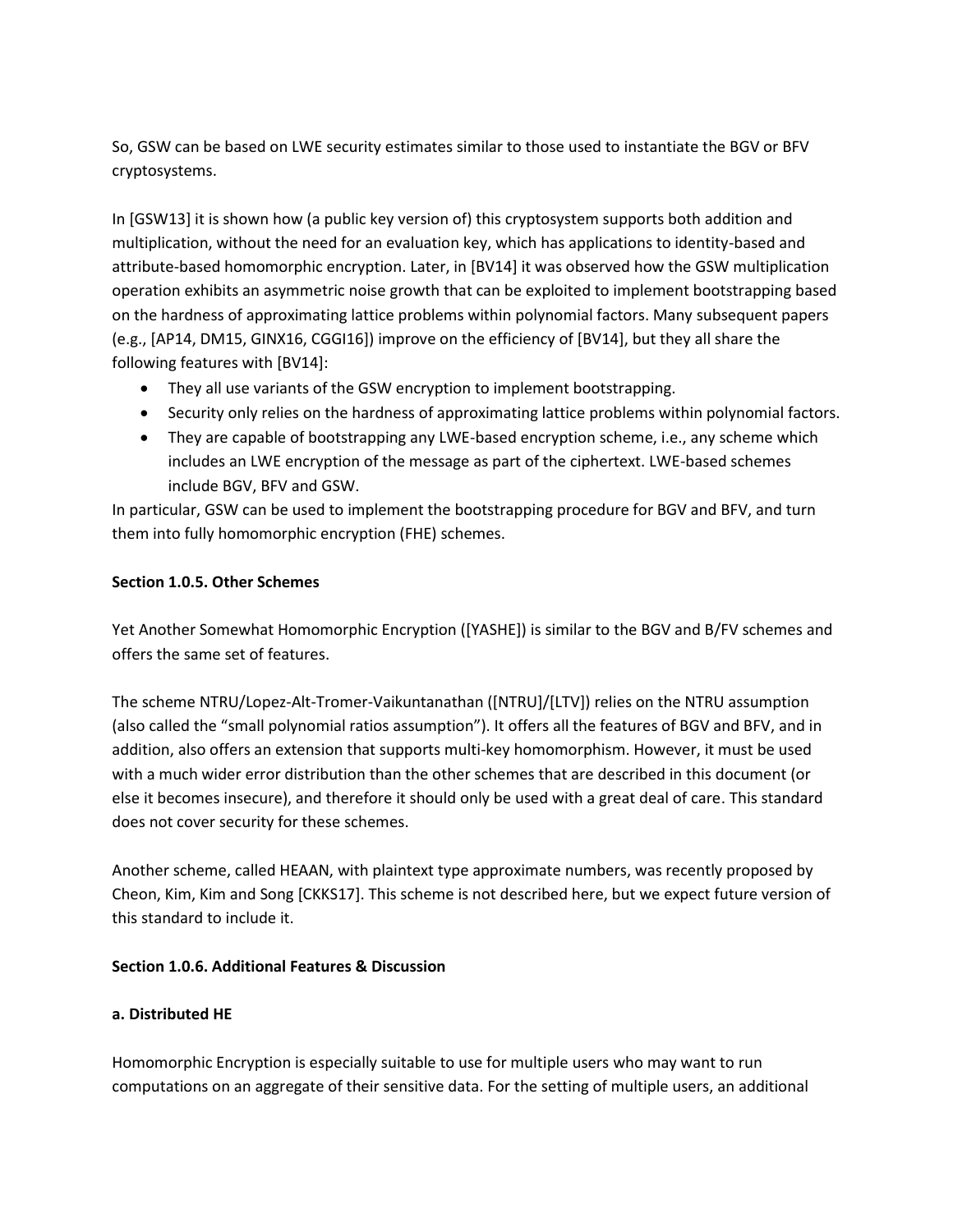property which we call threshold-HE is desirable. In threshold-HE the key-generation algorithms, encryption and decryption algorithms are replaced by a distributed-key-generation (DKG) algorithm, distributed-encryption (DE) and distributed-decryption (DD) algorithms. Both the distributed-keygeneration algorithm and the distributed-decryption algorithm are executed via an interactive process among the participating users. The evaluation algorithms EvalAdd, EvalMult, EvalMultConst, EvalAddConst and Refresh remain unchanged.

We will now describe the functionality of the new algorithms.

We begin with the distributed-key-generation (DKG) algorithm to be implemented by an interactive protocol among t parties  $p_1, ..., p_t$ . The DKG algorithm is a randomized algorithm. The inputs to DKG are: security parameter, number of parties  $t$ , and threshold parameter  $d$ .

The output of DKG is a vector of secret keys  $s = (s_1, \ldots, s_t)$  of dimension t and a public evaluation key Ek where party  $p_i$  receives (Ek, $s_i$ ).

We remark that party  $p_i$  doesn't receive  $s_j$  for  $i \neq j$  and party i should maintain the secrecy of its secret key  $s_i$ .

Next, the distributed-encryption (DE) algorithm is described.

The DE algorithm is a randomized algorithm which can be run by any party  $p_i$ 

The inputs to DE run by party  $p_i$  are: the secret key  $s_i$  and the plaintext M

The output of DE is a ciphertext C.

Finally, we describe the distributed-decryption (DD) algorithm to be implemented by an interactive protocol among a subset of the  $t$  parties  $p_1, ..., p_t$ .

The DD algorithm is a randomized algorithm.

The inputs to DD are: a subset of secret keys  $s = (s_1, \ldots, s_t)$ , the threshold parameter d, and a ciphertext C. In particular, every participating party  $p_i$  provides the input $s_i$ . The ciphertext C can be provided by any party.

The output of DD is: plaintext  $M$ .

The correctness requirement that the above algorithms should satisfy is as follows. If at least  $d$  of the parties correctly follow the prescribed interactive protocol that implements the DD decryption algorithm, then the output of the decryption algorithm will be correct. The security requirement is for semantic security to hold as long as fewer than  $d$  parties collude adversarially.

An example usage application for (DKG,DE,DD) is for two hospitals,  $t = 2$  and  $d = 2$  with sensitive data sets  $M_1$  and  $M_2$ (respectively) who want to compute some analytics F on the joint data set without revealing anything about  $M_1$  and  $M_2$  except for what is revealed by  $F(M_1, M_2)$ .

In such a case the two hospitals execute the interactive protocol for DKG and obtain their respective secret keys  $s_1$  and  $s_2$  and the evaluation key EK. They each use DE on secret key  $s_i$  and data  $M_i$  to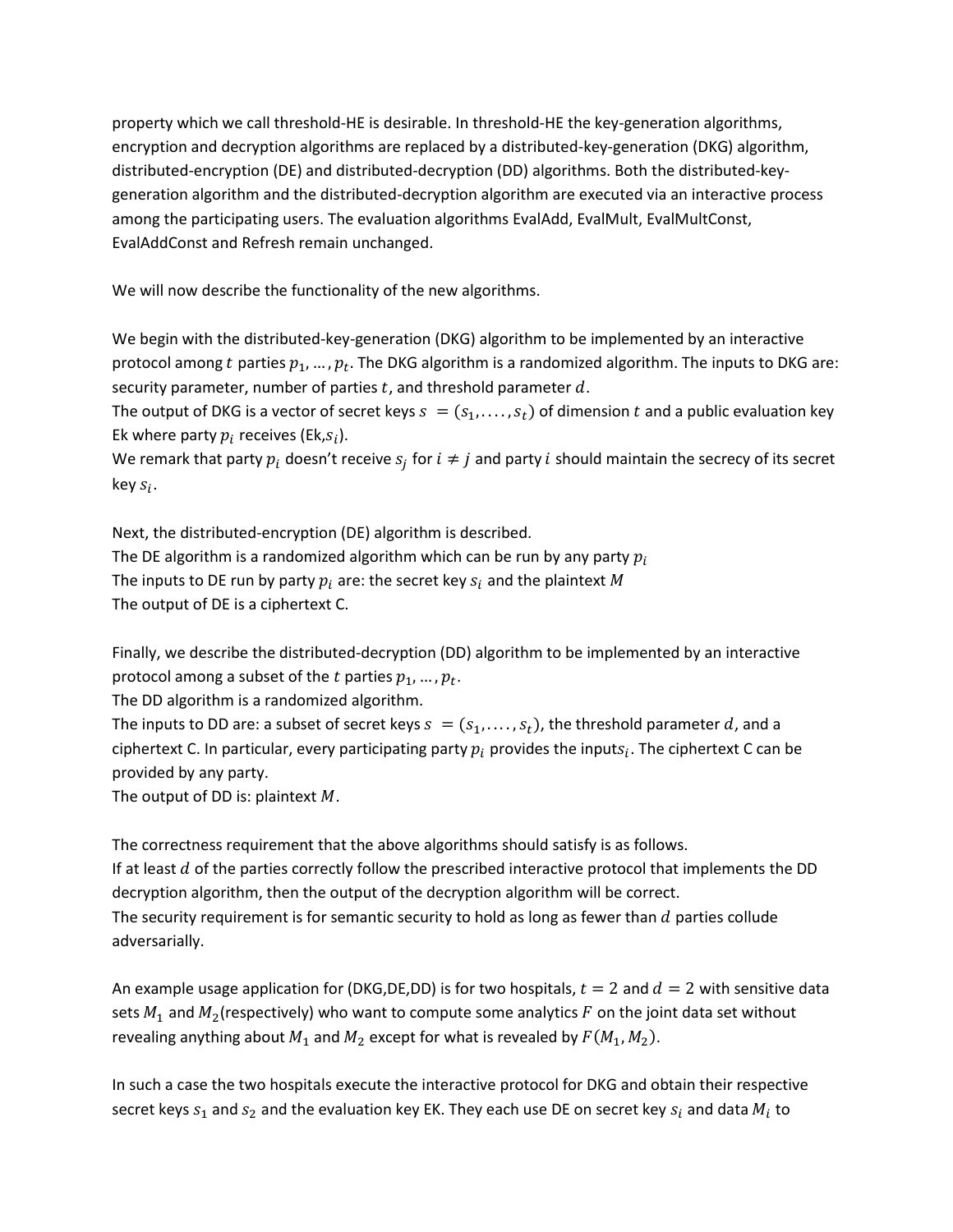produce ciphertext Ci. The evaluation algorithms on C1, C2 and the evaluation key EK allow the computation of a ciphertext C which is an encryption of  $F(M_1, M_2)$ . Now, the hospitals execute the interactive protocol DD using their secret keys and ciphertext C to obtain  $F(M_1, M_2)$ .

### **b. Active Attacks**

One can consider stronger security requirements beyond semantic security. For example, consider an attack on a client that holds data M and wishes to compute  $F(M)$  for a specified algorithm  $F$ , and wants to outsource the computation of  $F(M)$  to a cloud, while maintaining the privacy of M. The client encrypts  $M$  into ciphertext C and hands C to the cloud server. The server is supposed to use the evaluation algorithms to compute a ciphertext C' which is an encryption of  $F(M)$  and return this to the client for decryption.

Suppose that instead the cloud computes some other C'' which is the encryption of  $G(M)$  for some other function  $G$ . This may be problematic to the client as it would introduce errors of potentially significant consequences. This is an example of an active attack which is not ruled out by semantic security.

Another, possibly even more severe attack, is the situation where the adversary somehow gains the ability to decrypt certain ciphertexts, or glean some information about their content (perhaps by watching the external behavior of the client after decrypting them). This may make it possible to the attacker to mount (perhaps limited) *chosen-ciphertext attacks*, which may make it possible to compromise the security of encrypted data. Such attacks are not addressed by the semantic security guarantee, countering them requires additional measures beyond the use of homomorphic encryption.

### **c. Evaluation Privacy**

A desirable additional security property beyond semantic security would be that the ciphertext C hides which computations were performed homomorphically to obtain C. We call this security requirement *Evaluation Privacy.*

For example, suppose a cloud service offers a service in the form of computing a proprietary machine learning algorithm  $F$  on the client's sensitive data. As before, the client encrypts its data  $M$  to obtain C and sends the cloud C and the evaluation key EK. The cloud now computes C' which is an encryption of  $F(M)$  to hand back to the client. Evaluation privacy will guarantee that C' does not reveal anything about the algorithm F which is not derivable from the pair  $(M, F(M))$ . Here we can also distinguish between semi-honest and malicious evaluation privacy depending on whether the ciphertext C is generated correctly according to the Encrypt algorithm.

A weaker requirement would be to require evaluation privacy only with respect to an adversary who does not know the secret decryption key. This may be relevant for an adversary who intercepts encrypted network traffic.

### **d. Key Evolution**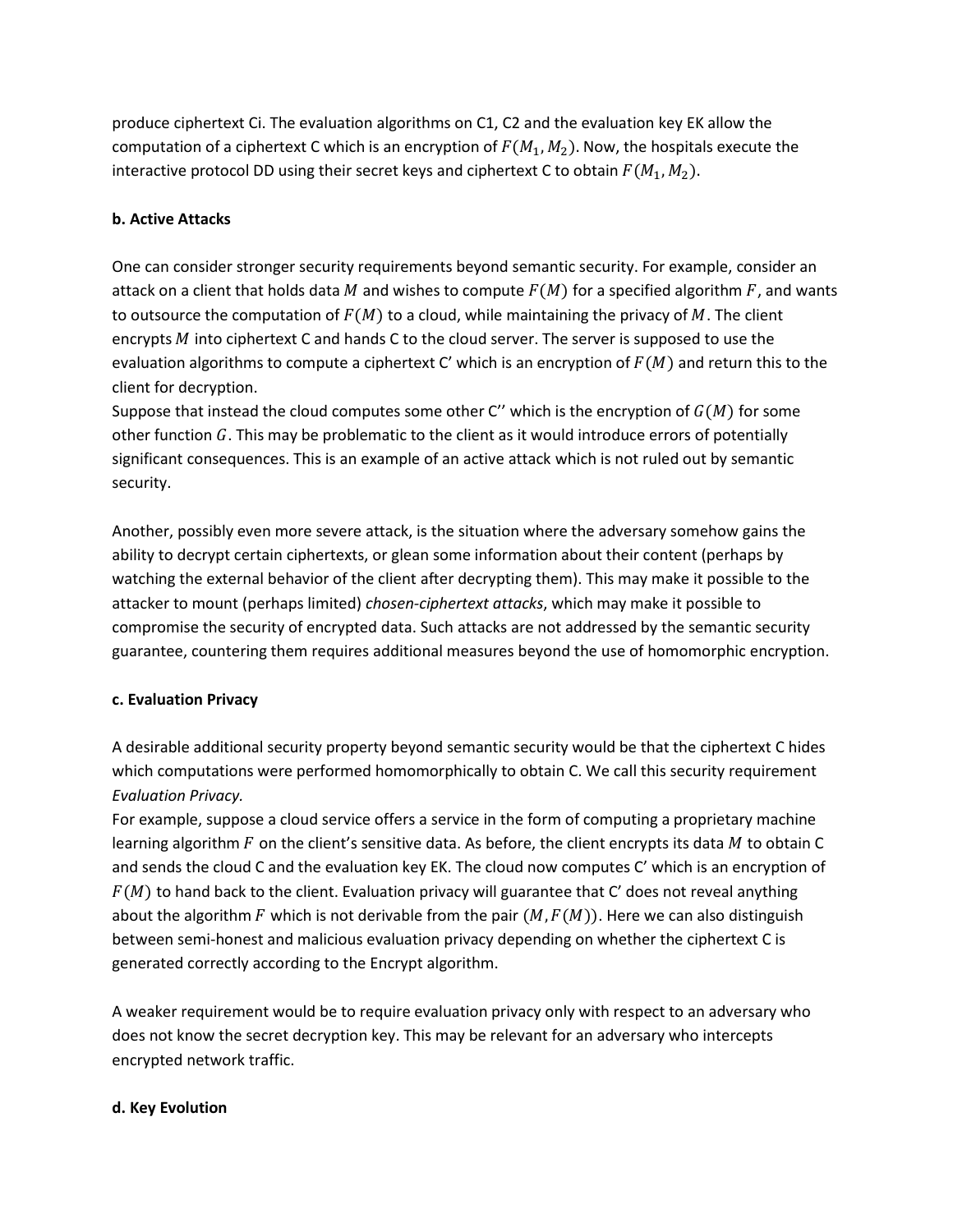Say that a corpus of ciphertexts encrypted under a secret key SK is held by a server, and the client who owns SK realizes that SK may have been compromised.

It is desirable for an encryption scheme to have the following *key evolution* property. Allow the client to generate a new secret key SK' which replaces SK, a new evaluation key EK', and a transformation key TK such that: the server, given only TK and EK', may convert all ciphertexts in the corpus to new ciphertexts which (1) can be decrypted using SK' and (2) satisfy semantic security even for an adversary who holds SK.

Any sufficiently homomorphic encryption scheme satisfies the key evolution property as follows. Let TK be the encryption of SK under SK'. Namely, TK is a ciphertext which when decrypted using secret key SK' yields SK. A server given TK and EK', can convert a ciphertext C in the corpus into C' by homomorphically evaluating the decryption process. Security follows from semantic security of the original homomorphic encryption scheme.

#### **e. Side Channel Attacks**

Side channel attacks consider adversaries who can obtain partial information about the secret key of an encryption scheme, for example by running timing attacks during the execution of the decryption algorithm. A desirable security requirement from an encryption scheme is resiliency against such attacks, often referred to as *leakage resiliency*. That is, it should be impossible to violate semantic security even in presence of side channel attacks. Naturally, leakage resilience can hold only against limited information leakage about the secret key.

An attractive feature of encryption schemes based on intractability of integer lattice problems, and in particular known HE schemes based on intractability of integer lattice problems, is that they satisfy leakage resilience to a great extent. This is in contrast to public-key cryptosystems such as RSA.

### **f. Identity Based Encryption**

In an identity based encryption scheme it is possible to send encrypted messages to users without knowing either a public key or a secret key, but only the identity of the recipient where the identity can be a legal name or an email address.

This is possible as long as there exists a trusted party (TP) that publishes some public parameters PP and holds a master secret key MSK. A user with identity X upon authenticating herself to the TP (e.g. by showing a government issued ID), will receive a secret key  $SK_x$  that the user can use to decrypt any ciphertext that was sent to the identity X. To encrypt message M to identity X, one needs only to know the public parameters PP and X.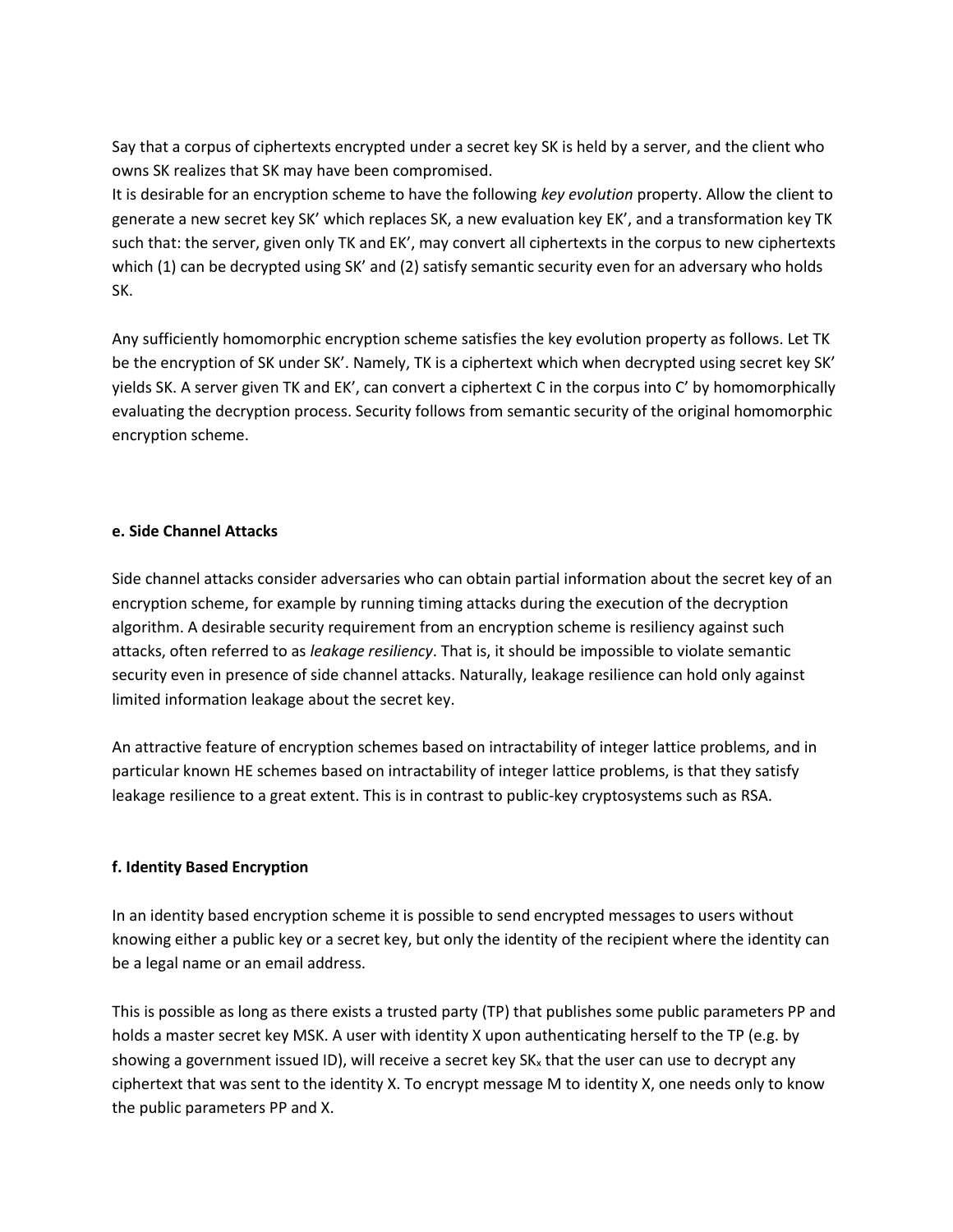Identity based homomorphic encryption is a variant of public key homomorphic encryption which may be desirable.

Remark: A modification of GSW supports identity based homomorphic encryption.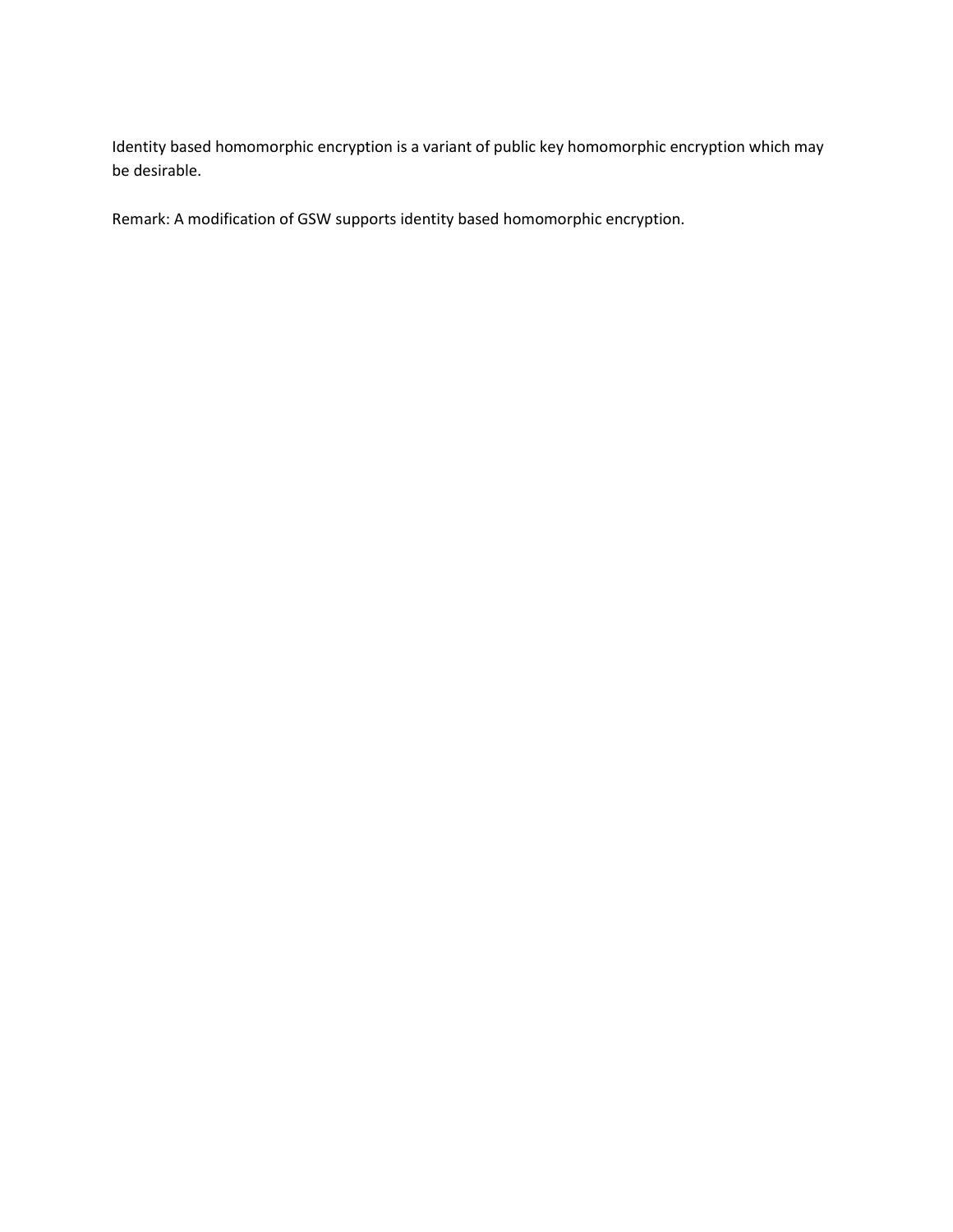# **Homomorphic Encryption Standard Section 2.0 Recommended Security Parameters**

### **Section 2.0.1. Hard Problems**

This section describes the computational problems whose hardness form the basis for the security of the homomorphic encryption schemes in this document. Known security reductions to other problems are not included here. **Section 2.0.2** below describes the best currently known attacks on these problems and their concrete running times. **Section 2.0.3** below recommends concrete parameter choices to achieve various security levels against currently known attacks.

### **a. The Learning with Errors (LWE) Problem**

The LWE problem is parametrized by four parameters  $(n, m, q, \chi)$ , where *n* is a positive integer referred to as the "dimension parameter",  $m$  is "the number of samples",  $q$  is a positive integer referred to as the "modulus parameter" and  $\chi$  is a probability distribution over rational integers referred to as the "error distribution". (Note that the parameter *m* here is NOT the same as the cyclotomic index *m* specified by the schemes' parameters above.)

The LWE assumption requires that the following two probability distributions are computationally indistinguishable:

Distribution 1. Choose a uniformly random matrix  $m \times n$  matrix A, a uniformly random vector s from the vector space  $Z_q^n$ , and a vector  $e$  from  $Z^m$  where each coordinate is chosen from the error distribution  $\chi$ . Compute  $c := As + e$ , where all computations are carried out modulo q. Output  $(A, c)$ .

Distribution 2. Choose a uniformly random  $m \times n$  matrix  $A$ , and a uniformly random vector  $c$  from  $Z_q^m$ . Output  $(A, c)$ .

The error distribution  $\chi$  can be either a discrete Gaussian distribution over the integers, a continuous Gaussian distribution rounded to the nearest integer, or other distributions supported on small integers. We refer the reader to Section 2.0.2 for more details on particular error distributions, algorithms for sampling from these distributions, and the associated security implications. We also mention that the secret vector s can be equivalently chosen from the error distribution.

### **b. The Ring Learning with Errors (RLWE) Problem**

The RLWE problem can be viewed as a specific case of LWE where the matrix  $\vec{A}$  is chosen to have special algebraic structure. RLWE is parametrized by parameters  $(m, M, q, \chi)$  where  $m, M$  are positive integers (with *m* the "cyclotomic index"), *q* is a positive integer (the "modulus parameter") and  $\chi$  is a probability distribution over the ring  $R = Z[X]/\Phi_m(X)$  (the "error distribution").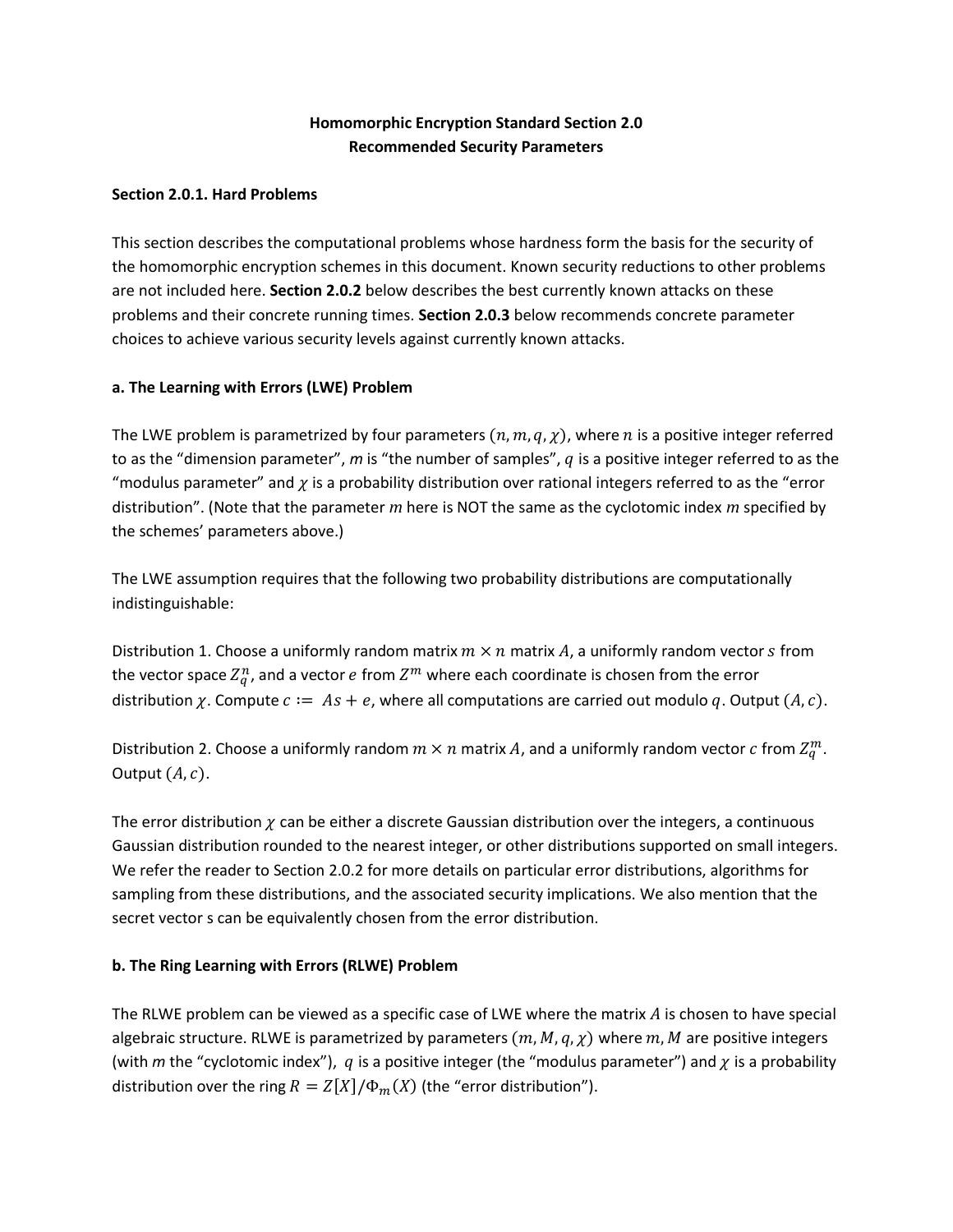The RLWE assumption requires that the following two probability distributions are computationally indistinguishable:

Distribution 1. Choose  $M + 1$  uniformly random elements  $s, a_1, ..., a_M$  from the ring  $R/qR$ , and M more elements  $e_1, ..., e_M$  from the ring R chosen from the error distribution  $\chi$ . Compute  $b_i := \ s a_i + e_i$ , all computations carried out over the ring  $R/qR$ . Output  $\{(a_i, b_i) : i = 1, ... M\}$ .

Distribution 2. Choose 2M uniformly random elements  $a_1, ..., a_M, b_1, ..., b_M$  from the ring  $R/qR$ . Output  $\{(a_i, b_i): i = 1, ... M\}.$ 

The error distribution *χ* must be supported on "small" elements in the ring *R* (with geometry induced by the canonical embedding). For RLWE, it is important to use an error distribution that matches the specific ring  $R$ . See Section 2.0.3 for more details on the error distributions, algorithms for sampling from these distributions, and the associated security implications. Here too, the secret element s can be equivalently be chosen from the error distribution.

### **c. The Module Learning with Errors (RLWE) Problem**

We mention here that there is a general formulation of the learning with error problem that captures both LWE and RLWE, as well as many other settings. In this formulation, rather than  $n$ -vectors over  $Z$  (as in LWE) or 1-vectors over  $R = Z[x]/\Phi_m(X)$  (as in RLWE), we work with vectors of dimension  $n_1$  over a ring of dimension  $n_2$ , where the security parameter is related to  $n_1 \cdot n_2$ . This document only deals with LWE and RLWE, but we expect future versions to be extended to deal with more settings.

### **Section 2.0.2 Attacks on LWE and their Complexity**

We review algorithms for solving the LWE problem and use them to suggest concrete parameter choices. The schemes described above all have versions based on the LWE and the RLWE assumptions. When the schemes based on RLWE are instantiated with error distributions that match the cyclotomic rings (as described later in this document), we do not currently have attacks on RLWE that are meaningfully better than the attacks on LWE. The following estimates and attacks refer to attacks on the LWE problem with the specified parameters.

Much of this section is based on the paper by Albrecht, Player, and Scott (Albrecht, Player, & Scott, 2015), the online *Estimator* tool which accompanies that paper, and (Albrecht, 2017; Albrecht, Göpfert, Virdia, & Wunderer, 2017). Indeed, we reuse text from those works here. Estimated security levels in all the tables in this section were obtained by running the *Estimator* based on its state in July 2017. The tables in this section give the best attacks (in terms of running time expressed in  $log_2$ ) among all known attacks as implemented by the *Estimator* tool. As attacks or implementations of attacks change, or as new attacks are found, these tables will need to be updated. First, we describe all the attacks which give the best running times when working on parameter sizes in the range which are interesting for Homomorphic Encryption.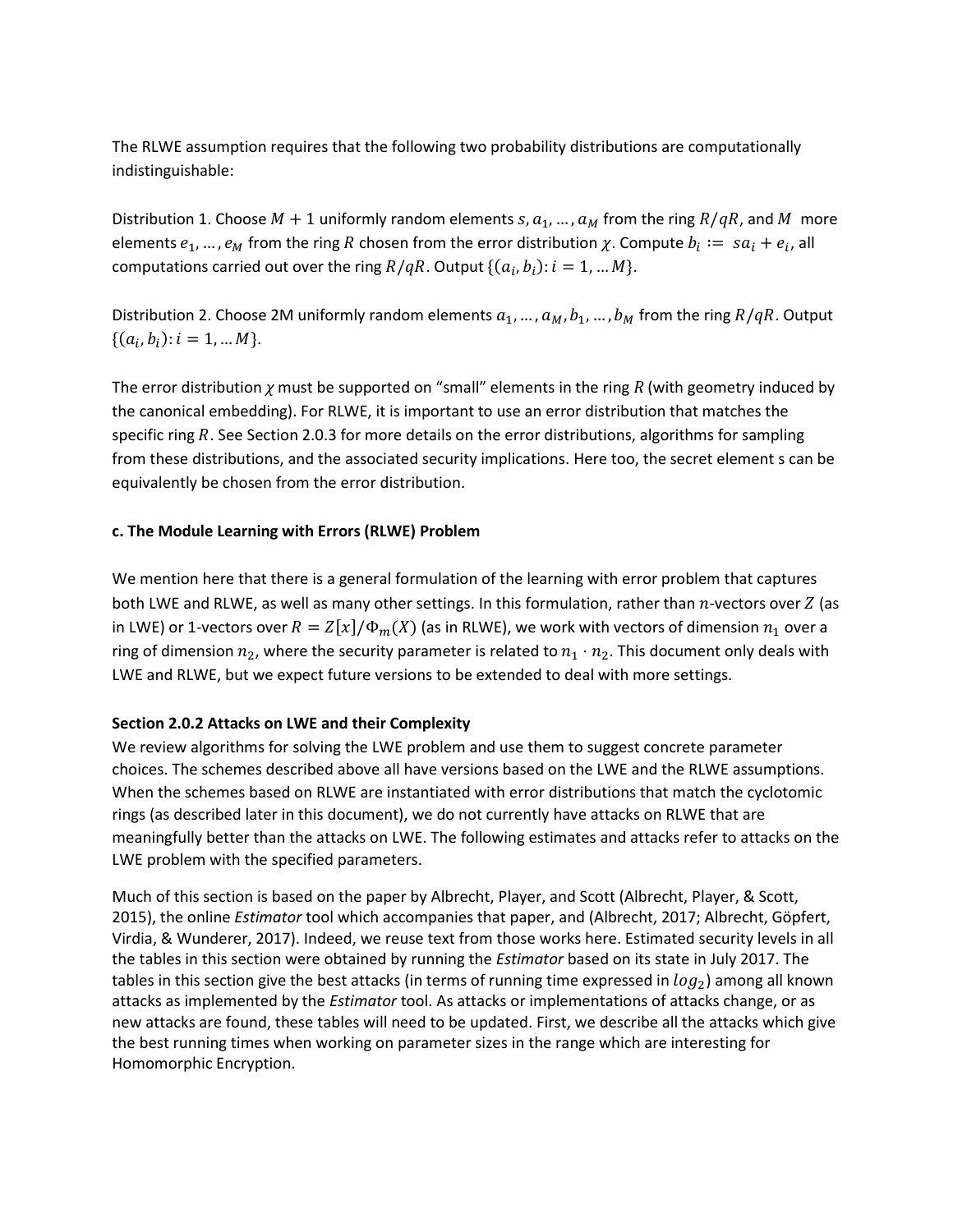The LWE problem asks to recover a secret vector  $s\in Z_q^n$ , given a matrix  $A\in Z_q^{m\times n}$  and a vector  $c\in Z_q^m$ such that  $As + e = c \mod q$  for a short error vector  $e \in \mathbb{Z}^m$  sampled coordinate-wise from an error distribution  $\chi$ . The decision variant of LWE asks to distinguish between an LWE instance  $(A, c)$  and uniformly random  $(A, c) \in Z_q^{m \times n} \times Z_q^m$ . To assess the security provided by a given set of parameters  $m, \chi, q$ , two strategies are typically considered.

The *primal* strategy finds the closest vector to  $c$  in the integral span of columns of  $A$  mod  $q$  ([LP11]), i.e. it solves the corresponding *Bounded Distance Decoding* problem (BDD) directly.

#### **a. Primal (uSVP variant)**

Writing  $[I_n|A']$  for the reduced row echelon form of  $A^T \in Z_q^{n \times m}$  (with high probability and after appropriate permutation of columns), this task can be reformulated as solving the *unique Shortest Vector Problem* (uSVP) in the  $m + 1$  dimensional  $q$ -ary lattice

$$
\varLambda=Z^{m+1}\cdot\begin{pmatrix}I_n&A'&0\\0&qI_{m-n}&0\\c^T&t\end{pmatrix}\!.
$$

by Kannan's embedding, with embedding factor  $t$ .

The lattice  $\Lambda$  has volume  $t\cdot q^{m-n}$  and contains a vector of norm  $\sqrt{\parallel e\parallel^2}+t^2$  which is unusually short, i.e. the gap between the first and second Minkowski minimum  $\lambda_2\left(\varLambda\right)/\lambda_1\left(\varLambda\right)$  is large. If the secret vector  $s$  is also short, there is a second established embedding reducing LWE to uSVP. By inspection, it can be seen that the vector ( $v s |e|1$ ), for some  $v \neq 0$ , is contained in the lattice  $\Lambda$  of dimension  $d =$  $m + n + 1$ 

$$
\Lambda = \bigg\{ x \in (\nu Z)^n \times Z^{m+1} | x \cdot \left( \frac{1}{\nu} A |I_m| - c \right)^{\top} \equiv 0 \bmod q \bigg\},\
$$

where v allows to balance the size of the secret and the noise. An  $(n + m + 1) \times (n + m + 1)$  basis M for  $\Lambda$  can be constructed as

$$
M = \begin{pmatrix} \nu I_n & -A^{\top} & 0 \\ 0 & qI_m & 0 \\ 0 & c & 1 \end{pmatrix}.
$$

To find short vectors, lattice reduction can be applied. Thus, to establish the cost of solving an LWE instance, we may consider the cost of lattice reduction for solving uSVP. In (Alkim, Ducas, Pöppelmann, & Schwabe, 2016) it is predicted that  $e$  can be found if:

$$
\sqrt{\beta/d} \parallel (e|1) \parallel \approx \sqrt{\beta} \sigma \leq \delta_0^{2\beta - d} Vol(\Lambda)^{1/d},
$$

where  $\delta_0$  denotes the root Hermite factor achievable by BKZ, which depends on  $\beta$  which is the block size of the underlying blockwise lattice reduction algorithm. This prediction was experimentally verified in (Albrecht et al., 2017).

#### **b. Primal by BDD Enumeration (decoding).**

This attack is due to Lindner and Peikert [LP11]. It starts with a sufficiently reduced basis, e.g., using BKZ in block size  $\beta$ , and then applies a modified version of the recursive *Nearest Plane* algorithm due to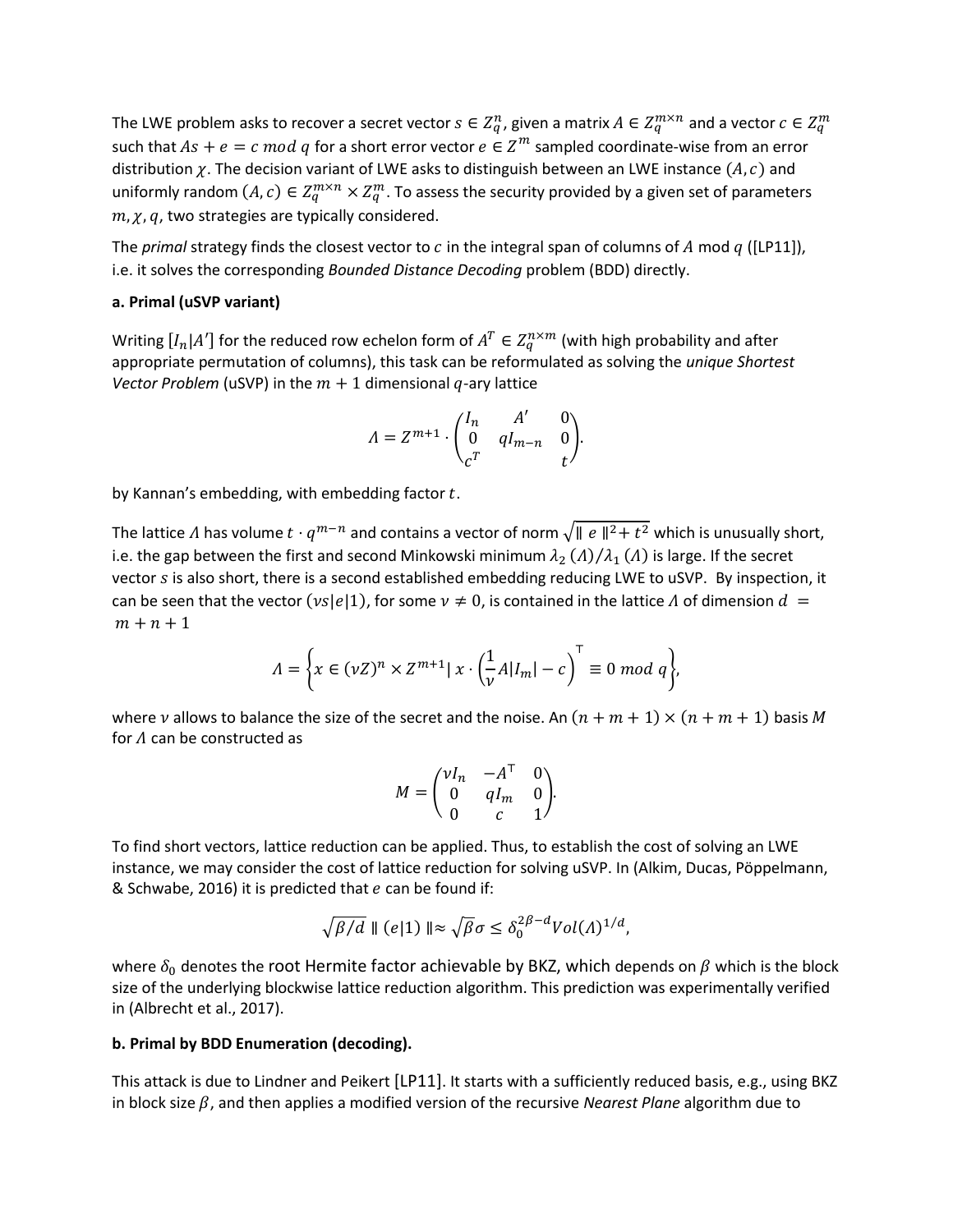Babai [Bab86]. Given a basis B and a target vector t, the Nearest Plane algorithm finds a vector such that the error vector lies in the fundamental parallelepiped of the Gram-Schmidt orthogonalization (GSO) of  $B$ .

Lindner and Peikert note that for a BKZ-reduced basis  $B$ , the fundamental parallelepiped is long and thin, by the Geometric Series Assumption (GSA) due to Schnorr that the GSO of a BKZ-reduced basis decay geometrically and this makes the probability that the Gaussian error vector  $e$  falls in the corresponding fundamental parallelepiped very low. To improve this success probability, they "fatten" the parallelepiped by essentially scaling its principal axes. They do this by running the Nearest Plane algorithm on several distinct planes at each level of recursion. For a Gaussian error vector, the probability that it falls in this fattened parallelepiped is expressed in terms of the scaling factors and the lengths of the GSO of  $B$ . This can be seen as a form of pruned CVP enumeration (Liu & Nguyen, 2013).

The run time of the Nearest Planes algorithm mainly depends on the number of points enumerated, which is the product of the scaling factors. The run time of the basis reduction step depends on the quality of the reduced basis, expressed, for instance, by the root Hermite factor  $\delta_0$ . The scaling factors and the quality of the basis together determine the success probability of the attack. Hence to maximize the success probability, the scaling factors are determined based on the (predicted) quality of the BKZreduced basis. There is no closed formula for the scaling factors. The *Estimator* uses a simple greedy algorithm to find these parameters due to ([LP11]), but this is known to not be optimal. The scaling factors and the quality of the basis are chosen to achieve a target success probability and to minimize the running time (by balancing the running time of BKZ reduction and the final enumeration step).

**c. Dual***.* The dual strategy finds short vectors in the lattice

$$
qA^* = \{x \in Z_q^m \vee x \cdot A \equiv 0 \bmod q\},\
$$

i.e. it solves the *Short Integer Solutions* problem (SIS). Given such a short vector v, we can decide if an instance is LWE by computing  $\langle v, c \rangle = \langle v, e \rangle$  which is short whenever v and e are sufficiently short (Micciancio & Regev, 2009).

We must however ensure that  $\langle v, e \rangle$  indeed is short enough, since if is too large, the (Gaussian) distribution of will be too flat to distinguish from random. Following ([LP11]), for an LWE instance with parameters n,  $\alpha$ , q and a vector v of length  $\parallel v \parallel$  such that  $v \cdot A \equiv 0 \mod q$ , the advantage of distinguishing  $\langle v, e \rangle$  from random is close to

$$
exp(-\pi(\parallel v \parallel \cdot \alpha)^2).
$$

To produce a short enough  $v$ , we may again call a lattice-reduction algorithm. In particular, we may call the BKZ algorithm with block size  $\beta$ . After performing BKZ- $\beta$  reduction the first vector in the transformed lattice basis will have norm  $\delta_0^m\cdot Vol(q\varLambda^*)^{1/m}.$  In our case, the expression above simplifies to  $\parallel v \parallel \approx \delta_0^m \cdot q^{n/m}$  whp. The minimum of this expression is attained at  $m = \sqrt{\frac{n \log q}{\log \delta_0}}$  $\frac{n\log q}{\log \delta_0}$  (Micciancio & Regev, 2009). The attack can be modified to take small or sparse secrets into account (Albrecht, 2017).

### **Lattice Reduction algorithm: BKZ**

BKZ is an iterative, block-wise algorithm for basis reduction. It requires solving the SVP problem (using sieving or enumeration, say) in a smaller dimension  $\beta$ , the block size. First, the input lattice  $\Lambda$  is LLL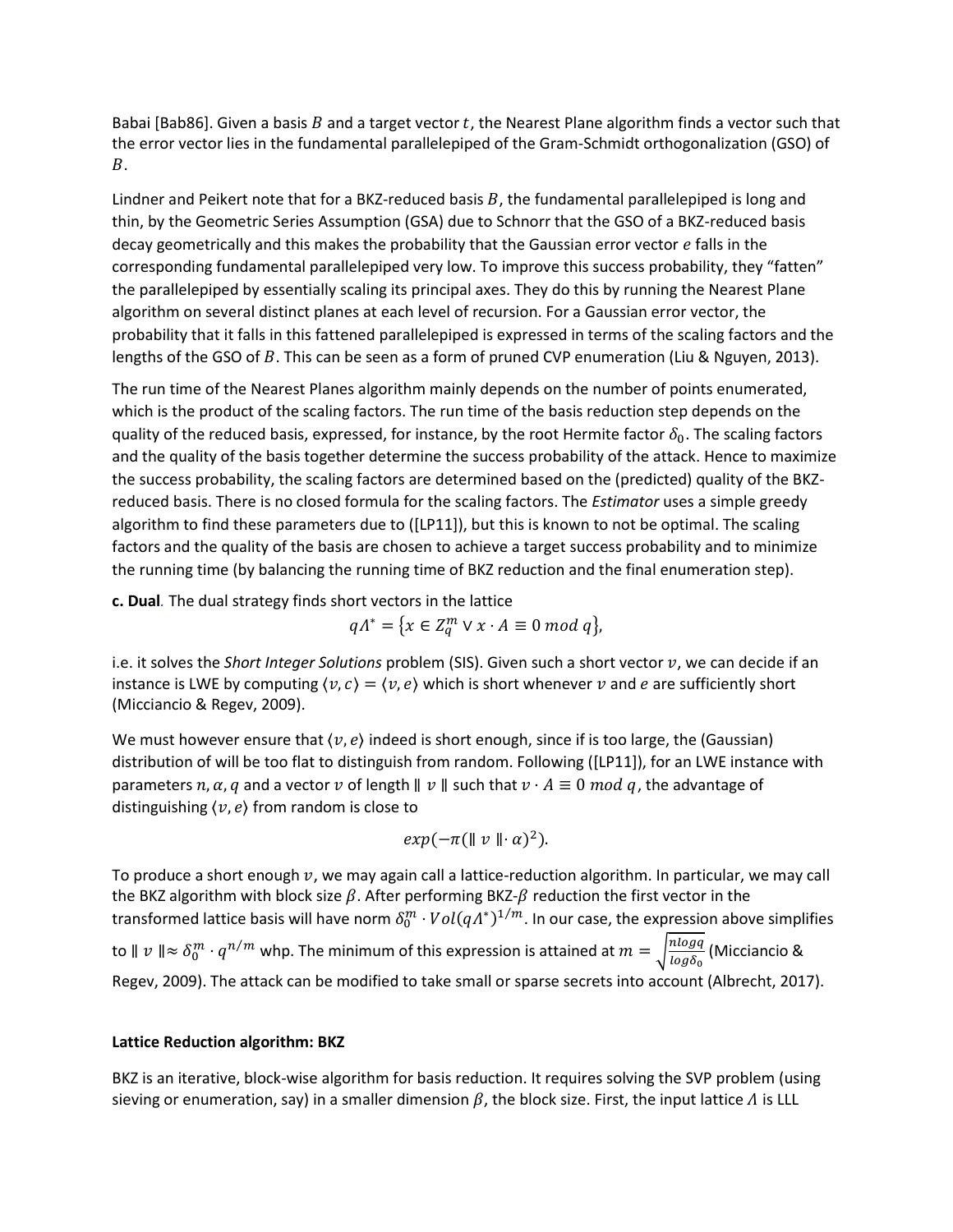reduced, giving a basis  $b_0, ..., b_{n-1}$ . For  $0 \le i < n$ , the vectors  $b_i, ..., b_{min(i+\beta-1,n-1)}$  are projected onto the orthogonal complement of the span of  $b_0$ , ...  $b_{i-1}$ ; this projection is called a local block. In the local block, we find a shortest vector, view it as a vector  $b \in A$  of and perform LLL on the list of vectors  $b_i$ , ...,  $b_{min(i+\beta-1,n-1)}$ , b to remove linear dependencies. We use the resulting vectors to update  $b_i, ..., b_{min(i+\beta-1,n-1)}$ . This process is repeated until a basis is not updated after a full pass.

There have been improvements to BKZ, which are collectively referred to BKZ 2.0 (see [CN11] for example). In particular, in our use of the *Estimator* we make two assumptions about the cost of running BKZ, distinguished by how conservative they are — "sieve" and "ADPS16" — as explained below.

### **a. Block Size.**

To establish the required block size  $\beta$ , we solve

$$
log \delta_0 = log \left( \frac{\beta}{2\pi e} (\pi \beta)^{\frac{1}{\beta}} \right) \cdot \frac{1}{2(\beta - 1)}
$$

for  $\beta$ , see the PhD Thesis of Yuanmi Chen (Chen, 2013) for a justification of this.

### **b. Cost of SVP.**

Several algorithms can be used to realize the SVP oracle inside BKZ. Asymptotically, the fastest known algorithms are sieving algorithms. The fastest, known classical algorithm runs in time  $2^{0.292\beta+o(\beta)}$ (Becker, Ducas, Gama, & Laarhoven, 2016). The fastest, known quantum algorithm runs in time  $2^{0.265\beta+o(\beta)}$  (Laarhoven, 2015). The "sieve" estimate approximates  $o(\beta)$  by 16.4 based on some experimental evidence in (Becker et al., 2016). The "ADPS16" from (Alkim et al., 2016) suppresses the  $o(\beta)$  term completely. All times are expressed in elementary operations mod q.

### **c. Calls to SVP.**

The BKZ algorithm proceeds by repeatedly calling an oracle for computing a shortest vector on a smaller lattice of dimension  $\beta$ . In each "tour" on a d-dimensional lattice, d such calls are made and the algorithm is typically terminated once it stops making sufficient progress in reducing the basis. Experimentally, it has been established that only the first few tours make significant progress (Chen, 2013), so the "sieve" cost model assumes that one BKZ call costs as much as  $8d$  calls to the SVP oracle. However, it seems plausible that the cost of these calls can be amortized across different calls, which is why the "ADPS16" cost model from (Alkim et al., 2016) assumes the cost of BKZ to be the same as *one* SVP oracle call.

### *d. BKZ Cost.* In summary:

### **sieve**

a call to BKZ- $\beta$  costs  $8d\cdot 2^{0.292\beta+16.4}$  operations classically and  $8d\cdot 2^{0.265\beta+16.4}$  operations quantumly.

### **ADPST16**

a call to BKZ- $\beta$  costs  $2^{0.292\beta}$  operations classically and  $2^{0.265\beta}$  operations quantumly.

We stress that both of these cost models are very conservative, and that no known implementation of lattice reduction achieves these running times. Furthermore, these estimates completely ignore memory consumption, which, too, is  $2^{\theta(\beta)}.$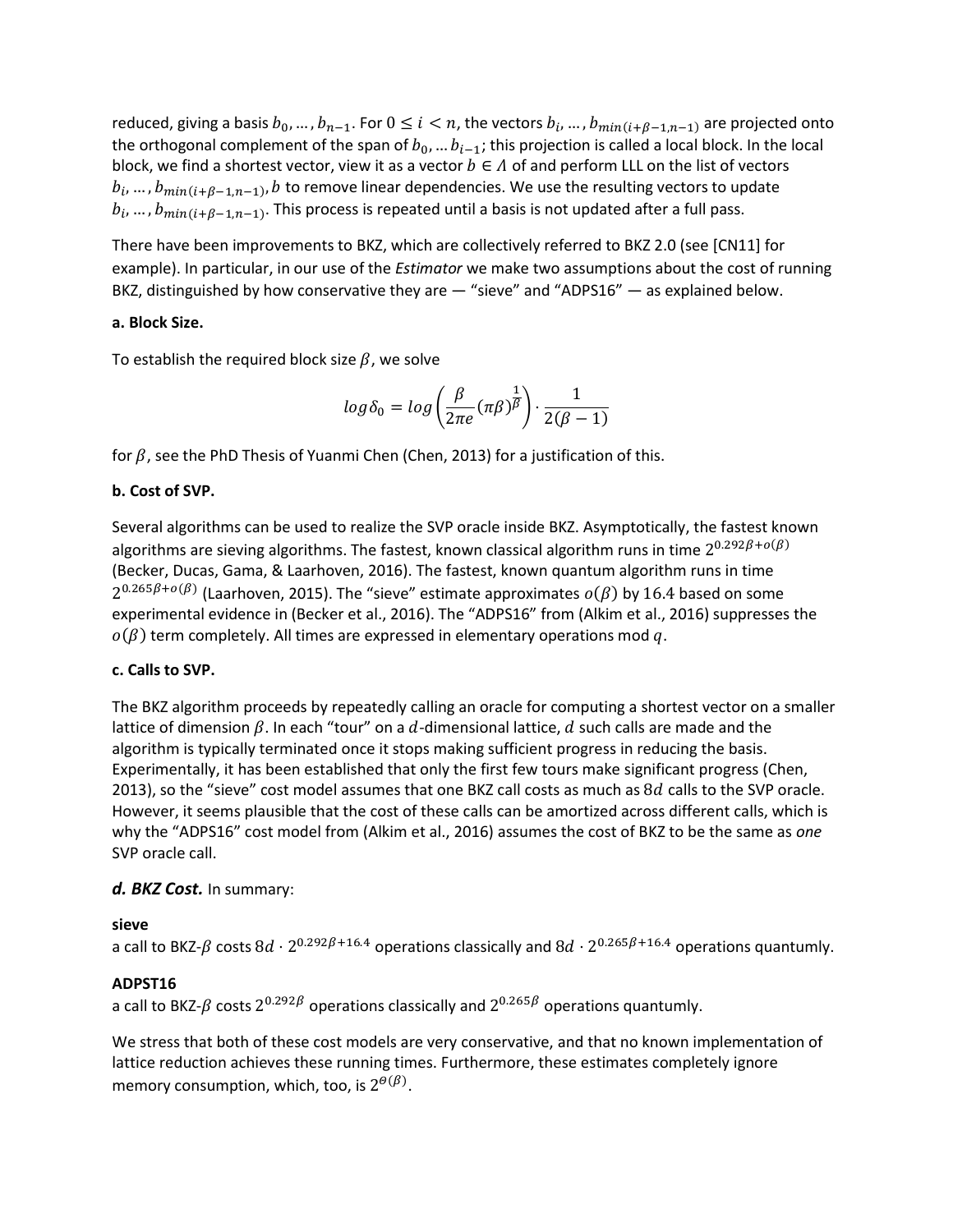#### **e. Calls to BKZ.**

To pick parameters, we normalize running times to a fixed success probability. That is, all our expected costs are for an adversary winning with probability 51%. However, as mentioned above, it is often more efficient to run some algorithm many times with parameters that have a low probability of success instead of running the same algorithm under parameter choices which ensure a high probability of success. Thus, in general, we would expect several calls to BKZ to be required:  $\approx 1/\varepsilon$  for search problems resp.~ $\approx 1/\varepsilon^2$  for decision problems.

### **2.0.3 The Arora-Ge Attack.**

The effectiveness of the lattice attacks above depend on the size of the error and the modulus  $q$ , in contrast Arora and Ge described in [AG11] an attack whose complexity depends only on the size of the error and poly-logarithmically on the modulus  $q$ . Very roughly, for dimension  $n$  and noise of magnitude bounded by some positive integer  $d$  in each coordinate, the attack uses  $n^{O(d)}$  samples and takes  $n^{O(d)}$ operations in the ring of integers modulo  $q$ . For the relevant range of parameters for homomorphic encryption, this attack performs worse than the above lattice attacks even when the error standard deviation is a small constant (e.g.,  $\sigma = 2$ ).

### **2.0.4 Algebraic Attacks on instances of Ring-LWE**

As mentioned above, for ring-LWE the choice of the error distribution matters, and there are known examples of natural high-entropy error distributions that are insecure to use in certain rings. Such examples were first given in [ELOS15] and [CLS15], and were subsequently improved in [CIV16a],  $[CIV16b]$ , and  $[CLS16]$ . For example, in  $[CLS15]$  it was shown that for a prime cyclotomic index  $m$ , choosing the coefficients of the error polynomial  $e \in Z[x]/\Phi_m(x)$  independently at random from a distribution of standard deviation sufficiently smaller than  $\sqrt{m}$  can sometimes make this instance of RLWE easy to solve. It is therefore crucial to select an error distribution that "matches" the ring at hand.

The form of the error distribution for general cyclotomic rings was investigated, e.g., in [LPR13, DD12, LPR13b, P16]. We summarize these result in Section 2.0.4 below, but the current document only specifies concrete parameters for power-of-two cyclotomic. We expect future versions of this document to extend the treatment also for generic cyclotomic rings. We stress that when the error is chosen from a sufficiently "well spread" distributions that matches the ring at hand, we do not have meaningful attacks on RLWE that are better than LWE attacks, regardless of the ring. For power-of-two cyclotomics, it is sufficient to sample the noise in the polynomial basis, namely choosing the coefficients of the error polynomial  $e \in Z[x]/\Phi_m(x)$  independently at random from a very "narrow" distribution.

### **2.0.5 Secure Parameter Selection for Ring LWE**

Specifying a Ring-LWE scheme for encryption requires specifying a ring,  $R$ , of a given dimension,  $n$ , along with a ciphertext modulus  $q$ , and a choice for the error distribution and a choice for a secret distribution.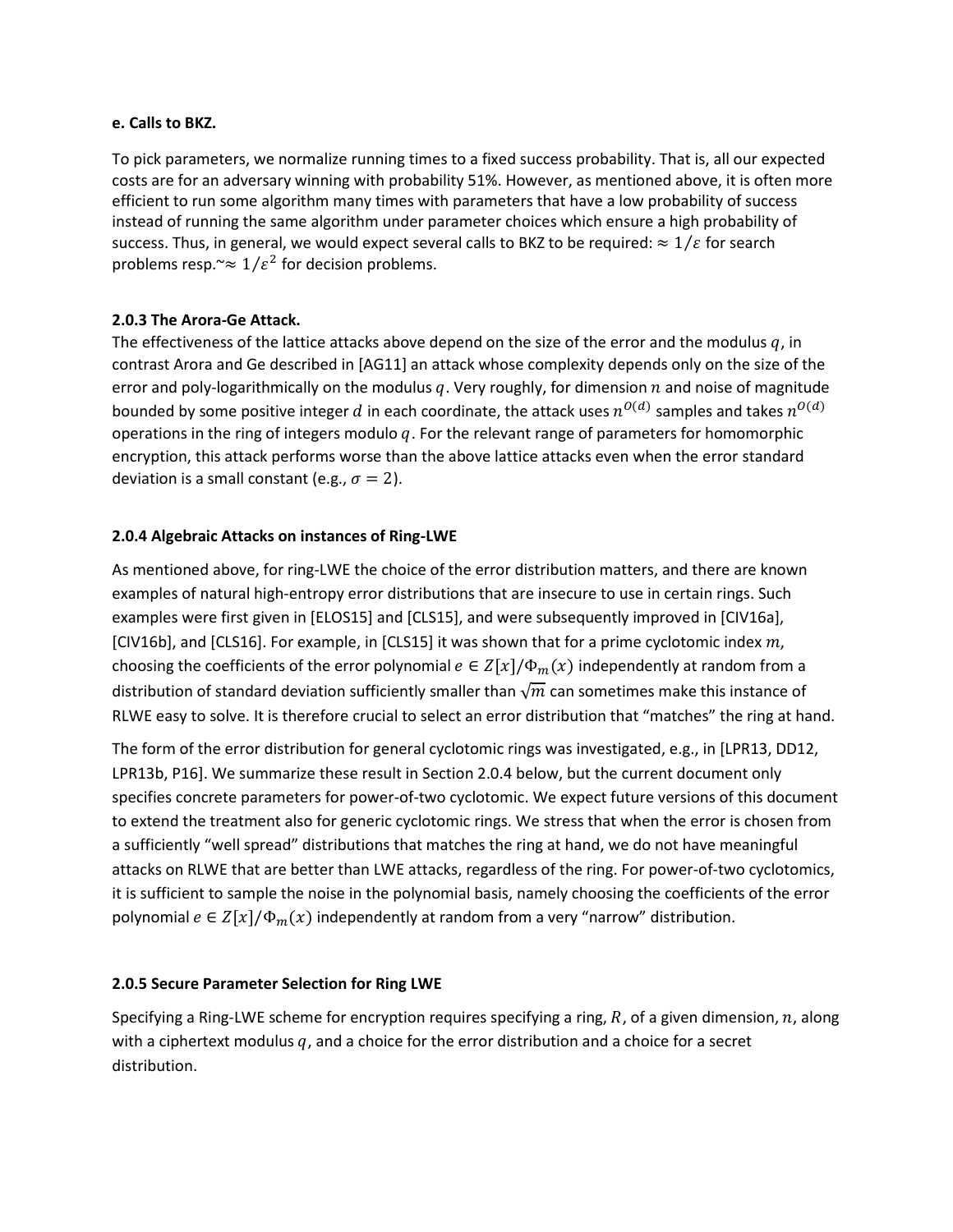**Ring.** In practice, we take the ring R to be a cyclotomic ring  $R = Z[x]/\Phi_m(x)$ , where m is the cyclotomic index and  $n = \phi(m)$  is the ring dimension. For example, a power of 2 cyclotomic with index  $m = 2^{\ell}$  is  $R = Z[x]/(x^{m/2} + 1)$ , of degree  $n = m/2 = 2^{\ell-1}$ .

**Error distribution, power-of-two cyclotomics.** For the special case of power-of-two cyclotomics, it is safe to sample the error in the polynomial basis, namely choosing the coefficients of the error polynomial  $e \in Z[x]/(x^{m/2} + 1)$  independently at random from a very "narrow" distribution. Specifically, it is sufficient to choose each coefficient from a Discrete Gaussian distribution (or even rounded continuous Gaussian distribution) with a small constant standard deviation  $\sigma$ . Selecting the error according to a Discrete Gaussian distribution is described more often in the literature, but choosing from a rounded continuous Gaussian is easier to implement (in particular when timing attacks need to be countered).

Moreover, the security reductions do not apply to the case where the error standard deivation is a small constant and would instead require that the error standard deviation grows at least as  $n^{\epsilon}$  for some constant  $\epsilon > 1/2$  (or even  $\epsilon > 3/4$ ). The LWE attacks mentioned above, however, do not take advantage of the shape of the error distribution, only the standard deivation. The analysis of the security levels given below relies on running time estimates which assume that the shape of the error distribution is Gaussian.

The standard deviation that we use below is chosen as  $\sigma = 8/\sqrt{2\pi} \approx 3.2$ , which is a value that is used in many libraries in practice and for which no other attacks are known. (Some proposals in the literature suggest even smaller values of  $\sigma$ .) Over time, if our understanding of the error standard deviation improves, or new attacks are found, the standard deviation of the error may have to change.

**Error distribution, general cyclotomics.** For non-power-of-two cyclotomics, choosing a spherical error in the polynomial basis (i.e., choosing the coefficients independently) may be insecure. Instead, there are two main methods of choosing a safe error polynomial for the general case:

• The method described in [DD12] begins by choosing an "extended" error polynomial  $e' \in$  $Q[X]/(\Theta_m(x))$ , where  $\Theta_m(x) = x^m - 1$  if m is odd, and  $x^{m/2} + 1$  if m is even. The rational coefficients of  $e'$  are chosen independently at random from the continuous Gaussian of standard deviation  $\sigma\sqrt{m}$  (for the same  $\sigma$  as above), and with sufficient precision, e.g., using double float numbers. Then, the error is computed as

$$
e = Round(e' \bmod \Phi_m(x))
$$

• The method described in [CP16] chooses an error of the form  $e = Round(e' \cdot t_m)$ , where  $t_m \in R$  is a fixed ring element (see below), and  $e'$  is chosen from a spherical continuous Gaussian distribution in the canonical embedding, of standard deviation  $\sigma$  (for the same  $\sigma$  as above). One way of sampling such error polynomial is to choose a spherical  $e'$  in the canonical embedding, then multiply by  $t_m$  and round, but there are much more efficient methods of sampling the error (cf. [CP16]).

Note that the error so generated may not be very small, since  $t_m$  is not tiny. It is possible to show that  $e$  is somewhat small, but moreover it is shown in [CP16] that homomorphic computations can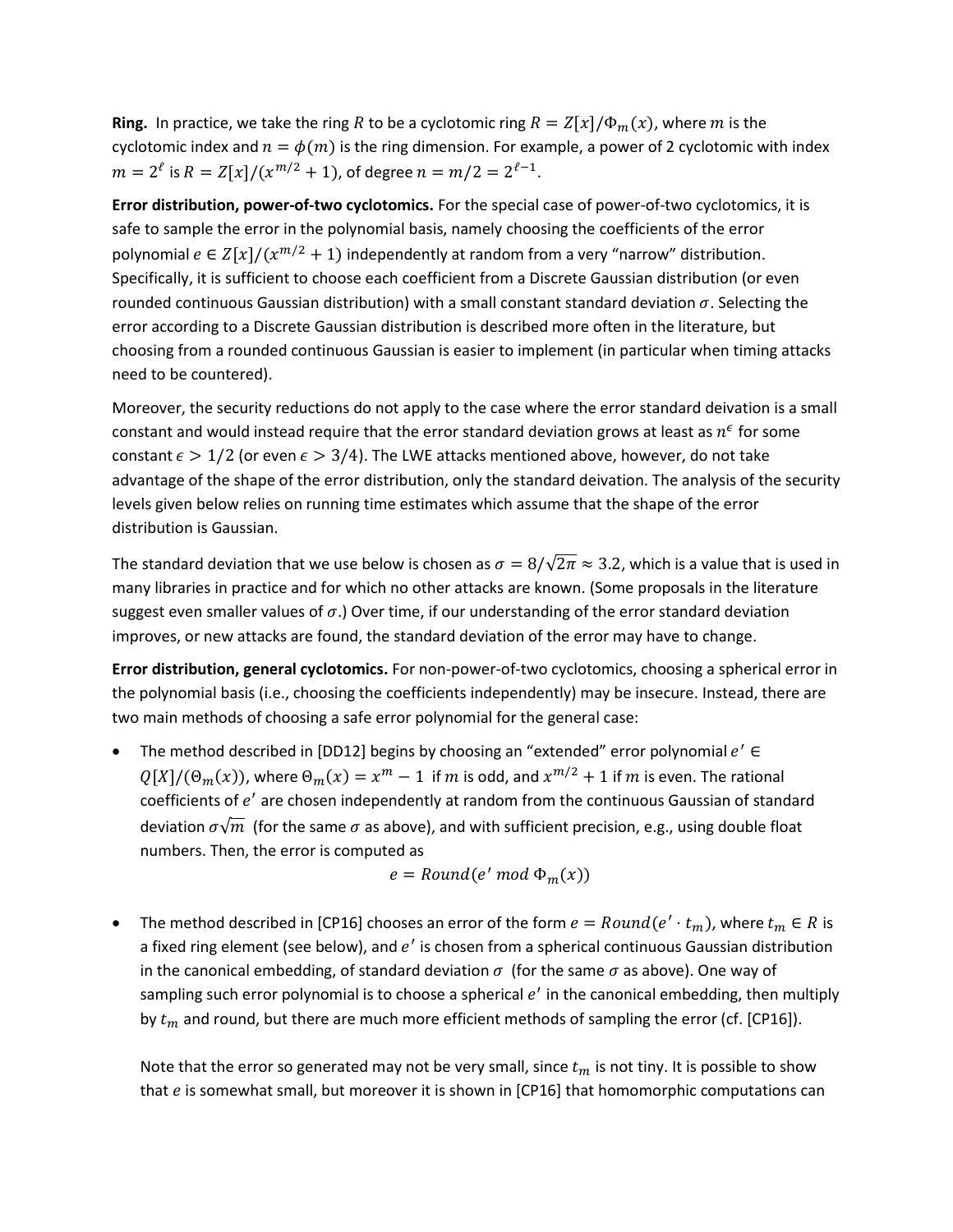be carried out to maintain the invariant that  $e/t_m$  is small (rather than the invariant that e itself is small).

The element  $t_m$  is a generator of the "different ideal", and it is only defined up to multiplication by a unit, so implementations have some choice for which specific element to use. One option is  $t_m(x) = \Phi_m'(x)$  (i.e., the formal derivative of  $\Phi_m(x)$ ), but other options may lead to more efficient implementations.

We stress that this document does not make recommendation on the specific parameters to use for non-power-of-two cyclotomic rings, in particular Tables 1-4 below only apply to power-of-two cyclotomic rings.

**Secret key.** For most homomorphic encryption schemes, not only the error but also the secret key must be small. The security reductions ensure that choosing the key from the same distribution as the error does not weaken the scheme. However, for many homomorphic encryption schemes (including BGV and B/FV), choosing an even smaller secret key has a significant performance advantage. For example, one may choose the secret key from the *ternary distribution* (i.e., each coefficient is chosen uniformly from  ${-1,0,1}$ ). In the recommended parameters given below, we present tables for three choices of secretdistribution: uniform, the error distribution, and ternary.

In some extreme cases, there is a reason to choose an even smaller secret key, e.g., one with sparse coefficient vector. However, we will not present tables for sparse secrets because the security implications of using such sparse secrets is not well understood yet. We expect to specify concrete parameters for sparse secret keys in future versions of this standard.

**Number of samples.** For most of the attacks listed in the tables below, the adversary needs a large number of LWE samples to apply the attack with maximum efficiency. Collecting many samples may be feasible in realistic systems, since from one ring-LWE sample one can extract many "LWE-like" samples. The evaluation keys may also contain some samples.

**Sampling Methods.** All the error distributions mentioned above include choosing the coefficients of some initial vector independently at random from either the discrete or the continuous Gaussian with some standard deviation  $\sigma > 0$ . Sampling from a continuous Gaussian with small parameter is quite straightforward, but sampling from discrete Gaussian distribution is harder. There are several known methods to sample from a discrete Gaussian, including rejection sampling, inversion sampling, Discrete Zuggurat, Bernoulli-type, Knuth-Yao and Von Neumann-type. For efficiency, we recommend the Von Neumann-type sampling method introduced by Karney in [Kar16].

**Constant-time sampling.** In some of the aforementioned sampling methods, the time it takes to generate one sample could leak information about the actual sample. In many applications, it is therefore important that the entire error-sampling process is constant-time. This is easier to do when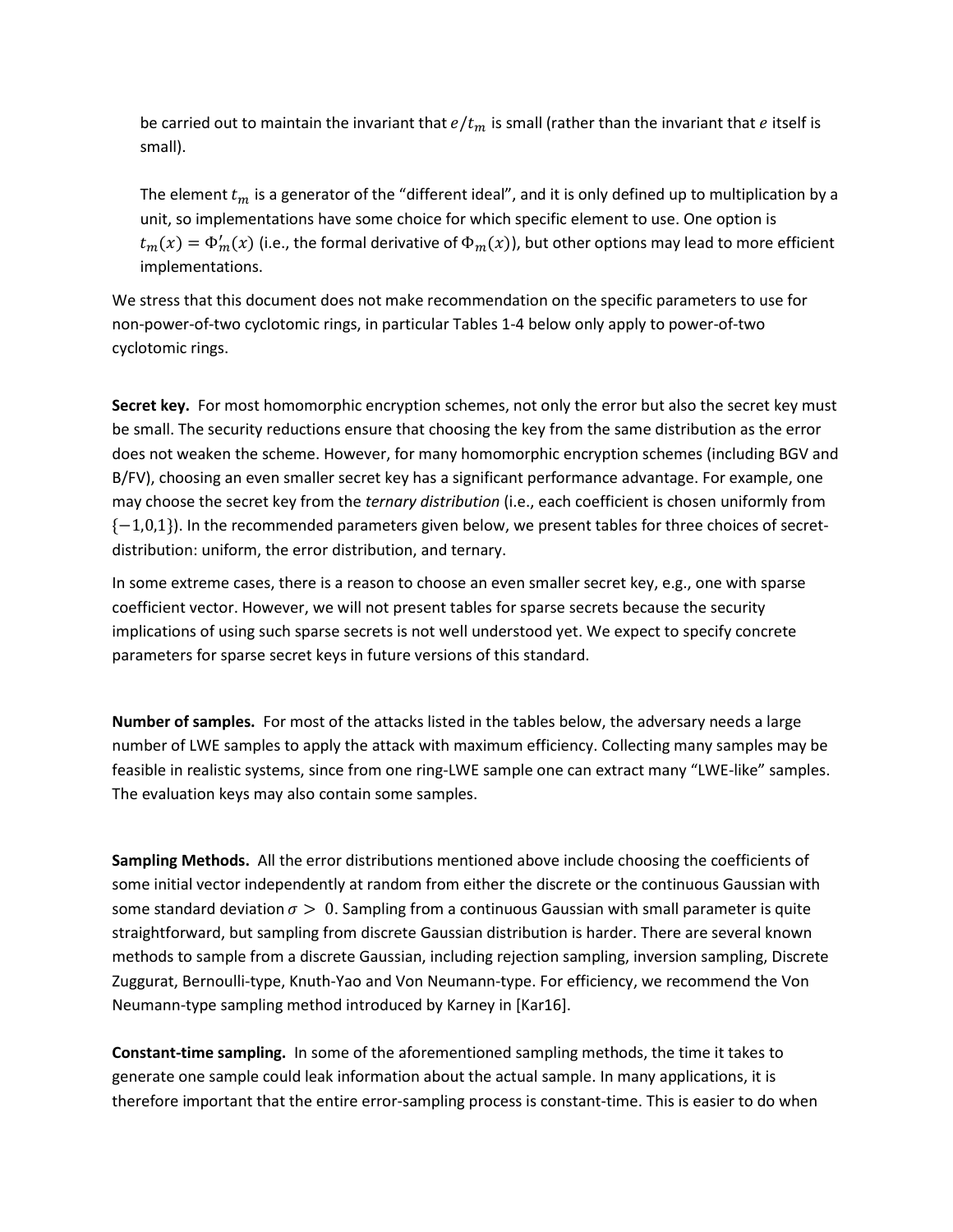sampling from the continuous Gaussian distribution, but harder for the discrete Gaussian. One possible method is to fix some upper bound  $T > 0$  such that sampling all the  $n$  coordinates  $e_i$  sequentially without interruption takes time less than  $T$  time with overwhelming probability. Then after these samples are generated, using time t, we wait for  $(T - t)$  time units, so that the entire error-generating time always takes time  $T$ . In this way, the total time does not reveal information about the generated error polynomial.

#### **TABLES of RECOMMENDED PARAMETERS**

In practice, in order to implement homomorphic encryption for a particular application or task, the application will have to select a dimension  $n$ , and a ciphertext modulus  $q$ , (along with a plaintext modulus and a choice of encoding which are not discussed here). For that reason, we give pairs of  $(n, q)$ which achieve different security levels for each  $n$ . In other words, given  $n$ , the table below recommends a value of q which will achieve a given level of security (e.g. 128 bits) for the given error standard deviation  $\sigma \approx 3.2$ .

We have the following tables for 3 different security levels, 128-bit, 192-bit, and 256-bit security, where the secret follows the uniform, error, and ternary distributions. For applications, we give values of  $n$ from  $n=2^k$  where  $k=10,...,15.$  We note that we used commit (560525) of the LWE-estimator of [APS15], which the authors continue to develop and improve. The tables give estimated running times (in bits) for the three attacks described in Section 5.1: uSVP, dec (decoding attack), and dual.

We also consider two cost models used by the estimator, namely BKZ.sieve and BKZ.ADPS16.

| distribution | n     | security<br>level | logq | <b>uSVP</b> | dec   | dual  |
|--------------|-------|-------------------|------|-------------|-------|-------|
| uniform      | 1024  | 128               | 29   | 131.2       | 145.9 | 161.0 |
|              |       | 192               | 21   | 192.5       | 225.3 | 247.2 |
|              |       | 256               | 16   | 265.8       | 332.6 | 356.7 |
|              | 2048  | 128               | 56   | 129.8       | 137.9 | 148.2 |
|              |       | 192               | 39   | 197.6       | 217.5 | 233.7 |
|              |       | 256               | 31   | 258.6       | 294.3 | 314.5 |
|              | 4096  | 128               | 111  | 128.2       | 132.0 | 139.5 |
|              |       | 192               | 77   | 194.7       | 205.5 | 216.4 |
|              |       | 256               | 60   | 260.4       | 280.4 | 295.1 |
|              | 8192  | 128               | 220  | 128.5       | 130.1 | 136.3 |
|              |       | 192               | 154  | 192.2       | 197.5 | 205.3 |
|              |       | 256               | 120  | 256.5       | 267.3 | 277.5 |
|              | 16384 | 128               | 440  | 128.1       | 129.0 | 133.9 |
|              |       | 192               | 307  | 192.1       | 194.7 | 201.0 |
|              |       | 256               | 239  | 256.6       | 261.6 | 269.3 |
|              | 32768 | 128               | 880  | 128.8       | 129.1 | 133.6 |
|              |       | 192               | 612  | 193.0       | 193.9 | 198.2 |
|              |       | 256               | 478  | 256.4       | 258.8 | 265.1 |

Table 1: Cost model = BKZ.sieve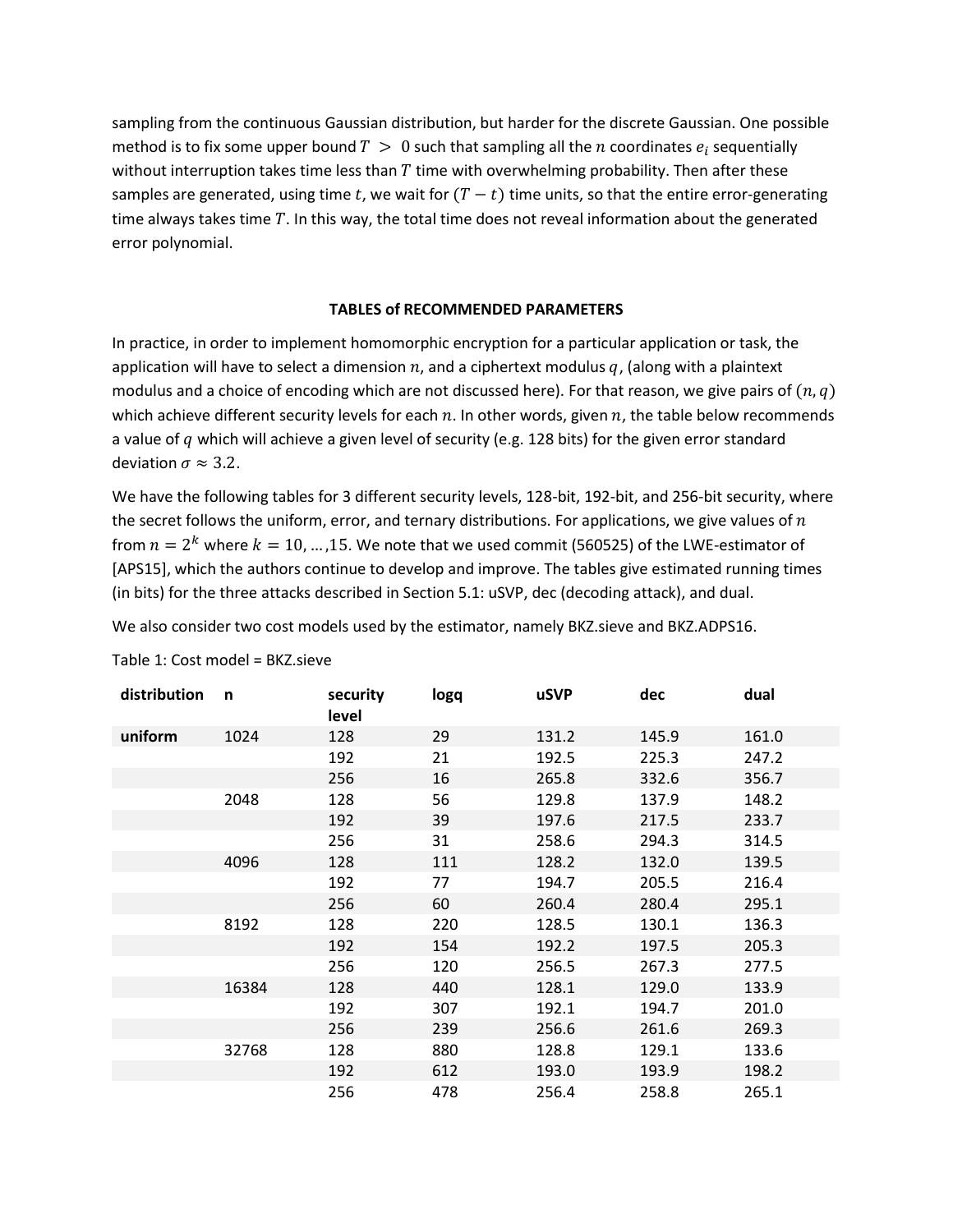| distribution | n     | security<br>level | logq | <b>uSVP</b> | dec   | dual  |
|--------------|-------|-------------------|------|-------------|-------|-------|
| error        | 1024  | 128               | 29   | 131.2       | 145.9 | 141.8 |
|              |       | 192               | 21   | 192.5       | 225.3 | 210.2 |
|              |       | 256               | 16   | 265.8       | 332.6 | 300.5 |
|              | 2048  | 128               | 56   | 129.8       | 137.9 | 135.7 |
|              |       | 192               | 39   | 197.6       | 217.5 | 209.6 |
|              |       | 256               | 31   | 258.6       | 294.3 | 280.3 |
|              | 4096  | 128               | 111  | 128.2       | 132.0 | 131.4 |
|              |       | 192               | 77   | 194.7       | 205.5 | 201.5 |
|              |       | 256               | 60   | 260.4       | 280.4 | 270.1 |
|              | 8192  | 128               | 220  | 128.5       | 130.1 | 130.1 |
|              |       | 192               | 154  | 192.2       | 197.5 | 196.9 |
|              |       | 256               | 120  | 256.5       | 267.3 | 263.8 |
|              | 16384 | 128               | 440  | 128.1       | 129.3 | 130.2 |
|              |       | 192               | 307  | 192.1       | 194.7 | 196.2 |
|              |       | 256               | 239  | 256.6       | 261.6 | 264.5 |
|              | 32768 | 128               | 883  | 128.5       | 128.8 | 130.0 |
|              |       | 192               | 613  | 192.7       | 193.6 | 193.4 |
|              |       | 256               | 478  | 256.4       | 258.8 | 257.9 |

| distribution | n     | security<br>level | logq | <b>uSVP</b> | dec   | dual  |
|--------------|-------|-------------------|------|-------------|-------|-------|
| $(-1, 1)$    | 1024  | 128               | 27   | 131.6       | 160.2 | 138.7 |
|              |       | 192               | 19   | 193.0       | 259.5 | 207.7 |
|              |       | 256               | 14   | 265.6       | 406.4 | 293.8 |
|              | 2048  | 128               | 54   | 129.7       | 144.4 | 134.2 |
|              |       | 192               | 37   | 197.5       | 233.0 | 207.8 |
|              |       | 256               | 29   | 259.1       | 321.7 | 273.5 |
|              | 4096  | 128               | 109  | 128.1       | 134.9 | 129.9 |
|              |       | 192               | 75   | 194.7       | 212.2 | 198.5 |
|              |       | 256               | 58   | 260.4       | 292.6 | 270.1 |
|              | 8192  | 128               | 218  | 128.5       | 131.5 | 129.2 |
|              |       | 192               | 152  | 192.2       | 200.4 | 194.6 |
|              |       | 256               | 118  | 256.7       | 273.0 | 260.6 |
|              | 16384 | 128               | 438  | 128.1       | 129.9 | 129.0 |
|              |       | 192               | 305  | 192.1       | 196.2 | 193.2 |
|              |       | 256               | 237  | 256.9       | 264.2 | 259.8 |
|              | 32768 | 128               | 881  | 128.5       | 129.1 | 128.5 |
|              |       | 192               | 611  | 192.7       | 194.2 | 193.7 |
|              |       | 256               | 476  | 256.4       | 260.2 | 258.2 |

Table 2: Cost model = BKZ.ADPS16, mode = "classical"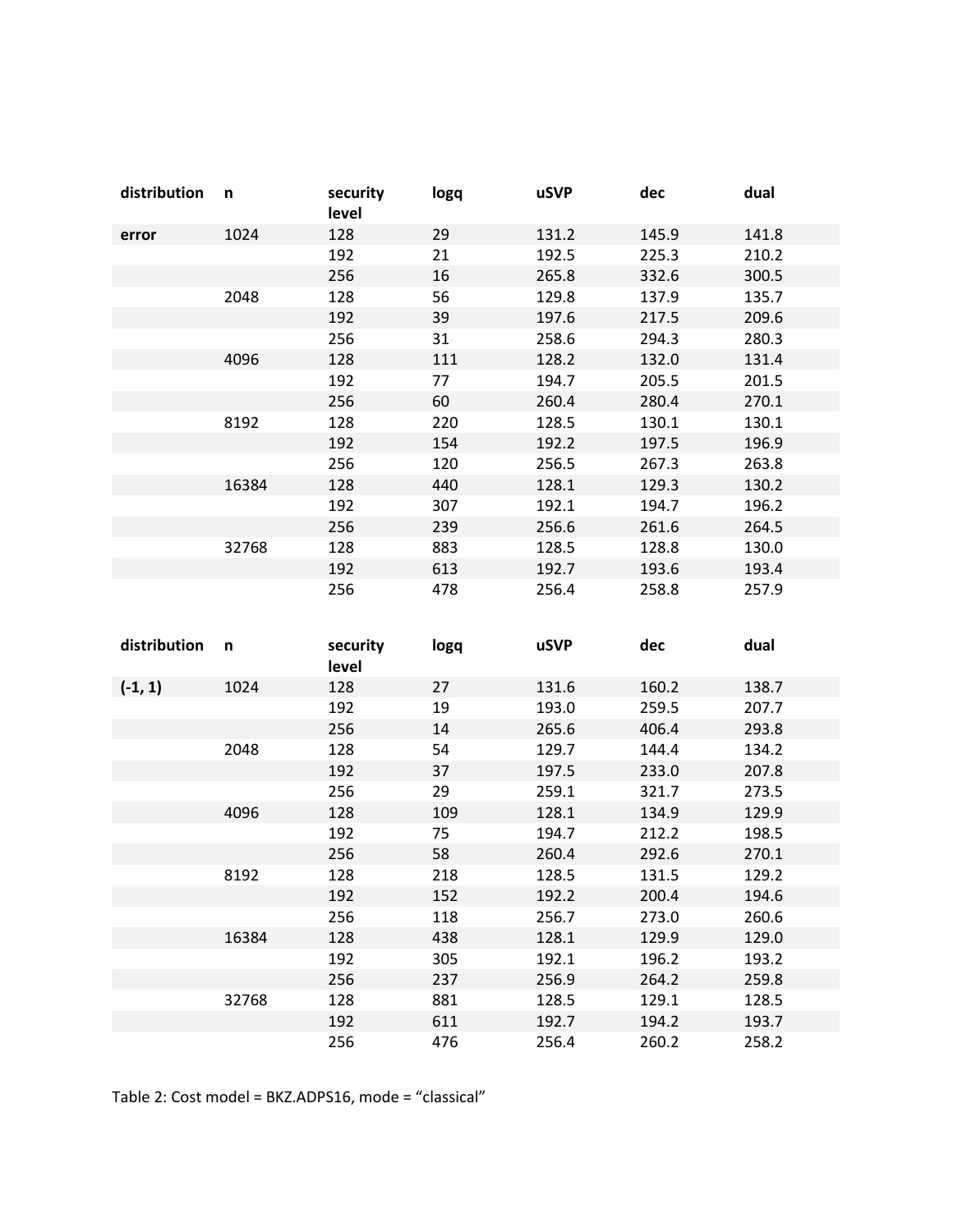| distribution | n     | security<br>level | logq | <b>uSVP</b> | dec   | dual  |
|--------------|-------|-------------------|------|-------------|-------|-------|
| uniform      | 1024  | 128               | 24   | 133.4       | 160.1 | 175.8 |
|              |       | 192               | 18   | 200.9       | 254.3 | 273.0 |
|              |       | 256               | 15   | 256.1       | 340.3 | 360.3 |
|              | 2048  | 128               | 46   | 131.1       | 146.3 | 157.8 |
|              |       | 192               | 35   | 192.7       | 221.1 | 236.8 |
|              |       | 256               | 28   | 260.5       | 308.3 | 329.1 |
|              | 4096  | 128               | 90   | 129.9       | 138.1 | 146.5 |
|              |       | 192               | 68   | 192.7       | 208.1 | 219.8 |
|              |       | 256               | 55   | 256.1       | 282.1 | 297.1 |
|              | 8192  | 128               | 179  | 128.5       | 132.3 | 138.8 |
|              |       | 192               | 134  | 192.1       | 200.9 | 209.2 |
|              |       | 256               | 108  | 257.0       | 271.4 | 282.3 |
|              | 16384 | 128               | 355  | 128.5       | 130.2 | 135.3 |
|              |       | 192               | 265  | 193.0       | 197.4 | 204.0 |
|              |       | 256               | 215  | 256.1       | 263.1 | 271.1 |
|              | 32768 | 128               | 708  | 128.5       | 129.1 | 132.1 |
|              |       | 192               | 529  | 192.7       | 194.5 | 199.6 |
|              |       | 256               | 428  | 256.1       | 259.6 | 266.1 |

| distribution | n            | security<br>level | logq | <b>uSVP</b> | dec   | dual  |
|--------------|--------------|-------------------|------|-------------|-------|-------|
| error        | 1024         | 128               | 24   | 133.4       | 160.1 | 150.5 |
|              |              | 192               | 18   | 200.9       | 254.3 | 228.9 |
|              |              | 256               | 15   | 256.1       | 340.3 | 302.3 |
|              | 2048         | 128               | 46   | 131.1       | 146.3 | 141.0 |
|              |              | 192               | 35   | 192.7       | 221.1 | 208.8 |
|              |              | 256               | 28   | 260.5       | 308.3 | 289.8 |
|              | 4096         | 128               | 90   | 129.9       | 138.1 | 136.9 |
|              |              | 192               | 68   | 192.7       | 208.1 | 200.3 |
|              |              | 256               | 55   | 256.1       | 282.1 | 268.9 |
|              | 8192         | 128               | 179  | 128.5       | 132.3 | 131.4 |
|              |              | 192               | 134  | 192.1       | 200.9 | 199.4 |
|              |              | 256               | 108  | 257.0       | 271.4 | 266.9 |
|              | 16384        | 128               | 355  | 128.5       | 130.2 | 132.0 |
|              |              | 192               | 265  | 193.0       | 197.4 | 199.1 |
|              |              | 256               | 215  | 256.1       | 263.1 | 266.3 |
|              | 32768        | 128               | 708  | 128.5       | 129.1 | 131.1 |
|              |              | 192               | 529  | 192.7       | 194.5 | 193.6 |
|              |              | 256               | 428  | 256.1       | 259.6 | 261.3 |
| distribution | $\mathsf{n}$ | security<br>level | logq | uSVP        | dec   | dual  |
| $(-1, 1)$    | 1024         | 128               | 22   | 134.3       | 184.0 | 149.9 |
|              |              | 192               | 16   | 200.9       | 306.7 | 227.5 |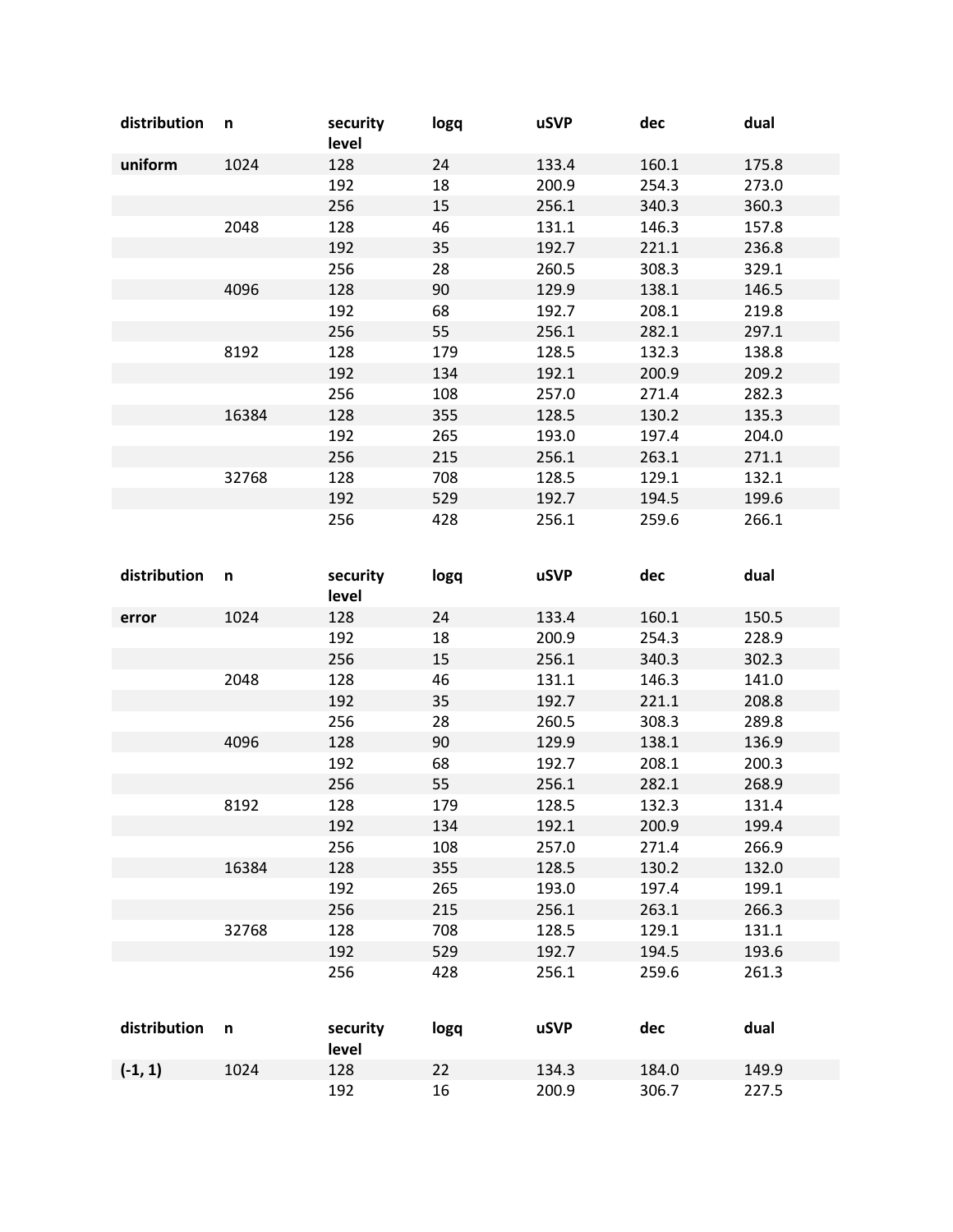|       | 256 | 13  | 256.1 | 428.6 | 296.4 |
|-------|-----|-----|-------|-------|-------|
| 2048  | 128 | 44  | 131.4 | 156.5 | 139.3 |
|       | 192 | 33  | 193.0 | 241.2 | 206.2 |
|       | 256 | 26  | 260.5 | 344.7 | 280.0 |
| 4096  | 128 | 88  | 129.9 | 143.1 | 134.6 |
|       | 192 | 66  | 192.7 | 217.4 | 199.7 |
|       | 256 | 53  | 256.7 | 297.3 | 269.5 |
| 8192  | 128 | 177 | 128.5 | 134.3 | 130.2 |
|       | 192 | 132 | 192.1 | 205.0 | 196.5 |
|       | 256 | 106 | 257.0 | 278.5 | 263.1 |
| 16384 | 128 | 353 | 128.5 | 131.4 | 129.9 |
|       | 192 | 264 | 192.1 | 198.3 | 194.2 |
|       | 256 | 213 | 256.1 | 266.6 | 260.5 |
| 32768 | 128 | 706 | 128.5 | 129.6 | 129.1 |
|       | 192 | 527 | 192.7 | 195.6 | 194.2 |
|       | 256 | 426 | 256.1 | 261.3 | 261.6 |

**Post-quantum security.** The BKZ.qsieve model assumes access to a quantum computer and gives lower estimates than BKZ.sieve. In what follows, we give tables of recommended ("Post-quantum") parameters which achieve the desired levels of security against a quantum computer. We also present tables computed using the ``quantum" mode of the BKZ.ADPS16 model, which contain more conservative parameters.

| distribution | n     | security<br>level | logq | <b>uSVP</b> | dec   | dual  |
|--------------|-------|-------------------|------|-------------|-------|-------|
| uniform      | 1024  | 128               | 27   | 132.2       | 149.3 | 164.5 |
|              |       | 192               | 19   | 199.3       | 241.6 | 261.6 |
|              |       | 256               | 15   | 262.9       | 341.1 | 360.8 |
|              | 2048  | 128               | 53   | 128.1       | 137.6 | 147.6 |
|              |       | 192               | 37   | 193.6       | 215.8 | 231.4 |
|              |       | 256               | 29   | 257.2       | 297.9 | 316.6 |
|              | 4096  | 128               | 103  | 129.1       | 134.2 | 141.7 |
|              |       | 192               | 72   | 193.8       | 206.2 | 217.2 |
|              |       | 256               | 56   | 259.2       | 281.9 | 296.5 |
|              | 8192  | 128               | 206  | 128.2       | 130.7 | 136.6 |
|              |       | 192               | 143  | 192.9       | 199.3 | 207.3 |
|              |       | 256               | 111  | 258.4       | 270.8 | 280.7 |
|              | 16384 | 128               | 413  | 128.2       | 129.0 | 132.7 |
|              |       | 192               | 286  | 192.1       | 195.3 | 201.4 |
|              |       | 256               | 222  | 257.2       | 263.1 | 270.6 |
|              | 32768 | 128               | 829  | 128.1       | 128.4 | 130.8 |
|              |       | 192               | 573  | 192.0       | 193.3 | 197.5 |

Table 3: Cost model = BKZ.qsieve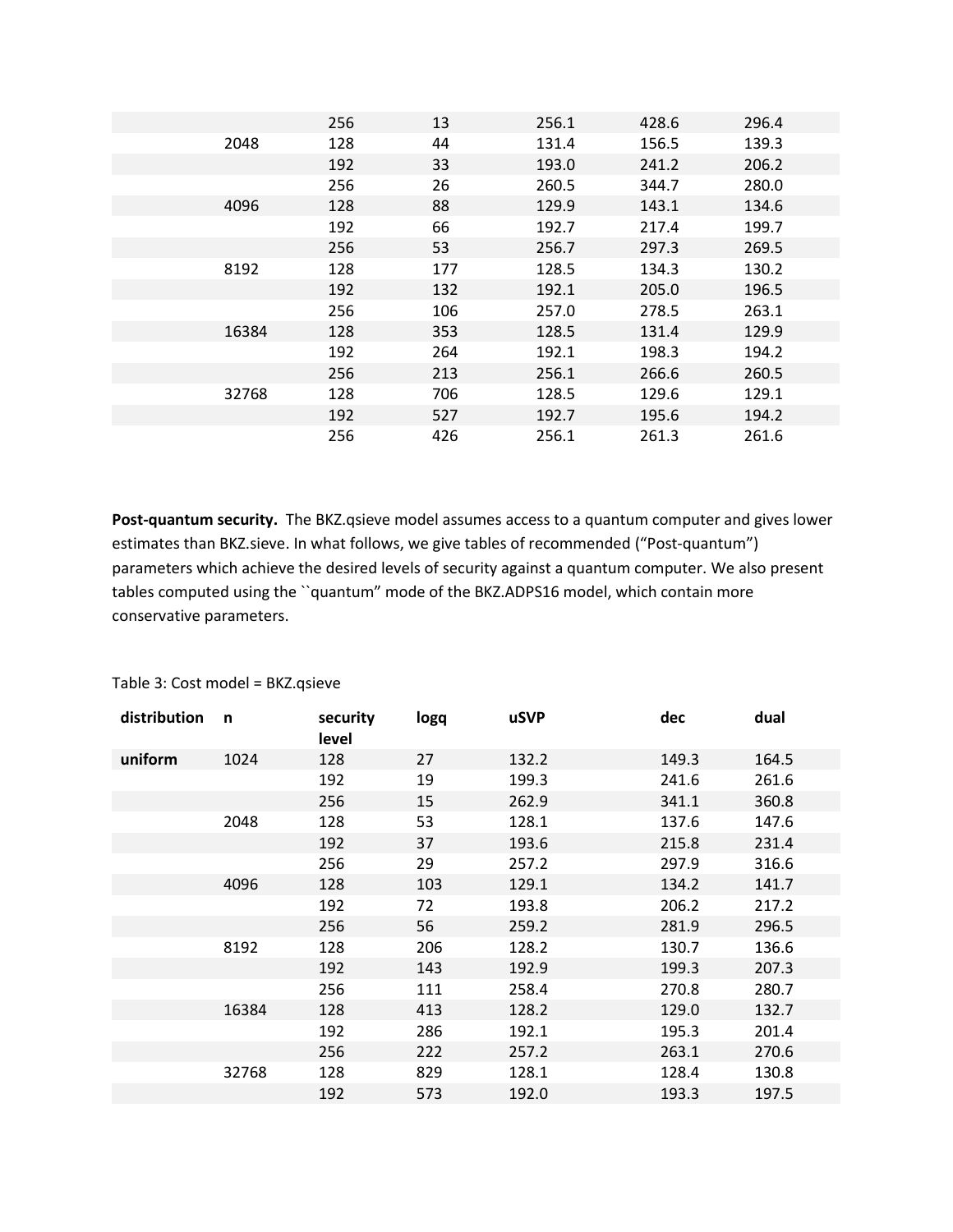|              |       | 256               | 445  | 256.1       | 259.0 | 265.2 |
|--------------|-------|-------------------|------|-------------|-------|-------|
| distribution | n     | security<br>level | logq | <b>uSVP</b> | dec   | dual  |
| error        | 1024  | 128               | 27   | 132.2       | 149.3 | 144.5 |
|              |       | 192               | 19   | 199.3       | 241.6 | 224.0 |
|              |       | 256               | 15   | 262.9       | 341.1 | 302.3 |
|              | 2048  | 128               | 53   | 128.1       | 137.6 | 134.8 |
|              |       | 192               | 37   | 193.6       | 215.8 | 206.7 |
|              |       | 256               | 29   | 257.2       | 297.9 | 281.4 |
|              | 4096  | 128               | 103  | 129.1       | 134.2 | 133.1 |
|              |       | 192               | 72   | 193.8       | 206.2 | 201.8 |
|              |       | 256               | 56   | 259.2       | 281.9 | 270.4 |
|              | 8192  | 128               | 206  | 128.2       | 130.7 | 130.1 |
|              |       | 192               | 143  | 192.9       | 199.3 | 198.5 |
|              |       | 256               | 111  | 258.4       | 270.8 | 266.6 |
|              | 16384 | 128               | 413  | 128.2       | 129.0 | 130.1 |
|              |       | 192               | 286  | 192.1       | 195.3 | 196.6 |
|              |       | 256               | 222  | 257.2       | 263.1 | 265.8 |
|              | 32768 | 128               | 829  | 128.1       | 128.4 | 129.8 |
|              |       | 192               | 573  | 192.0       | 193.3 | 192.8 |
|              |       | 256               | 445  | 256.1       | 259.0 | 260.4 |

| distribution | n     | security<br>level | logq | uSVP  | dec   | dual  |
|--------------|-------|-------------------|------|-------|-------|-------|
| $(-1, 1)$    | 1024  | 128               | 25   | 132.6 | 165.5 | 142.3 |
|              |       | 192               | 17   | 199.9 | 284.1 | 222.2 |
|              |       | 256               | 13   | 262.6 | 423.1 | 296.6 |
|              | 2048  | 128               | 51   | 128.6 | 144.3 | 133.4 |
|              |       | 192               | 35   | 193.5 | 231.9 | 205.2 |
|              |       | 256               | 27   | 257.1 | 327.8 | 274.4 |
|              | 4096  | 128               | 101  | 129.6 | 137.4 | 131.5 |
|              |       | 192               | 70   | 193.7 | 213.6 | 198.8 |
|              |       | 256               | 54   | 259.7 | 295.2 | 270.6 |
|              | 8192  | 128               | 202  | 129.8 | 130.7 | 128.0 |
|              |       | 192               | 141  | 192.9 | 202.5 | 196.1 |
|              |       | 256               | 109  | 258.3 | 276.6 | 263.1 |
|              | 16384 | 128               | 411  | 128.2 | 129.5 | 129.0 |
|              |       | 192               | 284  | 192.0 | 196.8 | 193.7 |
|              |       | 256               | 220  | 257.2 | 265.8 | 260.7 |
|              | 32768 | 128               | 827  | 128.1 | 128.7 | 128.4 |
|              |       | 192               | 571  | 192.0 | 194.1 | 193.1 |
|              |       | 256               | 443  | 256.1 | 260.4 | 260.4 |

Table 4: Cost model = BKZ.ADPS16, mode = "quantum"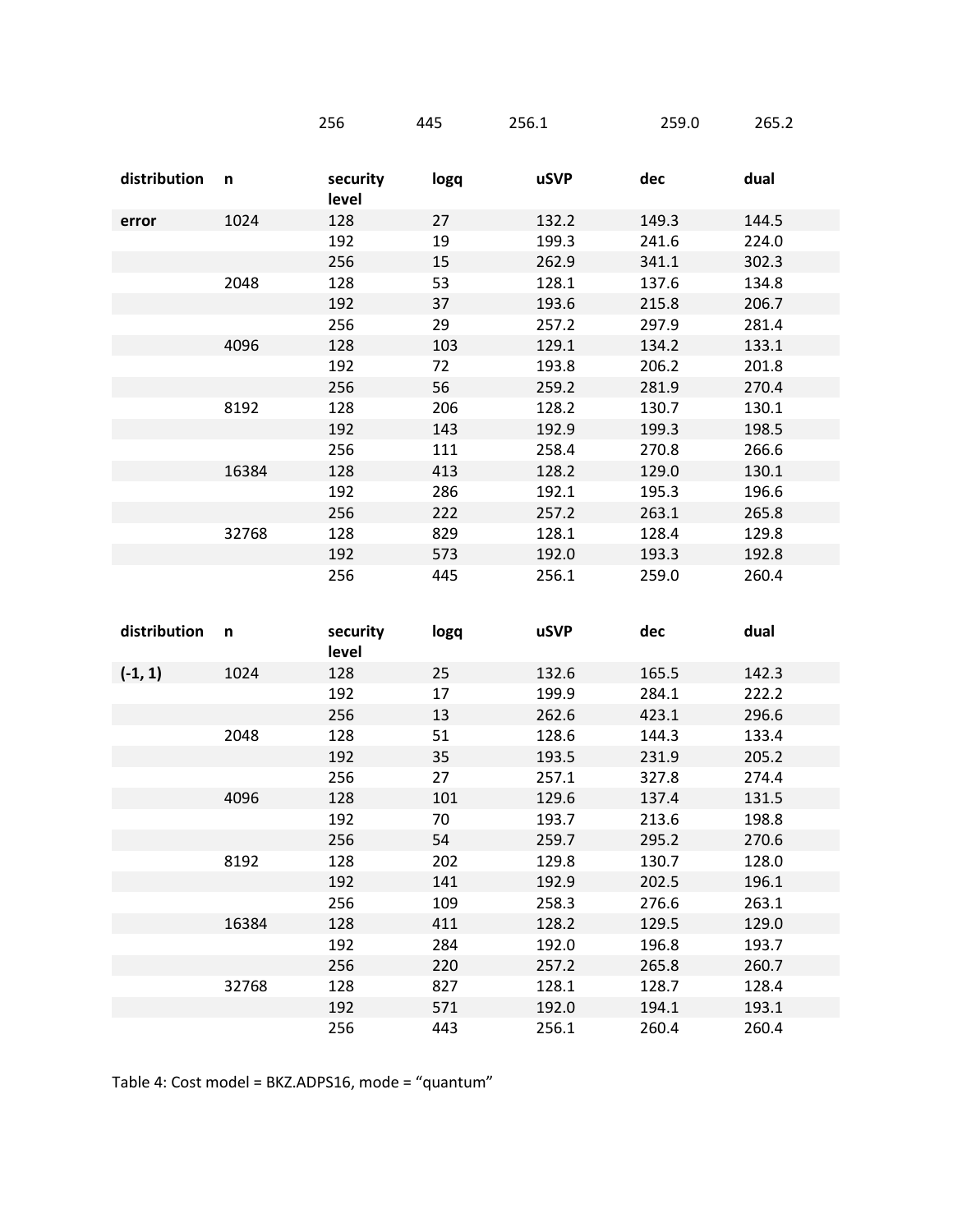| distribution | n     | security<br>level | logq | <b>uSVP</b> | dec   | dual  |
|--------------|-------|-------------------|------|-------------|-------|-------|
| uniform      | 1024  | 128               | 23   | 128.8       | 157.7 | 172.1 |
|              |       | 192               | 17   | 196.6       | 257.2 | 273.2 |
|              |       | 256               | 13   | 280.1       | 398.5 | 404.5 |
|              | 2048  | 128               | 43   | 131.4       | 148.2 | 159.4 |
|              |       | 192               | 32   | 197.7       | 231.7 | 246.9 |
|              |       | 256               | 26   | 260.8       | 316.4 | 333.3 |
|              | 4096  | 128               | 84   | 130.1       | 139.7 | 147.6 |
|              |       | 192               | 63   | 193.7       | 211.9 | 223.3 |
|              |       | 256               | 51   | 256.8       | 286.3 | 301.4 |
|              | 8192  | 128               | 167  | 128.5       | 133.0 | 139.4 |
|              |       | 192               | 124  | 193.7       | 203.8 | 212.3 |
|              |       | 256               | 100  | 258.4       | 274.7 | 285.4 |
|              | 16384 | 128               | 331  | 128.8       | 130.9 | 136.2 |
|              |       | 192               | 247  | 192.7       | 197.4 | 204.4 |
|              |       | 256               | 199  | 257.3       | 265.5 | 273.8 |
|              | 32768 | 128               | 661  | 128.5       | 129.3 | 132.4 |
|              |       | 192               | 493  | 192.1       | 194.5 | 199.8 |
|              |       | 256               | 398  | 256.3       | 260.2 | 266.4 |

| distribution | n     | security<br>level | logq | uSVP  | dec   | dual  |
|--------------|-------|-------------------|------|-------|-------|-------|
| error        | 1024  | 128               | 23   | 128.8 | 157.7 | 147.5 |
|              |       | 192               | 17   | 196.6 | 257.2 | 228.5 |
|              |       | 256               | 13   | 280.1 | 398.5 | 332.6 |
|              | 2048  | 128               | 43   | 131.4 | 148.2 | 142.0 |
|              |       | 192               | 32   | 197.7 | 231.7 | 215.2 |
|              |       | 256               | 26   | 260.8 | 316.4 | 285.7 |
|              | 4096  | 128               | 84   | 130.1 | 139.7 | 137.8 |
|              |       | 192               | 63   | 193.7 | 211.9 | 203.0 |
|              |       | 256               | 51   | 256.8 | 286.3 | 271.6 |
|              | 8192  | 128               | 167  | 128.5 | 133.0 | 132.0 |
|              |       | 192               | 124  | 193.7 | 203.8 | 201.9 |
|              |       | 256               | 100  | 258.4 | 274.7 | 269.5 |
|              | 16384 | 128               | 331  | 128.8 | 130.9 | 132.5 |
|              |       | 192               | 247  | 192.7 | 197.4 | 199.5 |
|              |       | 256               | 199  | 257.3 | 265.5 | 269.0 |
|              | 32768 | 128               | 661  | 128.5 | 129.3 | 131.4 |
|              |       | 192               | 493  | 192.1 | 194.5 | 193.7 |
|              |       | 256               | 398  | 256.3 | 260.2 | 261.6 |

| distribution n |      | security<br>level | logg | uSVP  | dec   | dual  |
|----------------|------|-------------------|------|-------|-------|-------|
| $(-1, 1)$      | 1024 | 128               |      | 129.6 | 182.8 | 146.4 |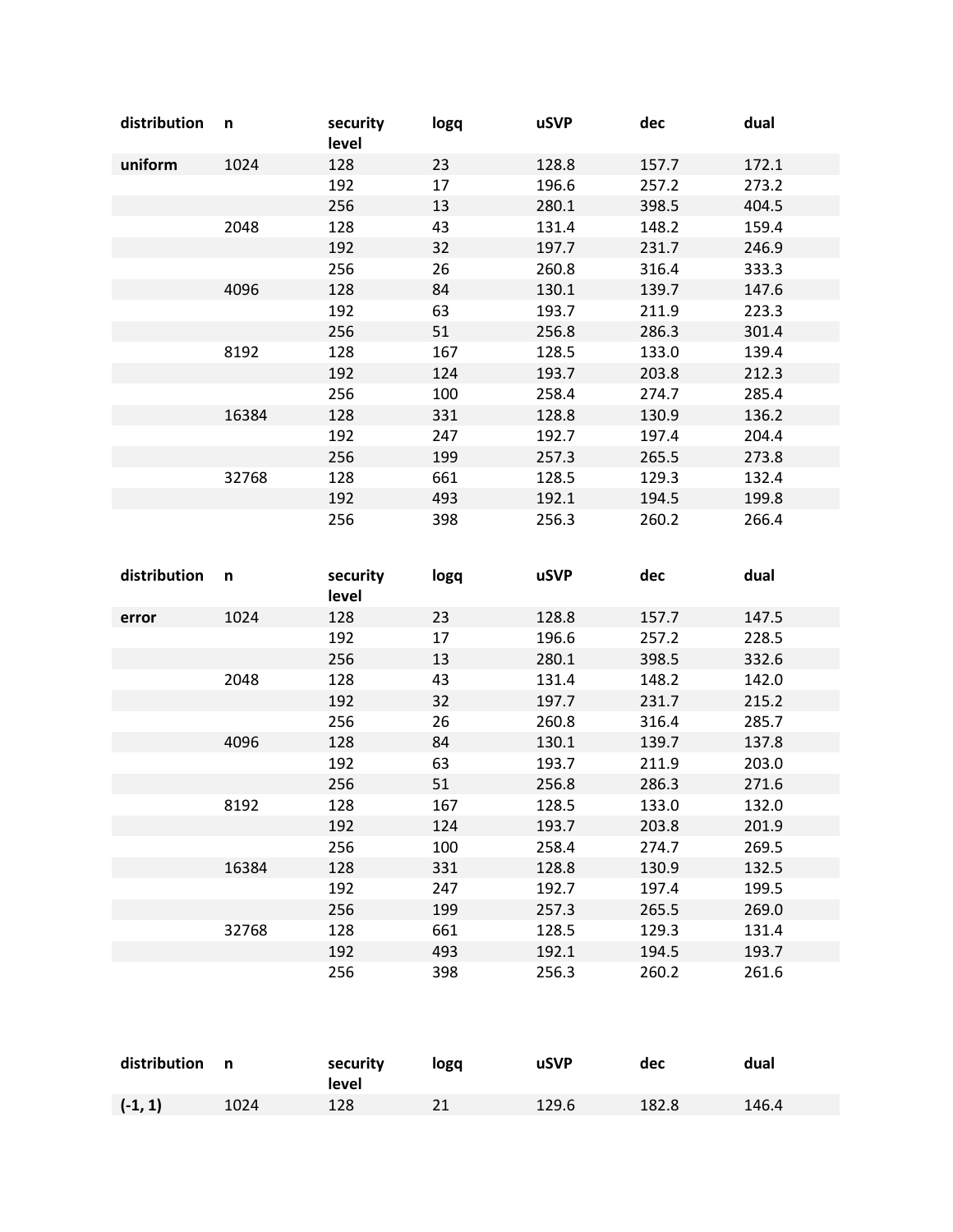|       | 192 | 15  | 197.2 | 315.3 | 227.7 |
|-------|-----|-----|-------|-------|-------|
|       | 256 | 11  | 277.7 | 526.3 | 335.2 |
| 2048  | 128 | 41  | 131.7 | 159.4 | 140.5 |
|       | 192 | 30  | 198.0 | 255.5 | 213.6 |
|       | 256 | 24  | 260.2 | 357.1 | 290.4 |
| 4096  | 128 | 82  | 130.1 | 144.8 | 135.4 |
|       | 192 | 61  | 193.7 | 222.0 | 203.0 |
|       | 256 | 49  | 257.3 | 303.3 | 269.0 |
| 8192  | 128 | 165 | 128.8 | 135.4 | 130.9 |
|       | 192 | 122 | 193.7 | 208.6 | 198.0 |
|       | 256 | 98  | 258.4 | 282.4 | 265.5 |
| 16384 | 128 | 329 | 128.8 | 132.0 | 130.6 |
|       | 192 | 245 | 192.7 | 199.8 | 195.3 |
|       | 256 | 197 | 257.3 | 269.5 | 262.6 |
| 32768 | 128 | 659 | 128.5 | 129.8 | 129.1 |
|       | 192 | 491 | 192.1 | 195.6 | 194.2 |
|       | 256 | 396 | 256.3 | 261.8 | 262.1 |

# **Appendix A**

# Organizers

| Kristin Lauter       | klauter@microsoft.com  |
|----------------------|------------------------|
| Vinod Vaikuntanathan | vinod.nathan@gmail.com |

### Contributors

| <b>Martin Albrecht</b> | martinralbrecht@googlemail.com |
|------------------------|--------------------------------|
| Melissa Chase          | melissac@microsoft.com         |
| Hao Chen               | haoche@microsoft.com           |
| Jintai Ding            | jintai.ding@gmail.com          |
| Shafi Goldwasser       | shafi@theory.csail.mit.edu     |
| Sergey Gorbunov        | sgorbunov100@gmail.com         |
| Shai Halevi            | shaih@alum.mit.edu             |
| Jeffrey Hoffstein      | hoffsteinjeffrey@gmail.com     |
| Satya Lokam            | Satya.Lokam@microsoft.com      |
| Daniele Micciancio     | daniele@cs.ucsd.edu            |
| Dustin Moody           | dustin.moody@nist.gov          |
| <b>Travis Morrison</b> | txm950@psu.edu                 |
| Amit Sahai             | amitsahai@gmail.com            |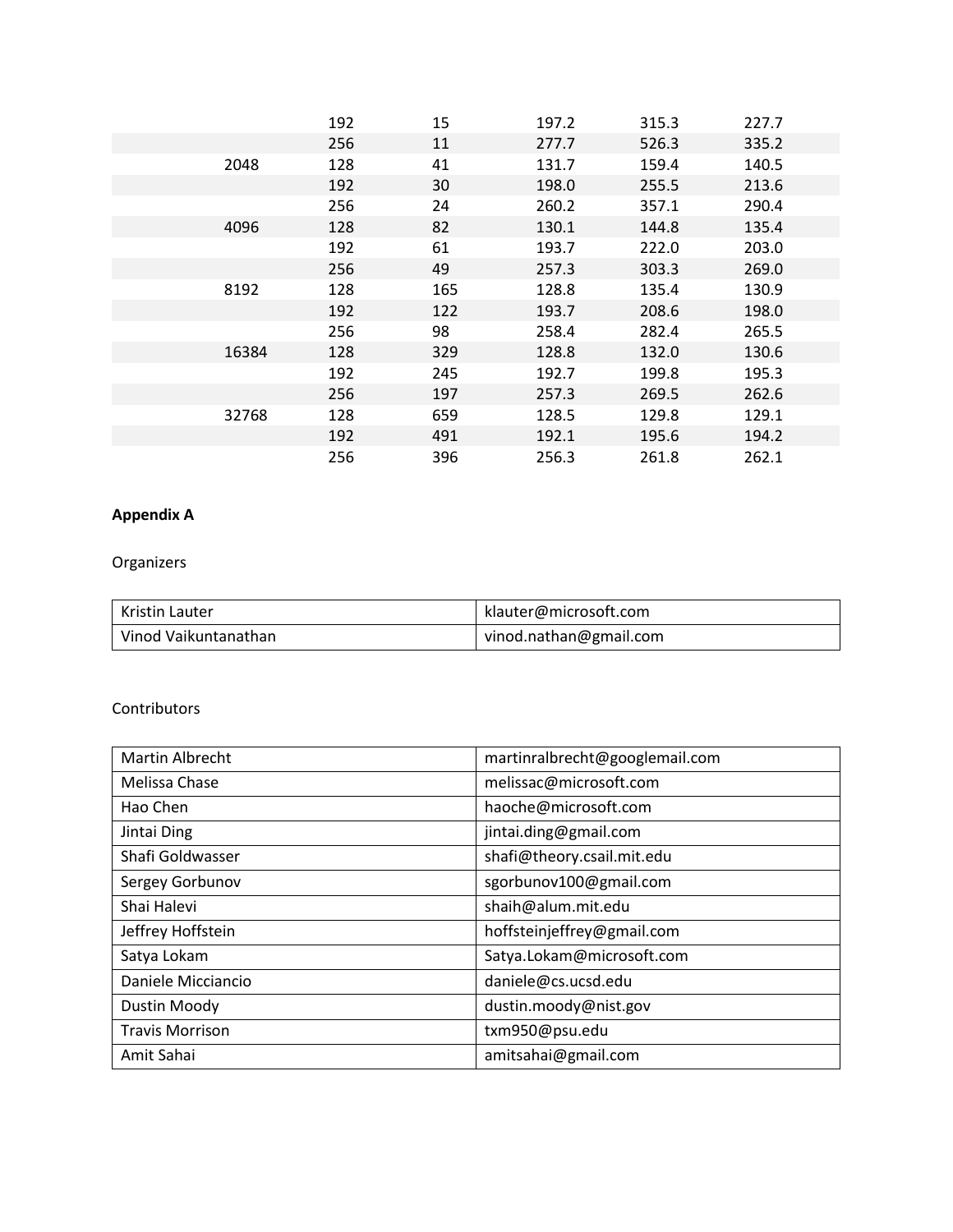#### **References**

[Alb17] Albrecht, M. R. (2017). On dual lattice attacks against small-secret LWE and parameter choices in HElib and SEAL. In J. Coron & J. B. Nielsen (Eds.), *EUROCRYPT 2017, part ii* (Vol. 10211, pp. 103–129). Springer, Heidelberg.

[AFG14] Martin R. Albrecht, Robert Fitzpatrick, and Florian Gopfert: *On the Efficacy of Solving LWE by Reduction to Unique-SVP*. In Hyang-Sook Lee and Dong-Guk Han, editors, ICISC 13, volume 8565 of LNCS, pages 293-310. Springer, November 2014.

[AGVW17] Albrecht, M. R., Göpfert, F., Virdia, F., & Wunderer, T. (2017). Revisiting the expected cost of solving uSVP and applications to LWE. In T. Takagi & T. Peyrin (Eds.), *ASIACRYPT 2017, part i* (Vol. 10624, pp. 297–322). Springer, Heidelberg.

[APS15] Martin R. Albrecht, Rachel Player and Sam Scott. *On the concrete hardness of Learning with Errors*. Journal of Mathematical Cryptology. Volume 9, Issue 3, Pages 169–203, ISSN (Online) 1862-2984, October 2015.

[ADPS16] Alkim, E., Ducas, L., Pöppelmann, T., & Schwabe, P. (2016). Post-quantum key exchange - A new hope. In T. Holz & S. Savage (Eds.), *25th USENIX security symposium, USENIX security 16* (pp. 327– 343). USENIX Association. Retrieved from <https://www.usenix.org/conference/usenixsecurity16/technical-sessions/presentation/alkim>

[AP14] Alperin-Sheriff, J., Peikert, C.: Faster bootstrapping with polynomial error. In: Garay, J.A., Gennaro, R. (eds.) CRYPTO 2014. LNCS, vol. 8616, pp. 297–314.

[AG11] Sanjeev Arora and Rong Ge. *New algorithms for learning in the presence of errors.* In ICALP, volume 6755 of Lecture Notes in Computer Science, pages 403–415. Springer, 2011.

[Bab86] László Babai: *On Lovász' lattice reduction and the nearest lattice point problem,* Combinatorica, 6(1):1-3, 1986.

[BDGL16] Becker, A., Ducas, L., Gama, N., & Laarhoven, T. (2016). New directions in nearest neighbor searching with applications to lattice sieving. In R. Krauthgamer (Ed.), *27th soda* (pp. 10–24). ACM-SIAM. <https://doi.org/10.1137/1.9781611974331.ch2>

[BGV12]: Zvika Brakerski, Craig Gentry[, Vinod Vaikuntanathan.](http://dl.acm.org/author_page.cfm?id=81322508192&coll=DL&dl=ACM&trk=0&cfid=790587702&cftoken=47193319) *(Leveled) fully homomorphic encryption without bootstrapping.* I[n ITCS '12](http://research.microsoft.com/en-us/um/newengland/events/ITCS2012/) Proceedings of the 3rd Innovations in Theoretical Computer Science Conference. Pages 309-325.

[B12] Zvika Brakerski*. Fully Homomorphic Encryption without Modulus Switching from Classical GapSVP,* In CRYPTO 2012. Pages 868 – 886.

[CIV16a] W. Castryck, I. Iliashenko, F. Vercauteren, *Provably weak instances of ring-lwe revisited.* In: Eurocrypt 2016. vol. 9665, pp. 147–167. Springer (2016)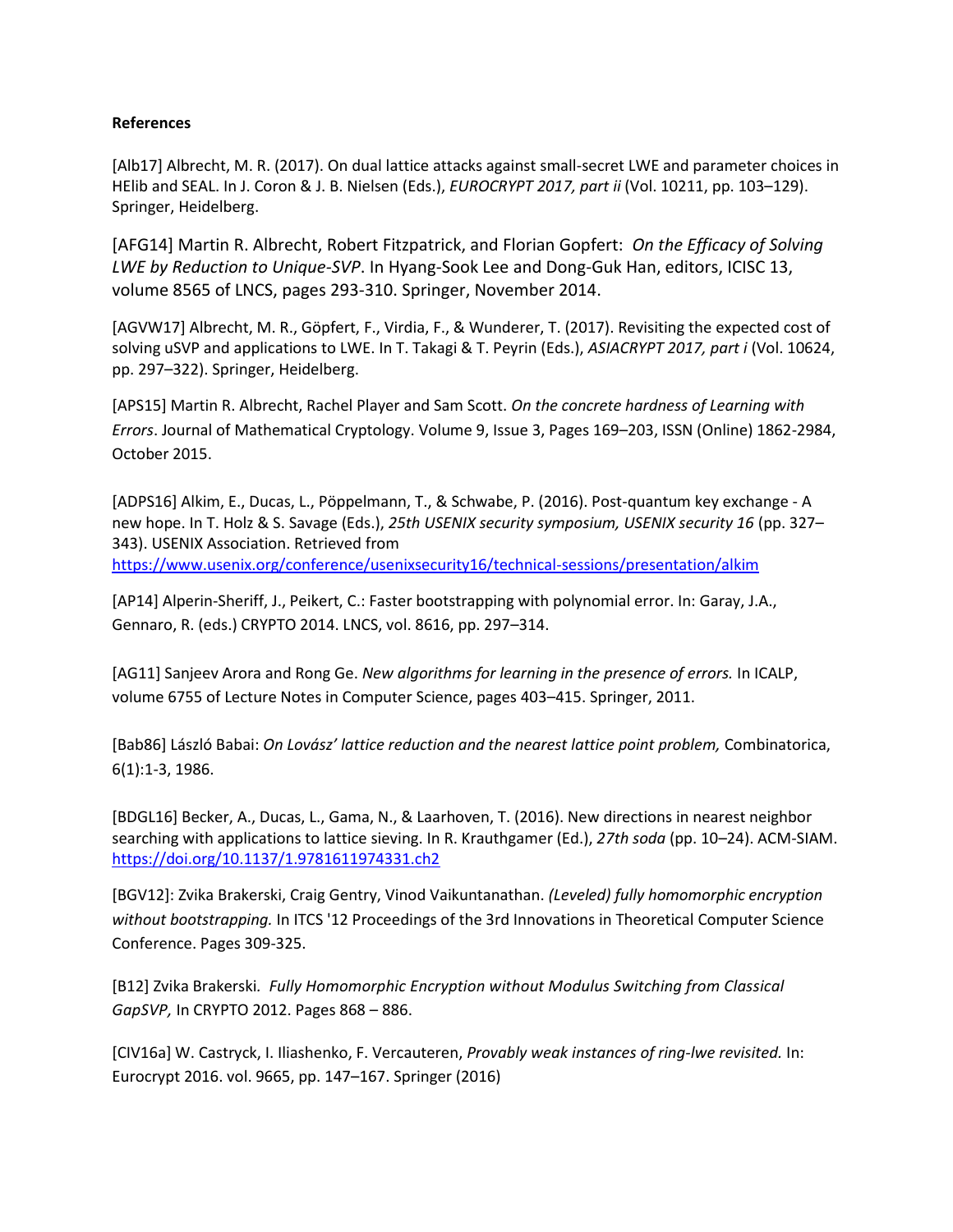[CIV16b] W. Castryck, I. Iliashenko, F. Vercauteren, *On error distributions in ring-based LWE.* LMS Journal of Computation and Mathematics 19(A), 130–145 (2016) 7.

[Che13 ] Chen, Y. (2013). *Réduction de réseau et sécurité concrète du chiffrement complètement homomorphe* (PhD thesis). Paris 7.

[CLS15] Hao Chen, Kristin Lauter, Katherine E. Stange, *Attacks on the Search RLWE Problem with Small Errors***,** SIAM J. Appl. Algebra Geometry, Society for Industrial and Applied Mathematics, Vol. 1, pp. 665– 682. (2017) <https://eprint.iacr.org/2015/971>

[CLS16] Hao Chen, Kristin Lauter, Katherine E. Stange. *Security Considerations for Galois Non-dual RLWE Families, SAC 2016: [Selected Areas in Cryptography](https://link.springer.com/book/10.1007/978-3-319-69453-5) – SAC 2016* Lecture Notes in Computer Science, Vol. 10532. Springer pp 443-462.

[CN11] Y. Chen, P.Q. Nguyen. *BKZ 2.0: Better Lattice Security Estimates*. In: Lee D.H., Wang X. (eds) Advances in Cryptology – ASIACRYPT 2011. ASIACRYPT 2011. Lecture Notes in Computer Science, vol. 7073. Springer, Berlin, Heidelberg.

[CGGI16] Chillotti, I., Gama, N., Georgieva, M., Izabachène, M.: Faster fully homomorphic encryption: bootstrapping in less than 0.1 seconds. In: Cheon, J.H., Takagi, T. (eds.) ASIACRYPT 2016. LNCS, vol. 10031, pp. 3–33.

[CS16] Ana Costache, Nigel P. Smart, *Which Ring Based Somewhat Homomorphic Encryption Scheme is Best?* Topics in Cryptology - CT-RSA 2016, LNCS, volume 9610, Pages 325-340.

[CP16] Eric Crockett and Chris Peikert. *Λ*∘*λ: Functional Lattice Cryptography*. In ACM-CCS 2016.

[DM15] Ducas, L., Micciancio, D.: FHEW: bootstrapping homomorphic encryption in less than a second. In: Oswald, E., Fischlin, M. (eds.) EUROCRYPT 2015. LNCS, vol. 9056, pp. 617–640.

[ELOS15] Yara Elias, Kristin Lauter, Ekin Ozman, Katherine E. Stange*, Provably weak instances of Ring-LWE,* CRYPTO 2015

[FV12] J. Fan and F. Vercauteren. *Somewhat practical fully homomorphic encryption*. Cryptology ePrint Archive, Report 2012/144, 2012.<http://eprint.iacr.org/2012/144.pdf>

[GINX16] Gama, N., Izabachène, M., Nguyen, P.Q., Xie, X.: Structural lattice reduction: generalized worstcase to average-case reductions. In: EUROCRYPT 2016,<https://eprint.iacr.org/2014/283.pdf>

[GSW] C. Gentry, A. Sahai, and B. Waters. *Homomorphic Encryption from Learning with Errors: Conceptually-Simpler, Asymptotically-Faster, Attribute-Based*. In *CRYPTO 2013* (Springer).

[Kar16] C.F.F. Karney, *Sampling Exactly from the Normal Distribution*. ACM Transactions on Mathematical Software, 42, Article No. 3.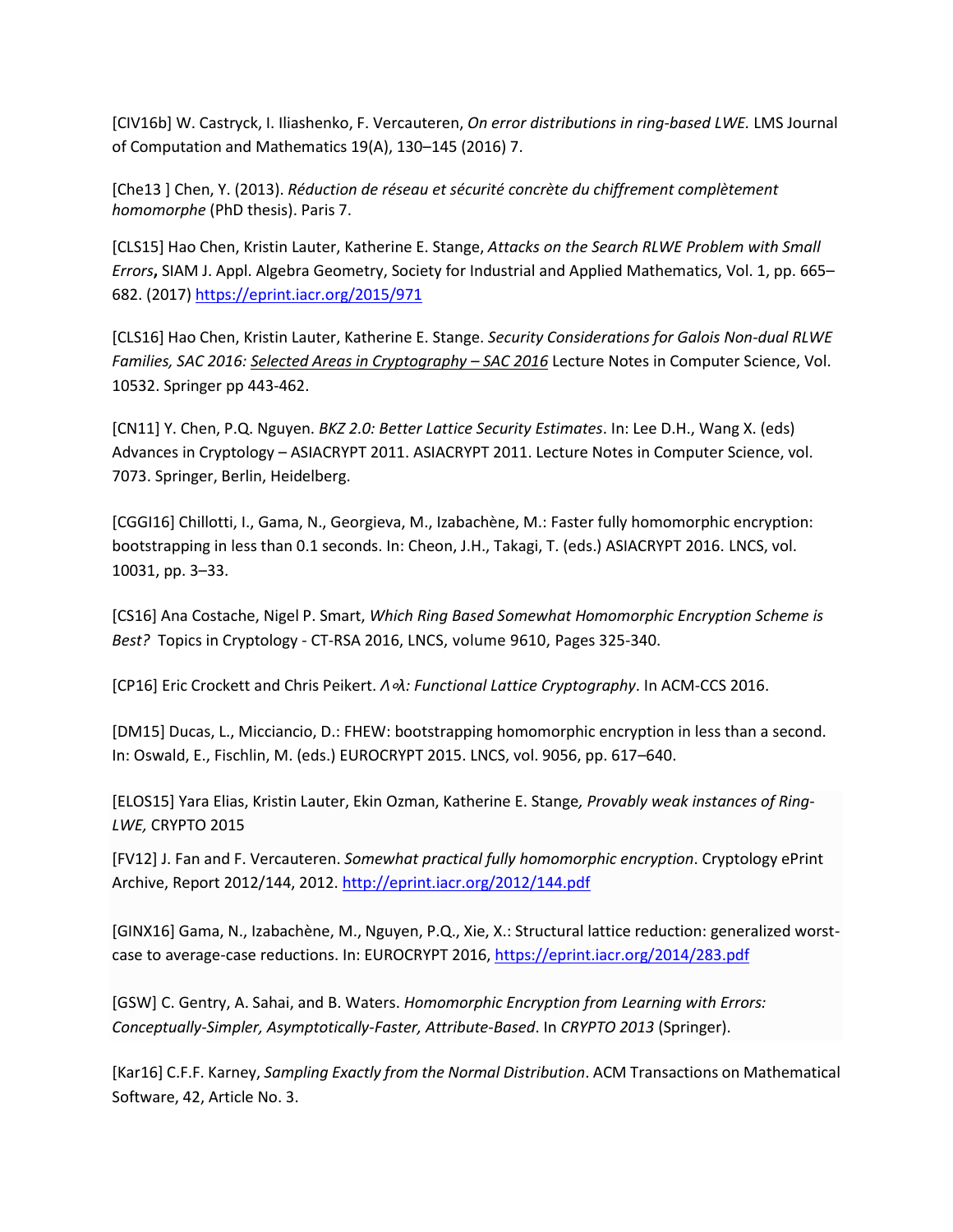[KL15] Miran Kim and Kristin Lauter, *Private Genome Analysis through Homomorphic Encryption,* BioMedCentral Journal of Medical Informatics and Decision Making 2015 15 (Suppl 5)**:**S3.

[Laa15] Laarhoven, T. (2015). *Search problems in cryptography: From fingerprinting to lattice sieving* (PhD thesis). Eindhoven University of Technology.

[LMvP13] Laarhoven T., Mosca M., van de Pol J. (2013) *Solving the Shortest Vector Problem in Lattices Faster Using Quantum Search.* In: Gaborit P. (eds) Post-Quantum Cryptography. PQCrypto 2013. Lecture Notes in Computer Science, vol 7932. Springer, Berlin, Heidelberg.

[LP11] Richard Lindner and Chris Peikert: *Better key sizes (and attacks) for LWE-based encryption.* In Topics in Cryptology - CT-RSA 2011 - The Cryptographers' Track at the RSA Conference 2011, Aggelos Kiayias, Editor, volume 6558 of LNCS, pages 319—339.

[LN13] Liu, M., & Nguyen, P. Q. (2013). Solving BDD by enumeration: An update. In E. Dawson (Ed.), *CTrsa 2013* (Vol. 7779, pp. 293–309). Springer, Heidelberg. [https://doi.org/10.1007/978-3-642-36095-4\\_19](https://doi.org/10.1007/978-3-642-36095-4_19)

[LTV] A. Lopez-Alt, E. Tromer, and V. Vaikuntanathan. *On-the-fly multiparty computation on the cloud via multikey fully homomorphic encryption.* In STOC, pages 1219–1234, 2012.

[LPR13] Vadim Lyubashevsky, Chris Peikert, and Oded Regev : *On Ideal Lattices and Learning with Errors over Rings.* Journal of the ACM (JACM), Volume 60, Issue 6, November 2013, Article No. 43.

[LPR13b] Vadim Lyubashevsky, Chris Peikert, and Oded Regev : *A toolkit for ring-LWE cryptography.* Annual International Conference on the Theory and Applications of Cryptographic Techniques. Springer, Berlin, Heidelberg, 2013.

[MR09] Micciancio, D., & Regev, O. (2009). Lattice-based cryptography. In D. J. Bernstein, J. Buchmann, & E. Dahmen (Eds.), *Post-quantum cryptography* (pp. 147–191). Berlin, Heidelberg, New York: Springer, Heidelberg.

[NTRU] J. Hoffstein, J. Pipher, and J. H. Silverman. *NTRU: A ring-based public key cryptosystem.* In J. Buhler, editor, ANTS, volume 1423 of Lecture Notes in Computer Science, pages 267–288. Springer, 1998.

[P16] C. Peikert, *How Not to Instantiate Ring-LWE*, in SCN'16, volume 9841 of LNCS, Springer, 2016.

[YASHE] Joppe W. Bos, Kristin Lauter, Jake Loftus, and Michael Naehrig. *Improved Security for a Ring-Based Fully Homomorphic Encryption Scheme*, in IMA CC 2013. <http://eprint.iacr.org/2013/075.pdf>

Software references for 7 Homomorphic Encryption libraries:

[SEAL] **[http://sealcrypto.org](http://sealcrypto.org/)**

[HElib] **<https://github.com/shaih/HElib>**

[NFLlib] **<https://github.com/CryptoExperts/FV-NFLlib>**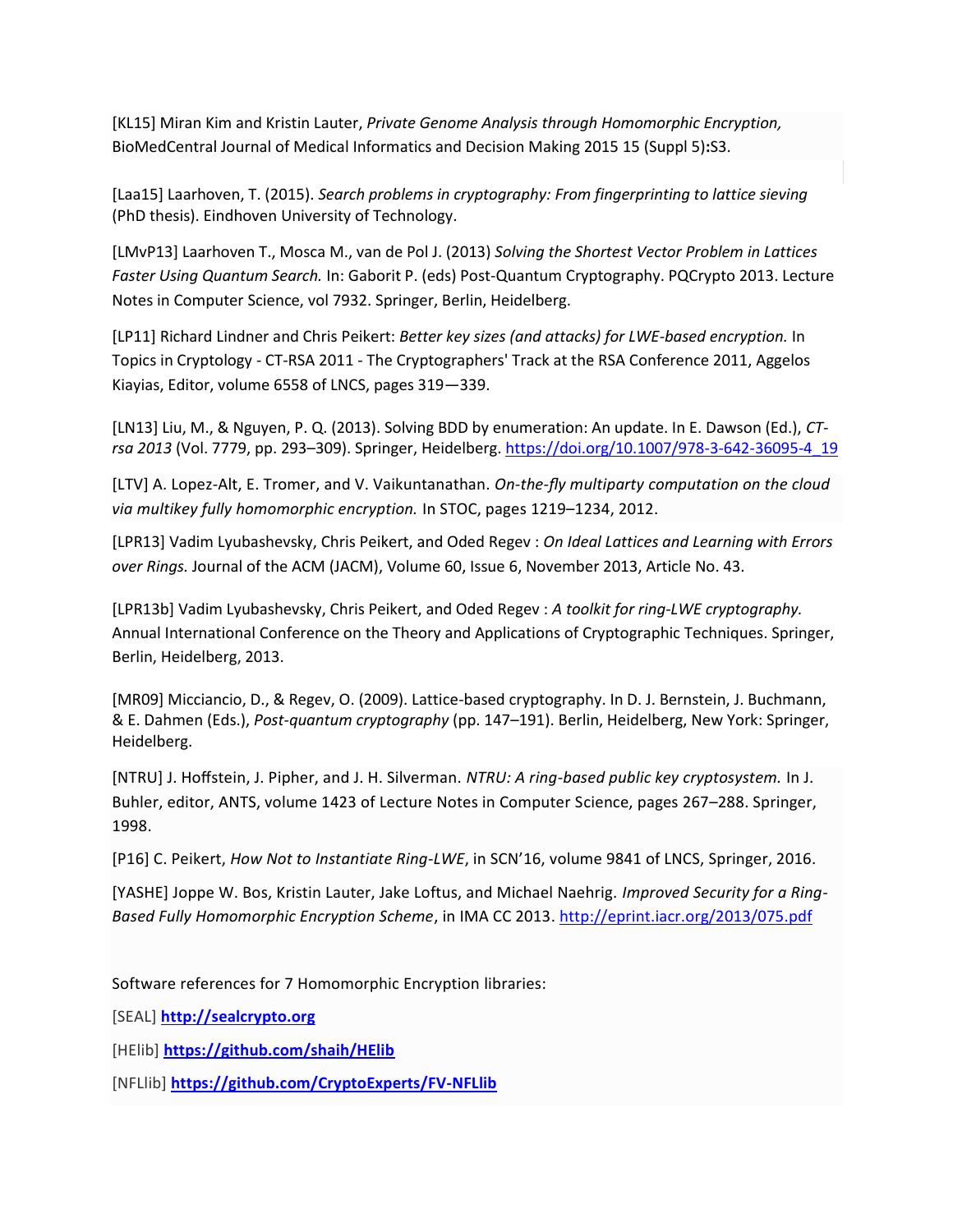[Palisade] **<https://git.njit.edu/groups/palisade>** [cuHE] **<https://github.com/vernamlab/cuHE>** [cuFHE] **<https://github.com/vernamlab/cuFHE>** [HEAAN] **<https://github.com/kimandrik/HEAAN>** [TFHE] **[https://tfhe.github.io/tfhe/](https://na01.safelinks.protection.outlook.com/?url=https%3A%2F%2Ftfhe.github.io%2Ftfhe%2F&data=04%7C01%7Cklauter%40microsoft.com%7C3d67333e1fb849cf831808d589232bf8%7C72f988bf86f141af91ab2d7cd011db47%7C1%7C0%7C636565706514536661%7CUnknown%7CTWFpbGZsb3d8eyJWIjoiMC4wLjAwMDAiLCJQIjoiV2luMzIiLCJBTiI6Ik1haWwifQ%3D%3D%7C-1&sdata=Cv3k4Mx5oU7ppdTlY2TxyVlQauF5OzCHiauk%2BriADdM%3D&reserved=0)**